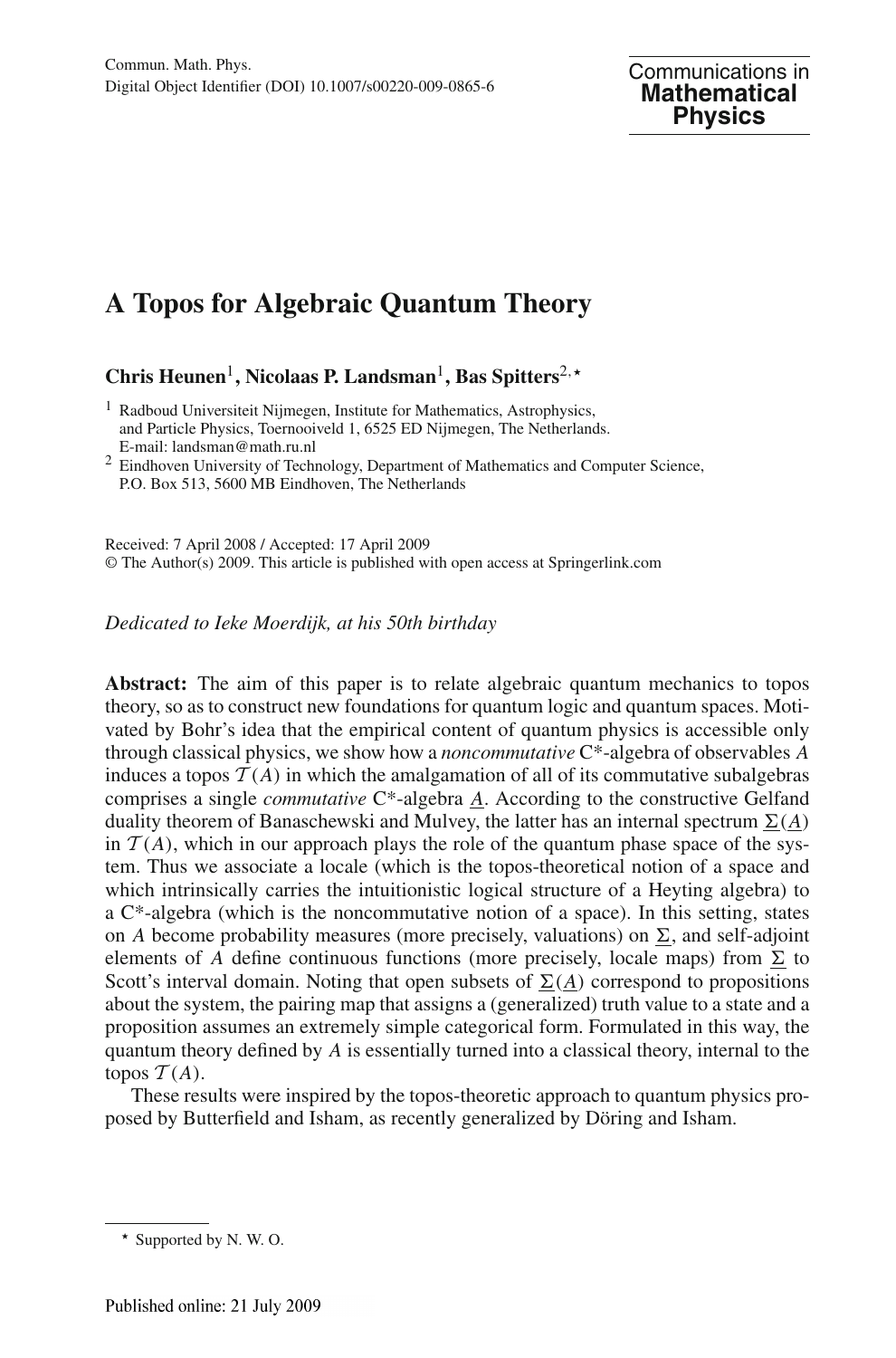**Motto**: 'Ces "nuages probabilistes", remplaçant les rassurantes particules matérielles d'antan, me rappellent étrangement les élusifs "voisinages ouverts" qui peuplent les topos, tels des fantômes évanescents, pour entourer des "points" imaginaires.' (A. Grothendieck  $[43]$  $[43]$ )<sup>[1](#page-1-0)</sup>

## **1. Introduction**

This introduction is intended for both mathematical physicists and topos theorists. We apologize in advance for stating the obvious for one or the other of these groups at various points, but we hope that most of it is interesting to both communities.

<span id="page-1-2"></span>*1.1. The logic of classical physics.* In classical mechanics, the logical structure of a physical system is encoded in its phase space *M*. Indeed, elementary propositions (also called 'yes-no questions' in physics) correspond to suitable subsets of *M* (such as all sets, all measurable sets or all regular open sets), and the logical connectives are given by the standard set-theoretic operations. This makes the logic of the system 'spatial'; its realization as a Boolean algebra (*i.e.* a distributive lattice with 0 and 1 in which every element has a complement) confirms the 'classical' nature of the situation [\[76\]](#page-47-0).

Physicists do not usually describe a system in the above way. Instead, they work with observables  $a : M \to \mathbb{R}$ , like position or energy. (Such functions might be arbitrary, or else required to be measurable or continuous as appropriate.) From that perspective, the elementary propositions are of the form  $a \in \Delta$ , where  $\Delta \subseteq \mathbb{R}$  is a (arbitrary, measurable, or regular open) subset of the reals.

Either way, a state of the system may be construed as a catalogue of answers to all yes-no questions about the systems. We concentrate on pure states  $\rho \in M$ , which provide sharp (as opposed to probabilistic) answers. In the first description, a proposition  $U \subseteq M$ is true (equivalently, the answer to the corresponding question is 'yes') iff  $\rho \in U$ . In the second description,  $a \in \Delta$  is true for a state  $\rho$  iff  $a(\rho) \in \Delta$ , *i.e.* iff  $\rho \in a^{-1}(\Delta)$ . Thus propositions of the second type fall into equivalence classes  $[a \in \Delta] = a^{-1}(\Delta)$ . As these are subsets of *M*, this leads us back to the purely spatial picture of the first description.

This truth assignment has a very simple categorical description. We regard *M* as an object in the category **Sets** of all sets as objects and all functions as arrows, and interpret  $\rho$  as an arrow (in fact, a monomorphism)  $1 \stackrel{\rho}{\longrightarrow} M$ , where 1 is any singleton. A subset  $U \subseteq M$  may alternatively be described by its characteristic function  $\chi_U : M \to \{0, 1\};$ anticipating the convention in topos theory, we relabel  $\{0, 1\}$  as  $\Omega$  and regard this as an

object in **Sets**. Composition of  $1 \xrightarrow{\rho} M$  and  $M \xrightarrow{\chi_{a^{-1}(\Delta)}} \infty$  then yields an arrow

$$
1 \xrightarrow{\langle \rho, a \in \Delta \rangle} \mathcal{D} \qquad = \qquad 1 \xrightarrow{\rho} M \xrightarrow{\chi_{a^{-1}(\Delta)}} \mathcal{D}, \tag{1}
$$

<span id="page-1-1"></span>*i.e.* we have defined

$$
\langle \rho, a \in \Delta \rangle = \chi_{a^{-1}(\Delta)} \circ \rho. \tag{2}
$$

<span id="page-1-0"></span><sup>&</sup>lt;sup>1</sup> 'These "probability clouds", replacing the reassuring material particles of before, remind me strangely of the elusive "open neighborhoods" that populate the topoi, like evanescent phantoms, to surround the imaginary "points".'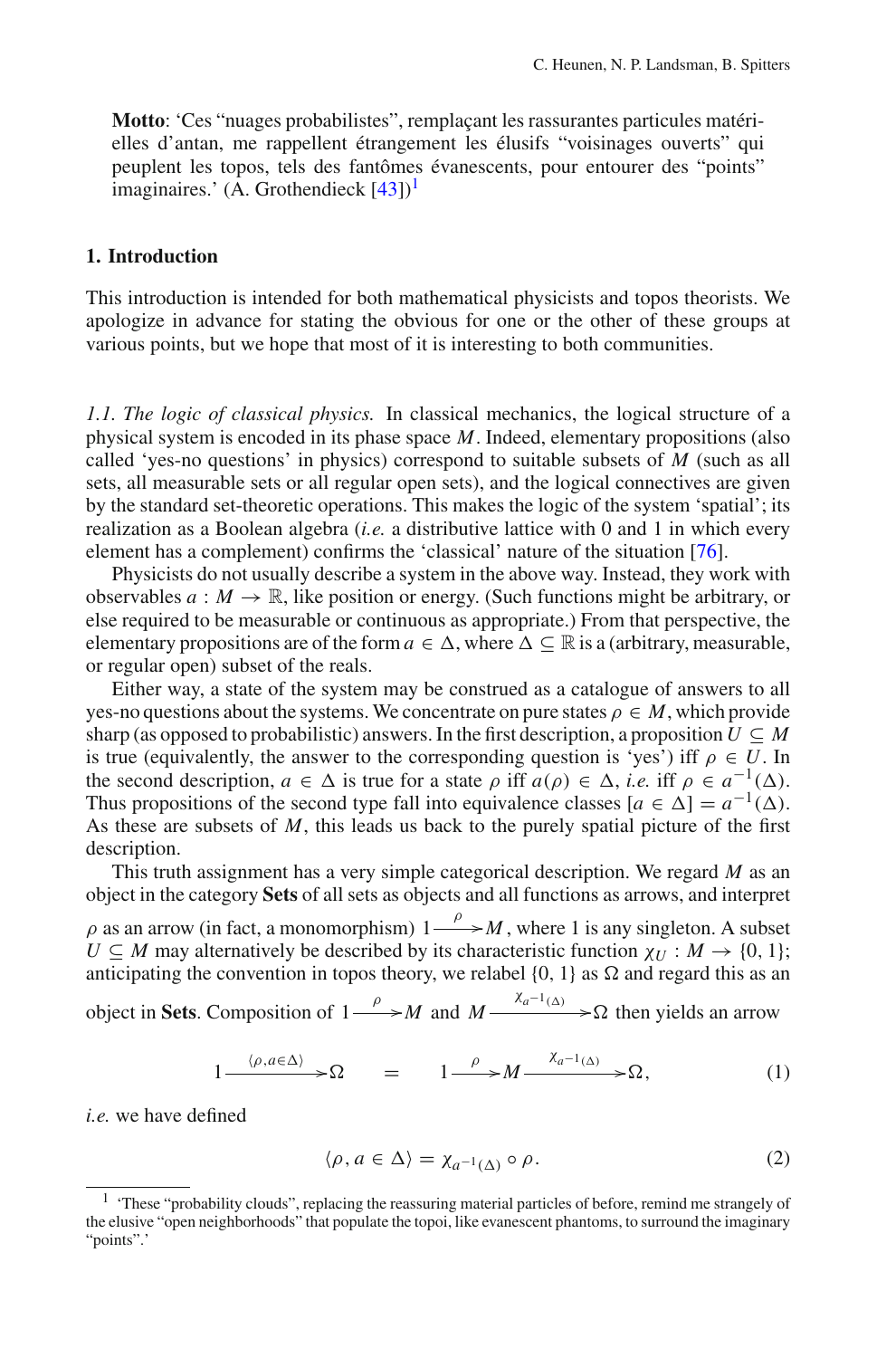The image of 1 under this map is a point of  $\Omega$ , which is precisely the above truth value of the proposition  $a \in \Delta$  in the state  $\rho$  (provided we identify {0, 1} with {false, true}).

It is important for what follows to reformulate this description in terms of the topology  $O(M)$  of *M* (*i.e.* its collection of opens) instead of *M* itself. This makes sense if the subsets  $U \subseteq M$  above are open, which in our second description is the case if the observables *a* are continuous and the value sets  $\Delta \subseteq \mathbb{R}$  are open as well. Hence  $a^{-1}(\Delta)$ 

is an arrow  $1 - \frac{a^{-1}(\Delta)}{a}$   $\geq \mathcal{O}(M)$  in Sets, but  $\rho \in M$  is now represented by the 'state subobject'  $[\rho] \subset \mathcal{O}(M)$  given by

$$
[\rho] = \{ V \in \mathcal{O}(M) \mid \rho \in V \} = \{ V \in \mathcal{O}(M) \mid \delta_{\rho}(V) = 1 \},\tag{3}
$$

<span id="page-2-0"></span>where  $\delta_{\rho}$  is the Dirac measure on *M* concentrated at  $\rho$ . We describe this object by its characteristic function  $\chi_{[\rho]} : \mathcal{O}(M) \to \Omega$ . The pairing map then becomes

$$
1 \xrightarrow{\langle a \in \Delta, \rho \rangle} \mathfrak{D} \qquad = \qquad 1 \xrightarrow{\qquad a^{-1}(\Delta)} \mathfrak{D}(M) \xrightarrow{\qquad \chi_{[\rho]}} \mathfrak{D}, \tag{4}
$$

<span id="page-2-3"></span>or, in other words,

$$
\langle a \in \Delta, \rho \rangle = \chi_{[\rho]} \circ a^{-1}(\Delta). \tag{5}
$$

The reader may verify that  $\langle a \in \Delta, \rho \rangle = \langle \rho, a \in \Delta \rangle$ , so that our second categorical description of the state-proposition pairing is equivalent to the first. More generally, if  $\mu$  is a probability measure on M, we might define a state object  $[\mu]$  by replacing the Dirac measure  $\delta_{\rho}$  in [\(3\)](#page-2-0) by  $\mu$ , *i.e.* 

$$
[\mu] = \{ V \in \mathcal{O}(M) \mid \mu(V) = 1 \}. \tag{6}
$$

<span id="page-2-2"></span>In physics,  $\mu$  plays the role of a *mixed state* (unless it is a point measure, in which case it happens to be pure). Like the pure state  $\rho$  (or rather its associated probability measure δ<sub>ρ</sub>), the mixed state μ defines a characteristic function  $\chi_{[\mu]} : \mathcal{O}(M) \to \Omega$ . The latter, however, turns out not to share the attractive logical properties of  $\chi_{[\rho]} \equiv \chi_{\delta_{\rho}}$  (unless  $\mu$ is pure); see Subsect. [1.5.](#page-7-0)

<span id="page-2-1"></span>*1.2. Spatial quantum logic.* The goal of this paper is to generalize this situation to quantum mechanics. In particular, we wish to find a spatial notion of quantum logic. This objective will be accomplished by:

- 1. Identifying an appropriate notion of a quantum phase 'space'  $\Sigma$ .
- 2. Defining suitable 'subsets' of  $\Sigma$  that act as elementary logical propositions of quantum mechanics.
- 3. Describing observables and states in terms of  $\Sigma$ .
- 4. Associating a proposition  $a \in \Delta$  (and hence a 'subset'  $[a \in \Delta]$  of  $\Sigma$ ) to an observable *a* and an open subset  $\Delta \subseteq \mathbb{R}$ .
- 5. Finding a pairing map between pure states and 'subsets' of  $\Sigma$  (and hence between states and propositions of the type  $a \in \Delta$ ).

In the last step, a state assigns a particular truth value to a given proposition; this is supposed to give empirical content to the formalism. The codomain  $\Omega$  of the pairing map in item 5, which may be called the 'truth object' of the theory, is by no means obvious and identifying it is explicitly part of the question. Certainly, 20th century physics shows that the 'classical' choice  $\Omega = \{0, 1\}$  is out of the question.

The formulation of these objectives and the associated program goes back to von Neumann, who also famously proposed the following extremely elegant solution: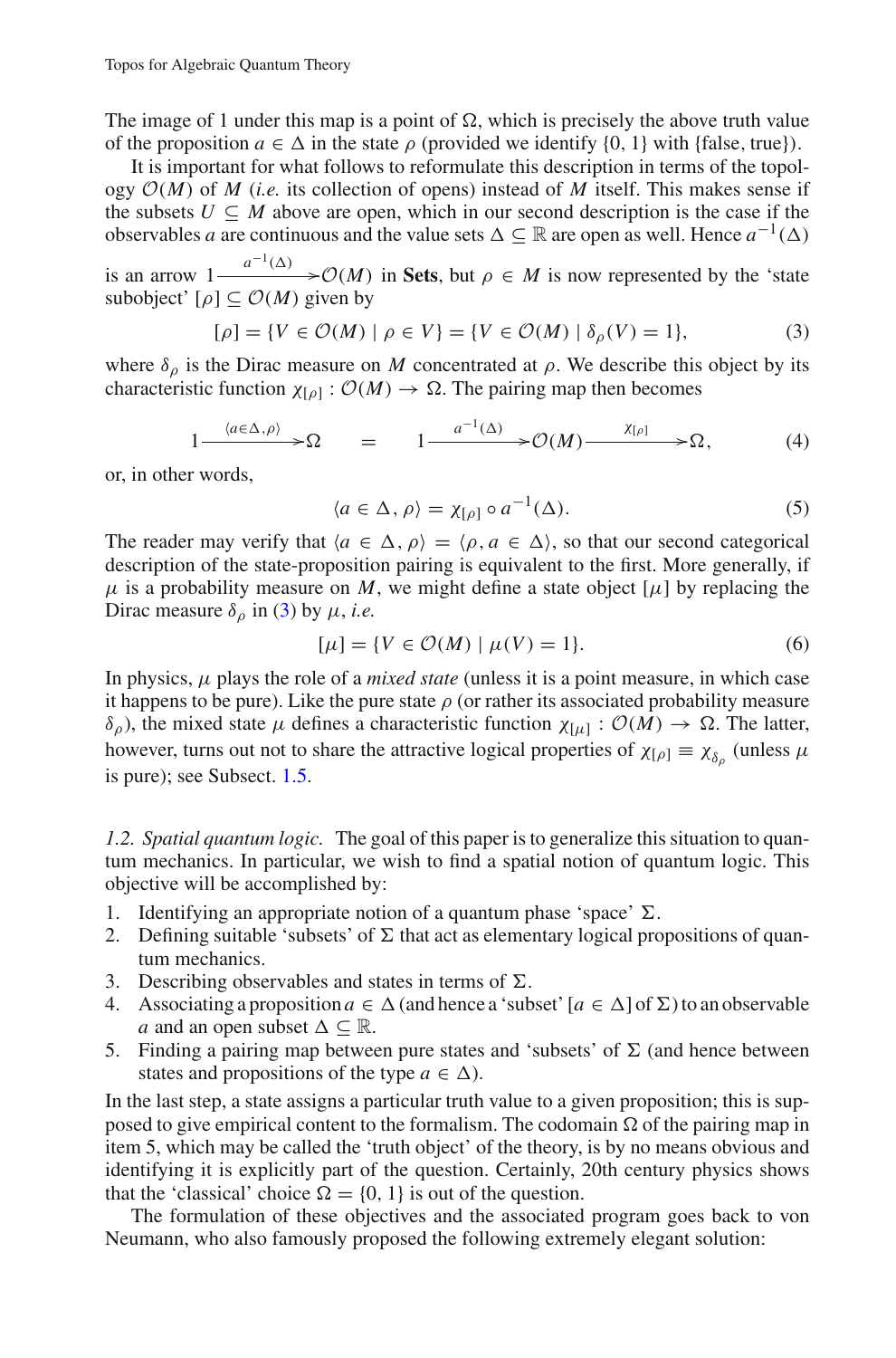- 1. A quantum phase space is a Hilbert space *H*.
- 2. Elementary propositions correspond to closed linear subspaces of *H*.
- 3. Observables are selfadjoint operators on *H* and pure states are unit vectors in *H*.
- 4. The closed linear subspace  $[a \in \Delta]$  is the image  $E(\Delta)H$  of the spectral projection  $E(\Delta)$  defined by *a* and  $\Delta$  (provided the latter is measurable).
- 5. The pairing map takes values in [0, 1] and is given by the "Born rule"  $\langle \Psi, a \in \Delta \rangle =$  $(\Psi, E(\Delta)\Psi).$

Thus subsets of phase space became closed linear subspaces of Hilbert space, which, as Birkhoff and von Neumann  $[10]$  noticed, form a lattice  $\mathcal{L}(H)$  under inclusion as partial order. However, this lattice fails to be Boolean, basically because it is nondistributive. Nonetheless, Birkhoff and von Neumann interpreted the lattice operations ∧ and ∨ as 'and' and 'or', as in the classical case, and argued that the departure from the Boolean structure (and hence from classical logic) meant that one had to deal with a new kind of logic, which they aptly called *quantum logic*. This looked highly innovative, but on the other hand it conservatively preserved the spatial nature of the logic of classical physics, in that the logical structure of propositions is still associated with the spatial (*i.e.* Hilbert *space*) structure of the theory.

Attractive and revolutionary as this spatial quantum 'logic' may appear [\[54](#page-46-1)[,55](#page-46-2)[,70](#page-47-1), [76](#page-47-0)], it faces severe problems. The main *logical* drawbacks are:

- Due to its lack of distributivity, quantum 'logic' is difficult to interpret as a logical structure.
- In particular, despite various proposals no satisfactory implication operator has been found (so that there is no deductive system in quantum logic).
- Quantum 'logic' is a propositional language; no satisfactory generalization to predicate logic has been found.

Quantum logic is also problematic from a *physical* perspective. Since (by various theorems [\[14](#page-45-1)] and wide agreement) quantum probabilities do not admit an ignorance interpretation, [0, 1]-valued truth values attributed to propositions by pure states via the Born rule cannot be regarded as sharp (*i.e.* {0, 1}-valued) truth values muddled by human ignorance. This implies that, if  $x = [a \in \Delta]$  represents a quantum-mechanical proposition, it is wrong to say that either *x* or its negation holds, but we just do not *know* which of these alternatives applies. However, in quantum logic one has the law of the excluded middle in the form  $\overrightarrow{x} \vee \overrightarrow{x} = 1$  for all *x*. Thus the formalism of quantum logic does not match the probabilistic structure of quantum theory responsible for its empirical content.

In fact, the above argument suggests that it is *intuitionistic* logic rather than quantum logic that is relevant in quantum mechanics (*cf.* [\[4\]](#page-45-2)). More generally, as argued in particular by Butterfield and Isham [\[17,](#page-45-3)[20\]](#page-45-4), the fact that pure states fail to define truth assignments in the usual binary sense (*i.e.* true or false) renders the entire notion of truth in quantum mechanics obscure and calls for a complete reanalysis thereof [\[34](#page-46-3)[–38](#page-46-4)]. As also probably first recognized by the same authors, such an analysis can fruitfully be attempted using topos theory, whose internal logic is indeed intuitionistic.

From our perspective, another reason why topos theory offers itself on a silver tray in our search for a spatial quantum logic lies in the interplay between spatial and logical structures inherent in topos theory, as exemplified by the opening words of the renowned textbook by Mac Lane and Moerdijk:

A startling aspect of topos theory is that it unifies two seemingly wholly distinct mathematical subjects: on the one hand, topology and algebraic geometry and on the other hand, logic and set theory.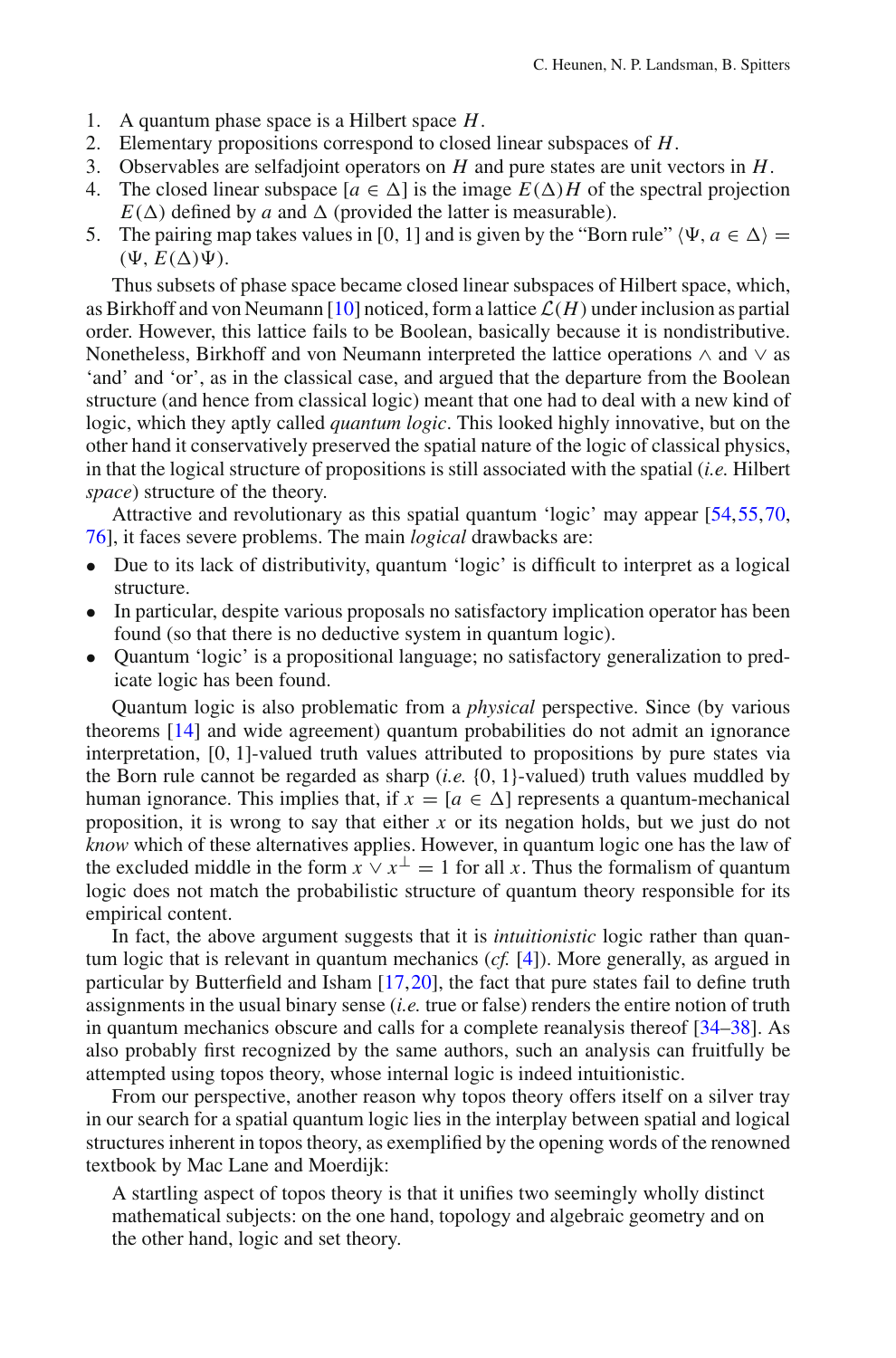We refer to [\[42,](#page-46-5) [50](#page-46-6), 51, 63] for accounts of topos theory; see also [\[9,](#page-45-5) [57](#page-46-8), 65] for historical details. Briefly, a topos is a category in which one can essentially reason as in the category **Sets** of all sets (with functions as arrows), *except for the fact that the logic is intuitionistic and the axiom of choice is generally not available*. Briefly, the mathematics underlying topos theory is *constructive*.

Specifically, a topos is a category with the following ingredients:

- 1. *Terminal object.* This is an object called 1 (unique up to isomorphism) such that for each object *A* there is a unique arrow  $A \rightarrow 1$ , generalizing the singleton set in the category **Sets**.
- 2. *Pullbacks*. These generalize the fibered product  $B \times_A C = \{(b, c) \in B \times C \mid f(b) =$  $g(c)$ } of  $B \xrightarrow{f} A$  and  $C \xrightarrow{g} A$  in **Sets** into a pullback square with appropriate universality property. Cartesian products are a special case.
- 3. *Exponentials.* These generalize the idea that the class *B<sup>A</sup>* of functions from a set *A* to a set *B* is itself a set, and hence an object in **Sets**, equipped with the evaluation map ev :  $A \times B^A \rightarrow B$ .
- 4. *Subobject classifier.* This generalizes the idea that one may characterize a subset *A*  $\subseteq$  *B* by its characteristic function  $\chi_A : B \to \{0, 1\}$ . Subsets generalize to subobjects, *i.e.* monic ("injective") arrows  $A \rightarrow B$ , and in a topos there exists an object  $\Omega$  (the subobject classifier) with associated arrow  $1 \rightarrow \Omega$  ("truth")

such that for any subobject  $A \rightarrow B$  there is a *unique* arrow  $B \xrightarrow{\chi_A} \Omega$  for which

 $B \leftarrow \longrightarrow A \longrightarrow 1$  is a pullback of  $B \xrightarrow{\chi_A} \Omega$  and  $1 \xrightarrow{\top} \Omega$ . Conversely, given any

arrow  $B \longrightarrow \Omega$  there exists a subobject  $A \rightarrow B$  of *B* (unique up to isomorphism) whose classifying arrow  $\chi_B$  equals  $\chi$ . The subobject classifier in a topos plays the role of a "multi-valued truth object", generalizing the simple situation in **Sets**, where  $\Omega = \{0, 1\}$  = {false, true}; see [\(2\)](#page-1-1) and subsequent text.

We assume that our topoi are cocomplete and have a natural numbers object.

<span id="page-4-0"></span>*1.3. Generalized notions of space.* Our first objective in the list at the beginning of Subsect. [1.2,](#page-2-1) *i.e.* the identification of an appropriate notion of a quantum phase 'space', will be met by a combination of two profound notions of generalized space that have been around for some time.

- 1. First, let us recall the strategy of noncommutative geometry [\[25](#page-45-6)[,26](#page-45-7)]. One starts with the replacement of a compact topological space *X* by the associated algebra of complex-valued continuous functions  $C(X, \mathbb{C})$ . If *X* fails to be Hausdorff, this step loses information, but if it is, one may recover  $X$  from the commutative  $C^*$ -algebra  $C(X, \mathbb{C})$  as its Gelfand spectrum. This yields a duality between the category of compact Hausdorff spaces and the category of unital commutative C\*-algebras: nothing is lost, but nothing is gained either by abstracting spaces as commutative  $C^*$ -algebras. The thrust of noncommutative geometry, then, is to allow  $C^*$ -algebras to be noncommutative without losing the spatial perspective. That this can be done is impressive enough, but as the logical situation is obscured by moving from commutative to noncommutative  $C^*$ -algebras, further ideas are needed (at least if one is interested in quantum logic).
- 2. A second approach to generalizing topological spaces would be to replace *X* by its topology  $O(X)$ . This has a natural lattice structure under inclusion, and in fact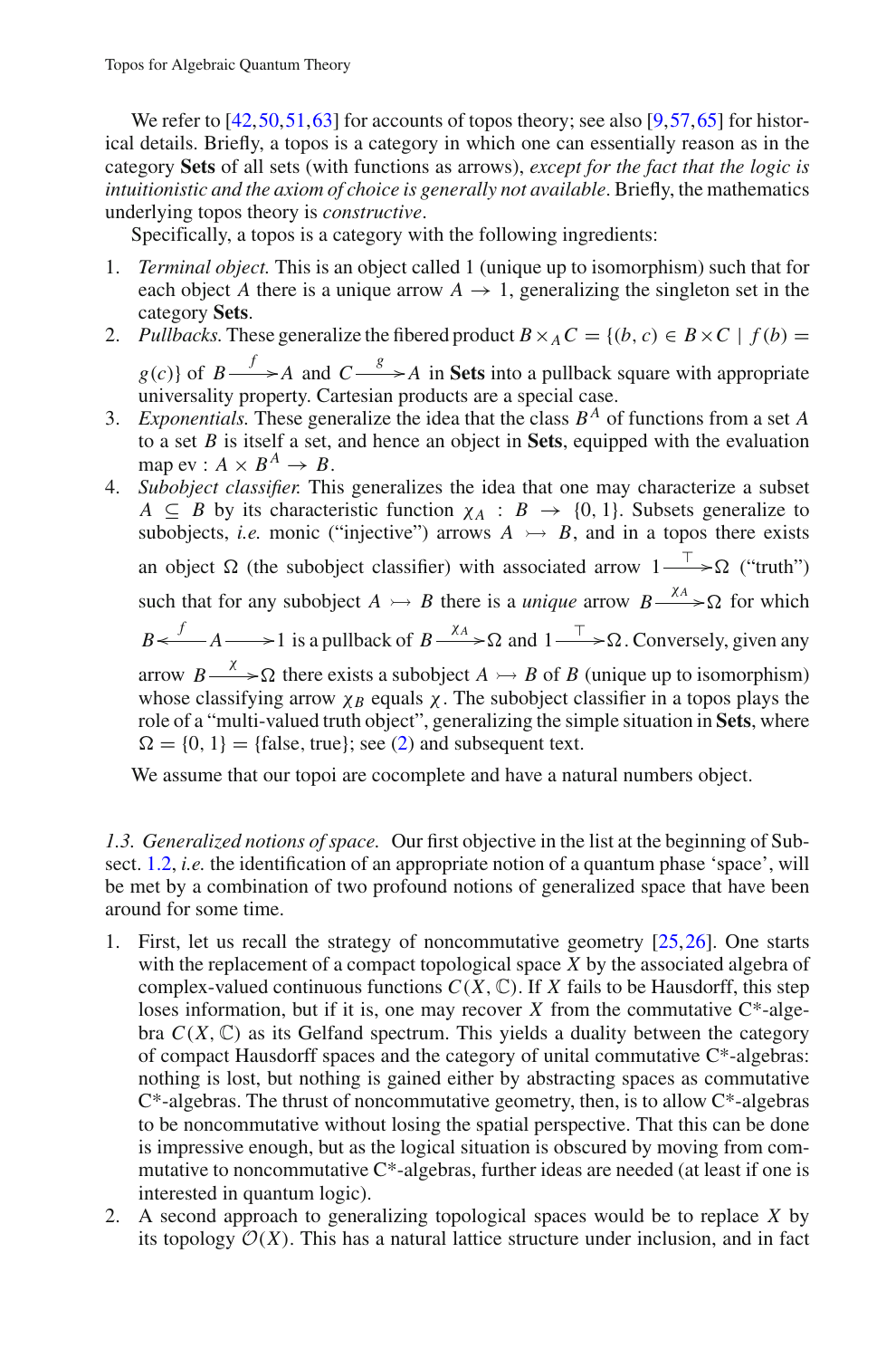defines a highly structured kind of lattice known as a *frame*. This is a complete distributive lattice such that  $x \wedge \bigvee_{\lambda} y_{\lambda} = \bigvee_{\lambda} x \wedge y_{\lambda}$  for arbitrary families {*y*<sub> $\lambda$ </sub>} (and not just for finite ones, in which case the said property follows from the definition of a distributive lattice). For example, if *X* is a topological space, then the topology  $O(X)$  of *X* is a frame with  $U \leq V$  if  $U \subseteq V$ . A *frame homomorphism* preserves finite meets and arbitrary joins; this leads to the category **Frm** of frames and frame homomorphisms.

Abstracting frames  $\mathcal{O}(X)$  coming from a topological space to general frames is a genuine generalization of the concept of a space, as plenty of frames exist that are not of the form  $\mathcal{O}(X)$ . A simple example is the frame  $\mathcal{O}_{reg}(\mathbb{R})$  of *regular open subsets* of  $\mathbb{R}$ , *i.e.* of open subsets *U* with the property  $\neg\neg U = U$ , where  $\neg U$  is the interior of the complement of *U*. This may be contrasted with the situation for unital commutative C\*-algebras, which, as just recalled, are all of the form *C*(*X*). Moreover, far from *obscuring* the logical structure of space, the generalization of spaces by frames rather *explains* and *deepens* this structure.

Indeed, a frame is a *complete Heyting algebra*, with its intrinsic structure of an intuitionistic propositional logic. Here a Heyting algebra is a distributive lattice *L* with a map  $\rightarrow$ :  $\mathcal{L} \times \mathcal{L} \rightarrow \mathcal{L}$  satisfying  $x \leq (y \rightarrow z)$  iff  $x \wedge y \leq z$ , called implication [\[42](#page-46-5),[63,](#page-47-2)[80\]](#page-47-4). Every Boolean algebra is a Heyting algebra, but not *vice versa*; in fact, a Heyting algebra is Boolean iff  $\neg\neg x = x$  for all *x*, which is the case iff  $\neg x \lor x = \top$ for all *x*. Here negation is a derived notion, defined by  $\neg x = (x \rightarrow \perp)$ . For example,  $\mathcal{O}_{\text{reg}}(\mathbb{R})$  is Boolean, but  $\mathcal{O}(\mathbb{R})$  is not. In general, the elements of a Heyting algebra form an intuitionistic propositional logic under the usual logical interpretation of the lattice operations.

A Heyting algebra is *complete* when arbitrary joins (*i.e.* sups) and meets (*i.e.* infs) exist. A complete Heyting algebra is essentially the same thing as a frame, for in a frame one may define  $y \to z = \bigvee \{x \mid x \land y \leq z\}$ . Conversely, the infinite distributivity law in a frame is automatically satisfied in a Heyting algebra. The set of subobjects of a given object in a topos forms a complete Heyting algebra (as long as the topos in question is defined "internal to **Sets**"), generalizing the fact that the set of subsets of a given set is a Boolean algebra. The subobject classifier of such a topos is a complete Heyting algebra as well; in fact, these two statements are equivalent. (Note, however, frame maps do not necessarily preserve the implication  $\rightarrow$  defining the Heyting algebra structure, as can already be seen in examples of the type  $f^{-1}$  :  $\mathcal{O}(Y) \to \mathcal{O}(X)$ , where  $f : X \to Y$  is continuous [\[63\]](#page-47-2). Consequently, negation may not be preserved by frame maps either.)

The category **Loc** of *locales* is the opposite category to **Frm**, *i.e.* it has the same objects but all arrows go in the opposite direction. Some topos theorists write *X* for a locale and  $OX$  or  $O(X)$  for the same object seen as a frame [\[48](#page-46-9)[,63](#page-47-2)[,80](#page-47-4)]. Apart from the already unfortunate fact that this notation is applied also when  $\mathcal{O}(X)$  does not stand for the opens of a space *X* but denotes a general frame, it fails to distinguish between a topological space *X* and the associated locale (*i.e.* the frame  $\mathcal{O}(X)$  seen as a locale). Nonetheless, this notation often leads to elegant expressions and we will heavily use it.

If *X* and *Y* are spaces, a continuous map  $f : X \to Y$  induces a frame map  $f^{-1}$ :  $\mathcal{O}(Y) \to \mathcal{O}(X)$  and hence an arrow  $\mathcal{O}(X) \to \mathcal{O}(Y)$  in **Loc**, simply defined as  $f^{-1}$ *read in the opposite direction.* We write the latter arrow in **Loc** simply as  $f : X \rightarrow Y$ . In general, an arrow in **Frm** is written as  $f^{-1}$  :  $\mathcal{O}(Y) \rightarrow \mathcal{O}(X)$  (whether or not the frames in question come from topological spaces and if so, whether or not  $f^{-1}$ is indeed the pullback of a continuous function between these spaces), and the corresponding arrow in **Loc** is denoted by  $f: X \to Y$ . Similarly, we will write  $C(X, Y)$  for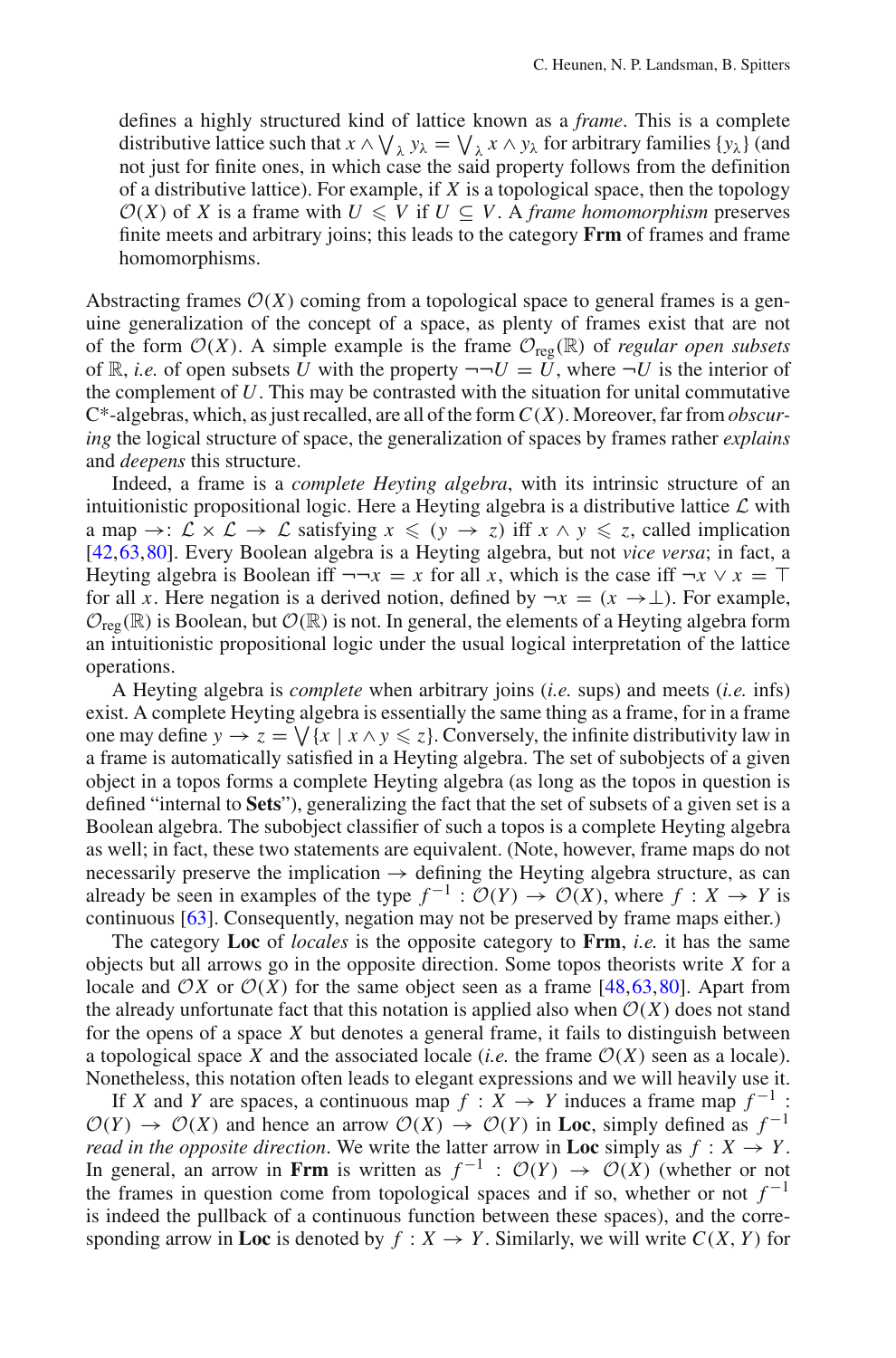$\text{Hom}_{\text{Loc}}(X, Y) = \text{Hom}_{\text{Frm}}(\mathcal{O}(Y), \mathcal{O}(X))$ . In particular, for a locale *X*,  $C(X, \mathbb{C})$  will denote the set of frame maps  $\mathcal{O}(\mathbb{C}) \to \mathcal{O}(X)$ .

<span id="page-6-1"></span>*1.4. Points and opens of locales.* An element of a set *X* (and hence *a fortiori* also a point of a topological space *X*) may be identified with an arrow  $* \rightarrow X$ , where  $*$  is a given singleton (for simplicity we write ∗ instead of the more usual {∗}). The same goes for locales *X*, so that by definition a *point* of a locale *X* is a locale map  $p : * \to X$ , hence a frame map  $p^{-1}$ :  $\mathcal{O}(X) \to \mathcal{O}(\epsilon) \cong \{0, 1\} = \Omega$ ; recall that the subobject classifier in **Sets**, seen as a topos, is  $\Omega = \{0, 1\}$  and note that  $*$  is precisely the locale associated to  $\Omega$ , as our notation  $\Omega = \mathcal{O}(*)$  has indicated.

A point of a locale *X* being defined as a locale map  $* \rightarrow X$  or as the corresponding frame map  $\mathcal{O}(X) \to \Omega$ , an *open* of *X* is defined as a locale map  $X \to S$ , where *S* is the locale defined by the so-called *Sierpinski space*, *i.e.* {0, 1} with {1} as the only open point. The corresponding frame map  $\mathcal{O}(S) \to \mathcal{O}(X)$  is determined by its value at 1 (since  $\emptyset \mapsto \emptyset$  and  $\{0, 1\} \mapsto X$ ), so that we may simply look at opens in X as arrows  $1 \rightarrow \mathcal{O}(X)$  (where the singleton 1 is seen as the terminal object in **Sets**). Clearly, if X is a genuine topological space with associated frame  $O(X)$  of opens, then each such map  $1 \rightarrow \mathcal{O}(X)$  corresponds to an open subset of X in the usual sense. Using this concept, the set  $Pt(X)$  of points of a locale X may be topologized in a natural way, by declaring its opens to be the sets of the form

$$
Pt(U) = \{ p \in Pt(X) \mid p^{-1}(U) = 1 \},\tag{7}
$$

<span id="page-6-0"></span>where  $U \in \mathcal{O}(X)$  is some open. We say that a locale X is *spatial* if it is isomorphic (in the category of locales) to  $Pt(X)$  (more precisely, to the locale associated to the frame  $O(Pt(X))$  in the above topology). Conversely, a topological space *X* is called *sober* if it is homeomorphic to  $Pt(X)$  (which, with the notation introduced above, really stands for the space of points of the locale associated to the frame  $\mathcal{O}(X)$ ). It is useful to know that *X* is sober when it is Hausdorff. If *X* is sober, any frame map  $\varphi : \mathcal{O}(Y) \to \mathcal{O}(X)$  is induced by a continuous map  $f : X \to Y$  as  $\varphi = f^{-1}$ . This provides additional justification for the notation  $f^{-1}: \mathcal{O}(Y) \to \mathcal{O}(X)$  for a general frame map, and  $f: X \to Y$ for the associated locale map. See [\[63](#page-47-2), Sect. IX.3] for a very clear exposition of all this.

For example, referring to Subsect. [1.1,](#page-1-2) the characteristic function  $\chi_{\lbrack \rho \rbrack} : \mathcal{O}(M) \to \Omega$ introduced below [\(3\)](#page-2-0) is easily checked to define a frame map. Renaming this map as  $\chi_{[\rho]} \equiv \rho^{-1}$ , the associated locale map  $\rho : * \to M$  is therefore a point of the locale M in the above sense. In this special case, such a point may also be described by an arrow  $1 \rightarrow M$ , where 1 is the terminal object in **Sets** *and M* denotes *M* as a set rather than as *a locale*. This notion of points as elements of sets will be avoided in what follows.

Thus frames and locales are two sides of the same coin: the elements  $1 \rightarrow \mathcal{O}(X)$  of the Heyting algebra  $O(X)$  are the *opens* of the associated locale X, to be thought of as *propositions*, whereas the *points* of the locale correspond to *models* of the logical theory defined by these propositions. See [\[51](#page-46-7),[63\]](#page-47-2) and especially [\[80](#page-47-4)] for a very clear explanation of this perspective. More precisely, recall that *geometric* propositional logic stands for the following fragment of intuitionistic propositional logic [\[51,](#page-46-7)[63](#page-47-2)[,80](#page-47-4)]. A formula  $\varphi$  in propositional geometric logic must be built from atomic propositions using the symbols (for "truth"), ∧ (for "and"), and ∨ (for "or"), where ∨ *but not* ∧ is allowed to carry an infinite index set. (This may be motivated by the remark that to verify a proposition ∨λ<sup>∈</sup> *p*λ, one only needs to find a single *p*λ, whereas to verify ∧λ<sup>∈</sup> *p*<sup>λ</sup> the truth of each  $p_{\lambda}$  needs to be established, an impossible task in practice when  $\Lambda$  is infinite.) Sequents or axioms must take the form  $\varphi \to \psi$ , where  $\varphi$  and  $\psi$  are formulae.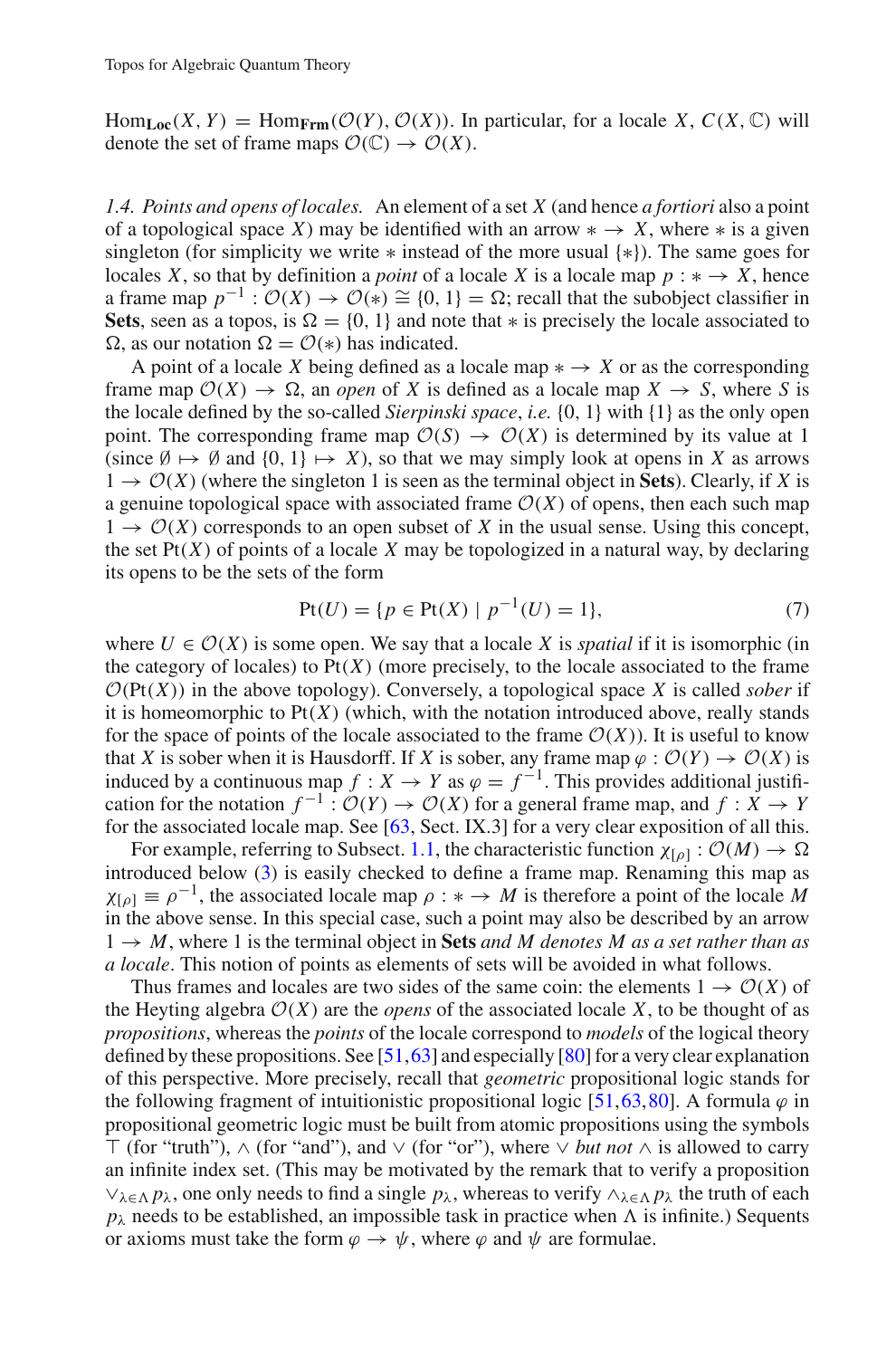A frame  $O(X)$ , then, defines a geometric propositional theory whose propositions correspond to opens in *X*, combined by logical connectives given by the lattice operations in  $O(X)$  *à la* Boole. This quite literally holds in the case of classical physics discussed in Subsect. [1.1,](#page-1-2) where the opens of the locale *M* are just the opens *U* of *M* as a topological space in the naive sense, construed as propositions "the system is in a state located within  $U$ ". Conversely, a propositional geometric theory  $T$  has an associated Lindenbaum algebra  $\mathcal{O}(|\mathbb{T}|)$ , defined as the poset of formulae of  $\mathbb{T}$  modulo provable equivalence, ordered by entailment. This poset turns out to be a frame, and the (standard) models of  $T$  (that by definition assign one of the two standard truth values 0 or 1 to the propositions of  $\mathbb T$  in a consistent way) bijectively correspond to frame maps  $\mathcal{O}(|T|) \rightarrow \{0, 1\}$ . Identifying  $\{0, 1\}$  with  $\Omega = \mathcal{O}(*)$  as explained above, we see that a model of the theory  $\mathbb T$  is the same thing as a point  $* \to [\mathbb T]$  of the locale  $[\mathbb T]$ . More generally, one may consider a model of  $\mathbb T$  in a frame  $\mathcal O(Y)$  (generalizing the standard models where  $Y = *)$  to be a locale map  $Y \to [\mathbb{T}]$ .

<span id="page-7-0"></span>*1.5. Locales in topoi.* The generalization from topological spaces to frames is an important step towards our goal, but it is not enough. Seeking further generality pertinent to quantum theory, one may proceed in at least two different ways. First, one may generalize locales to *quantales* [\[67\]](#page-47-5). This step leads to recognizable logical structures, but it does not relate well to the Copenhagen Interpretation of quantum mechanics we favour.

Instead, we pass from frames as special objects in the category of sets (as defined above) to frames in more general topoi. This is indeed possible, as all of the above concepts can be defined in any topos by using its internal language [\[63](#page-47-2)]; see [\[12](#page-45-8)] for details. In particular, in a topos  $T$  one may consider the category  $\mathbf{Frm}_{T}$  of internal frames and its opposite category  $\text{Loc}_{\mathcal{T}}$  of internal locales. The terminal object of the latter is the locale  $*$  whose associated frame  $\mathcal{O}(*)$  is the subobject classifier  $\Omega$  of  $\mathcal{T}$ . Opens, points and models are then defined in exactly the same way as in **Sets**, as long as one realizes that the identification of  $\Omega$  with {0, 1} and of  $*$  with the singleton is peculiar to **Sets**.

In particular, a point of a locale *X* in *T* is a frame map  $\mathcal{O}(X) \to \Omega$ , whereas an open in *X* may be defined as an arrow  $1 \rightarrow \mathcal{O}(X)$ . The collection Pt(*X*) of a locale is still defined as the subobject of  $\Omega^{O(X)}$  corresponding to frame maps, its opens being given by interpreting [\(7\)](#page-6-0) in the internal language of  $\widetilde{T}$ , where  $U \in \mathcal{O}(X)$  is interpreted as an arrow  $1 \stackrel{U}{\rightarrow} \mathcal{O}(X)$  and  $p^{-1}(U) = 1$  means that  $p^{-1} \circ U = \top$ , *i.e.* the truth arrow  $\top$ : 1  $\rightarrow \Omega$  in *T*.

In any case, it is reassuring that topos theorists simply refer to 'internal' locales as 'spaces' [\[52,](#page-46-10)[53](#page-46-11)[,66](#page-47-6)]: returning to the opening words from Mac Lane and Moerdijk quoted earlier, one might say that the unification in question is exemplified by the idea of an internal locale with its associated Heyting algebra structure.

 $Our quantum phase spaces  $\Sigma$ , then, will be examples of locales in topoi. Their opens$  $1 \rightarrow \mathcal{O}(\Sigma)$  will correspond to the elementary propositions or yes-no questions about the system, and each physical state on the system will define a map  $\mathcal{O}(\Sigma) \to \Omega$ , where  $\Omega$  is the subobject classifier in the particular topos in which  $\Sigma$  is defined. It is important to note that such maps generally *fail to be frame maps, i.e. they do not define models in the above sense*. This phenomenon already arises in classical physics if one considers mixed rather than pure states; indeed, the map  $\chi_{[u]} : \mathcal{O}(M) \to \Omega$  introduced below [6](#page-2-2) fails to be a frame map (except when  $\mu$  happens to be pure).

However, a fundamental difference between classical and quantum physics in this respect lies in the Kochen–Specker Theorem, which in its topos-theoretic incarnation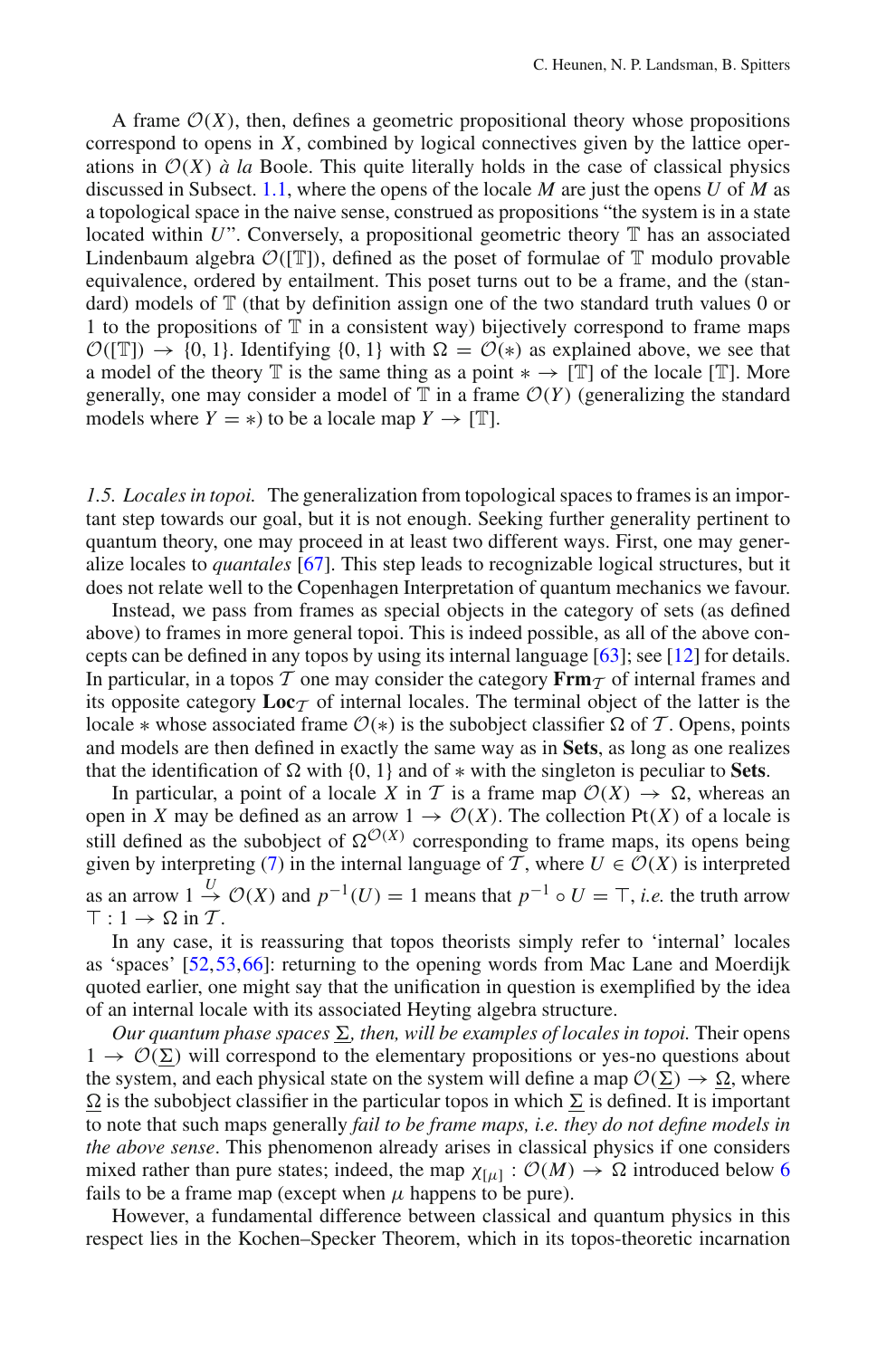(given in different versions in [\[20](#page-45-4)] and in Theorem [6](#page-23-0) below) states that (generically) the quantum phase space  $\Sigma$  has no points at all, *although the quantum system has pure states* (see Subsect. [4.1\)](#page-24-0). Hence whereas pure states in classical physics - as defined in the usual sense through convexity - are also 'pure' in the logical sense, this is no longer the case in quantum physics.

Nonetheless, pairing states and propositions into an internal truth value, *i.e.* taking the subobject classifier to be the codomain of the pairing map, is a central goal of this work, which we share with (and adopted from) the work of Isham et al. [\[20](#page-45-4)[,34](#page-46-3)]. Unlike real-number valued pairings (which from a logical perspective might be preferable), an  $\Omega$ -valued pairing avoids both the problems with the ignorance interpretation of the Born probabilities (see Subsect. [1.2\)](#page-2-1) and the bizarre ontology of the so-called Many-Worlds interpretation of quantum mechanics (*cf*. [\[14](#page-45-1)[,17](#page-45-3)]). A philosophical defence of this goal may also be found in [\[18](#page-45-9)]. However, the final verdict about its validity, or rather its relevance to physics, can only be given once the Born rule has been derived from our  $\Omega$ -valued pairing, along with an appropriate interpretation of the Born probabilities. This derivation will be given in future work, in which the results of Sect. [6](#page-32-0) of this paper will be combined with those in [\[61\]](#page-46-12).

<span id="page-8-0"></span>*1.6. Basic construction.* The two notions of generalized space just described, *i.e.* noncommutative  $C^*$ -algebra s and locales in arbitrary topoi, will be related by one of the main constructions in this paper, which we summarize in this subsection. This construction associates a certain internal locale to a noncommutative C\*-algebra (assumed unital), and hinges on three ideas:

- 1. *Algebraic quantum theory* [\[39](#page-46-13)[,44](#page-46-14),[58](#page-46-15)];
- 2. *Constructive Gelfand duality* [\[5](#page-45-10)[–7](#page-45-11),[27,](#page-45-12)[29\]](#page-45-13);
- 3. *Bohr's doctrine of classical concepts* [\[11](#page-45-14)[,60](#page-46-16),[73\]](#page-47-7).

From the first, we just adopt the methodology of describing a quantum system by a noncommutative C\*-algebra *A* (defined in the usual topos **Sets**). This move generalizes the usual Hilbert space framework of quantum theory and has the advantage of being able to incorporate superselection rules in infinite systems, as well as other limiting situations like the transition from quantum to classical mechanics (and back).

As to the second, it turns out that the notion of a  $C^*$ -algebra makes sense in an arbitrary topos, so that one may, in particular, internalize *commutative* C\*-algebras. Examples of such internal commutative C\*-algebras arise from compact completely regular locales  $([7,48],$  $([7,48],$  $([7,48],$  $([7,48],$  see also footnotes [2](#page-15-0) and [3](#page-15-1) below): if *X* is such a locale in some topos *T*, and if  $\mathbb C$  is the locale defined by the complex numbers object in  $\mathcal T$  (as in [\[7](#page-45-11)]), then the object  $C(X, \mathbb{C})$  of all locale maps from *X* to  $\mathbb{C}$  is a commutative C\*-algebra in  $\mathcal T$  under natural operations. The Gelfand duality theorem of Banaschewski and Mulvey [\[7\]](#page-45-11) states that, like in the case of the topos **Sets**, up to isomorphism these are the only examples of unital commutative  $C^*$ -algebras: if *A* is a unital commutative  $C^*$ -algebra in a topos *T*, there exists a compact completely regular locale  $\Sigma$  such that  $A \cong C(\Sigma)$  $\cong$  denotes isomorphism in the category  $\mathcal T$  and the arrows implementing this isomorphism are C\*-algebra maps. Moreover, this isomorphism extends to a categorical duality between compact completely regular locales and unital commutative C\*-algebras in *T* . We call the locale  $\Sigma$  or  $\Sigma(A)$  the *Gelfand spectrum* of A. It is defined up to isomorphism of locales.

Third, Niels Bohr's "doctrine of classical concepts" states that we can only look at the quantum world through classical glasses, measurement merely providing a "classical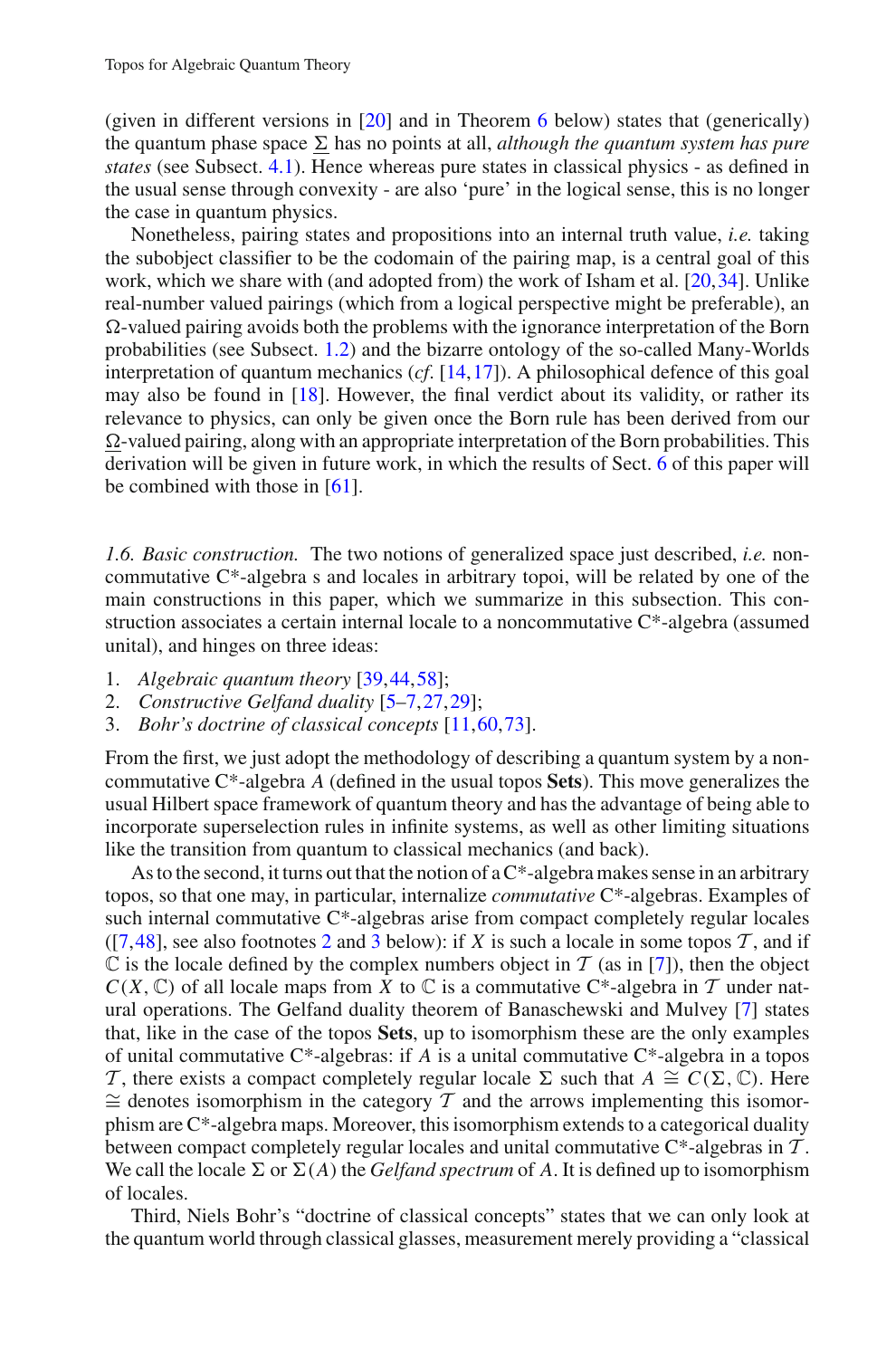snapshot of reality". The combination of all such snapshots should then provide a complete picture. In Bohr's own words ([\[11](#page-45-14)], p. 209):

However far the phenomena transcend the scope of classical physical explanation, the account of all evidence must be expressed in classical terms. (…) The argument is simply that by the word *experiment* we refer to a situation where we can tell others what we have done and what we have learned and that, therefore, the account of the experimental arrangements and of the results of the observations must be expressed in unambiguous language with suitable application of the terminology of classical physics.

This doctrine has a transparent formulation in algebraic quantum theory, to the effect that the empirical content of a quantum theory described by a certain noncommutative C\*-algebra *A* is contained in suitable commutative C\*-algebras associated to *A*. In the simplest case, which we study in this paper, these are simply the (unital) commutative *C*∗-subalgebras of *A*. (To understand classical behaviour in general, the pertinent commutative C\*-algebras have to be extracted from *A* using limiting procedures like  $\hbar \rightarrow 0$ or  $N \rightarrow \infty$  [\[60\]](#page-46-16).)

The following construction weaves these three threads together. Let *A* be a unital  $C^*$ -algebra (in the usual sense, *i.e.* in **Sets**) and let  $C(A)$  be the collection of its unital commutative  $C^*$ -subalgebras, partially ordered by inclusion. We regard the poset  $C(A)$ as a category, whose objects are the unital  $C^*$ -subalgebras  $C \subseteq A$ , and whose Hom-sets Hom<sub> $C(A)$ </sub> $(C, D)$  consist of a single arrow if  $C \subseteq D$  and are empty otherwise. The category  $C(A)$  is a catalogue of all 'classical snapshots of reality' one may take of the quantum system described by *A*.

Recall that for any category *C*, the topos  $\textbf{Sets}^C$  has functors  $C \rightarrow \textbf{Sets}$  as objects and natural transformations as arrows [\[63\]](#page-47-2). Put

$$
\mathcal{T}(A) = \mathbf{Sets}^{\mathcal{C}(A)}.
$$
 (8)

<span id="page-9-0"></span>The philosophical idea is that as observers we are confined to the topos  $T(A)$ , whereas the physical system itself divinely exists in the ambient topos **Sets**. According to Bohr and Heisenberg, the system might seem to behave probabilistically from our limited classical perspective, but this behaviour is just a consequence of our confinement to  $T(A)$  (*cf.* Theorem [14](#page-27-0) below).

We will <u>underline</u> entities internal to  $T(A)$ . It turns out that the tautological functor  $A: C \mapsto C$ , which (with some abuse of notation) maps a unital commutative  $C^*$ -subalgebra *C* of *A* (seen as an object of the category  $C(A)$ ) into itself (seen as a set), is a unital commutative C\*-algebra in  $T(A)$ . We call  $\underline{A}$  the *Bohrification* of A. It has an associated Gelfand spectrum  $\Sigma(\underline{A})$ , which is a locale in  $\mathcal{T}(A)$ . The map  $A \mapsto \Sigma(\underline{A})$  associates a 'space'  $\Sigma(\underline{A})$  in the sense of topos theory to a 'space' *A* in the sense of noncommutative geometry.

In principle, this construction leads to the solution of all five problems listed at the beginning of Subsect. [1.2:](#page-2-1)

- 1. The quantum phase space of the system described by *A* is the locale  $\Sigma = \Sigma(\Lambda)$  in the topos  $T(A)$ .
- 2. The "subsets" of the locale  $\Sigma$  acting as elementary propositions about *A* are simply the 'opens' in  $\Sigma$ , defined as arrows  $1 \rightarrow \mathcal{O}(\Sigma)$  in  $\mathcal{T}(A)$ . Thus the quantum logic of *A* is given by the Heyting algebra underlying  $\Sigma(\underline{A})$ .
- 3. Observables  $a \in A$  define locale maps  $\delta(a) : \Sigma \to \mathbb{IR}$ , where  $\mathbb{IR}$  is the so-called *interval domain*. States  $\rho$  on *A* yield probability measures (more precisely, valuations)  $\mu_{\rho}$  on  $\Sigma$ .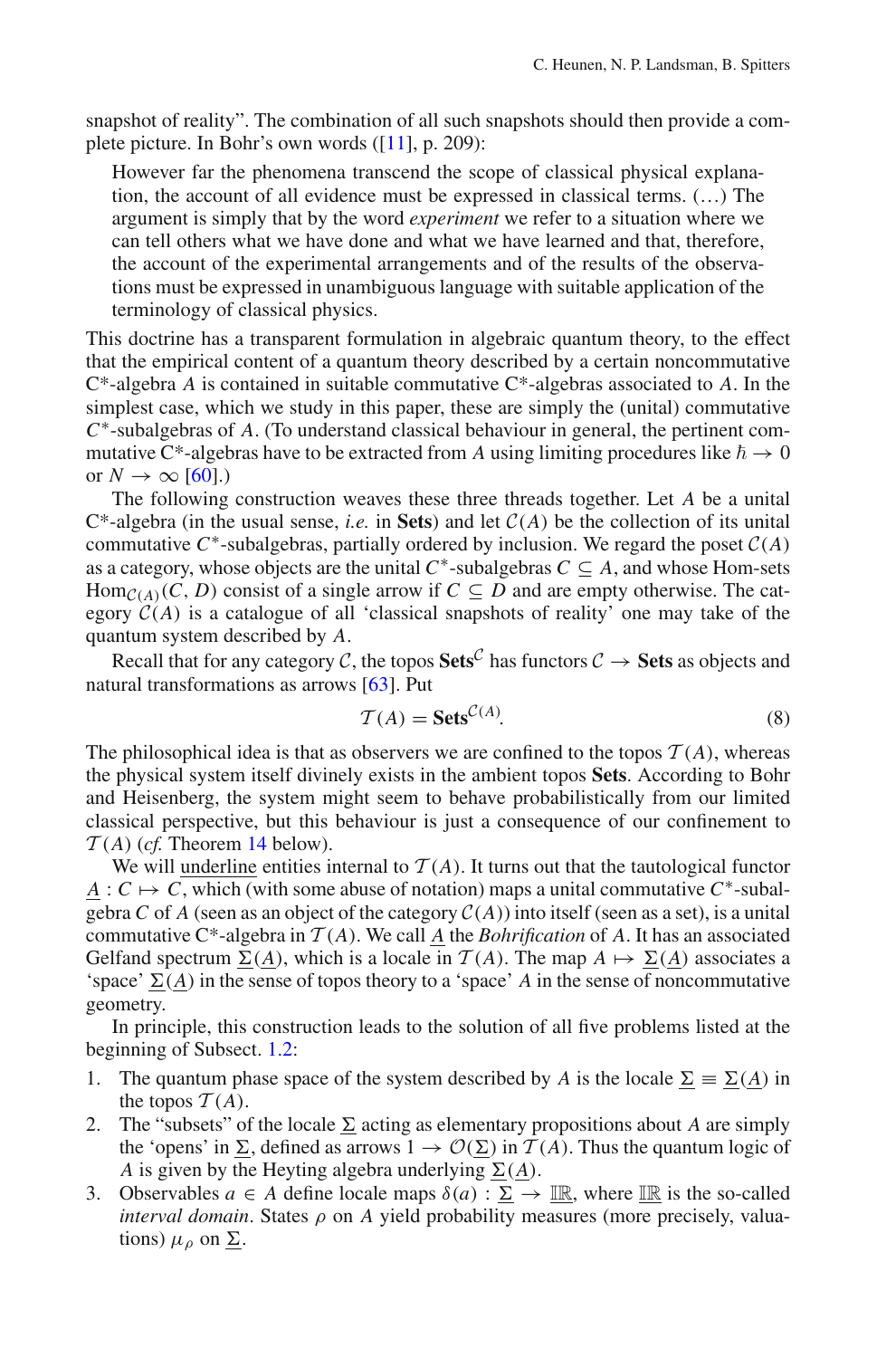4. An open interval  $\Delta \subseteq \mathbb{R}$  defines an arrow  $\underline{1-\Delta}$   $\infty(\mathbb{IR})$  of  $\mathcal{T}(A)$  (where  $\underline{1}$  is the terminal object in *T*(*A*)), which, composed with the map  $\mathcal{O}(\underline{\mathbb{R}}) \xrightarrow{\underline{\delta}(a)^{-1}} \mathcal{O}(\underline{\Sigma})$  $\overline{\phantom{a}}$ underlying  $\delta(a)$ , yields the desired proposition

$$
\underline{1} \overset{[a \in \Delta]}{\longrightarrow} \mathcal{O}(\underline{\Sigma}) \qquad = \qquad \underline{1} \overset{\Delta}{\longrightarrow} \mathcal{O}(\underline{\mathbb{IR}}) \overset{\underline{\delta}(a)^{-1}}{\longrightarrow} \mathcal{O}(\underline{\Sigma}).
$$

5. State-proposition pairing is defined exactly as in [\(4\)](#page-2-3), *i.e.* by

$$
\underline{1} \xrightarrow{\langle a \in \Delta, \rho \rangle} \underline{\Omega} = \underline{1} \xrightarrow{[a \in \Delta]} \mathcal{O}(\underline{\Sigma}) \xrightarrow{\chi_{[\rho]}} \underline{\Omega}, \tag{9}
$$

<span id="page-10-0"></span>where  $\Omega$  is the subobject classifier of  $\mathcal{T}(A)$  and  $\chi_{[0]}$  is the characteristic map of the subobject  $[\rho]$  of  $\mathcal{O}(\Sigma)$  consisting of all opens *U* of  $\Sigma$  with  $\mu_{\rho}(U) = 1$  (defined through the internal language of  $T(A)$ ).

The construction of  $\delta(a)$  is inspired by, and partly generalizes, the *Daseinisation* map of Döring and Isham ([\[35](#page-46-17),[36\]](#page-46-18), *cf.* also Appendix [B\)](#page-44-0).

<span id="page-10-2"></span>The subobject classifier  $\Omega$  is the functor  $C(A) \rightarrow$  **Sets** given by

$$
\underline{\Omega}(C) = \{ S \subseteq \uparrow C \mid S \text{ is an upper set} \},\tag{10}
$$

where for any poset *P* an upper set in *P* is a subset  $U \subseteq P$  for which  $x \in U$  and  $x \le y$ implies  $y \in U$ , and one writes  $\uparrow x = \{y \in P \mid x \leq y\}$  for the so-called principal upper set on *x*. Note that  $\Omega(C)$  is a poset (and even a frame) under inclusion as partial ordering, with Ø as bottom element, and  $\uparrow C$  as top element. (One might think of the principal upper set ↑*C* on the "classical snapshot of reality" *C* as the collection of all finer versions of the knowledge present in *C*.) The subobject classifier  $\Omega$  is a (covariant) functor by stipulating that if  $C \subseteq D$ , then the induced map  $\Omega(C) \to \Omega(D)$  is given by  $S \mapsto S \cap \uparrow D$ .

In this setup, we have taken **Sets** as the ambient topos. There are several reasons, however, one might want to consider other ambient topoi. Leaving the matter to future investigation, let us briefly indicate an important application. An algebraic quantum field theory (AQFT) [\[44](#page-46-14)] may be defined as a functor  $(\mathcal{O}(M), \subseteq) \rightarrow \mathbf{CStar}$  satisfying certain separability constraints, where *M* is Minkowski space-time and  $O(M)$  is its set of opens [\[13\]](#page-45-15). Analogous to Theorem [5](#page-21-0) below, an AQFT may then be shown to be given by a *single* C<sup>\*</sup>-algebra in the presheaf topos **Sets**<sup> $O(M)$ </sup> (though not a commutative one).

<span id="page-10-1"></span>*1.7. Internal and external language.* We have repeatedly used the word 'internal' for a construction intrinsic to a certain topos *T*; for example, <u>*A*</u> and its Gelfand spectrum  $\Sigma$ are internal to  $\mathcal{T}(A)$ , as is the Heyting algebra structure of  $\Sigma$ . At this point, confusion may arise, for on the one hand the propositional logic carried by  $\Sigma$  is intuitionistic, while on the other hand all constructions (ranging from the initial C\*-algebra *A* to the locale  $\Sigma(A)$  as an object in the associated functor topos **Sets**<sup> $C(A)$ </sup>) eventually arise from the topos **Sets**, whose underlying logic is classical.

To clarify this, we remark that it is a very important aspect of topos theory that one may, indeed, usually adopt two points of view: an *external* one and an *internal* one. External constructions are carried out using classical mathematics, which (at least for the topoi used in this paper) takes place in the familiar topos **Sets** (even if the constructions in question are concerned with some other topos). Internal constructions, on the other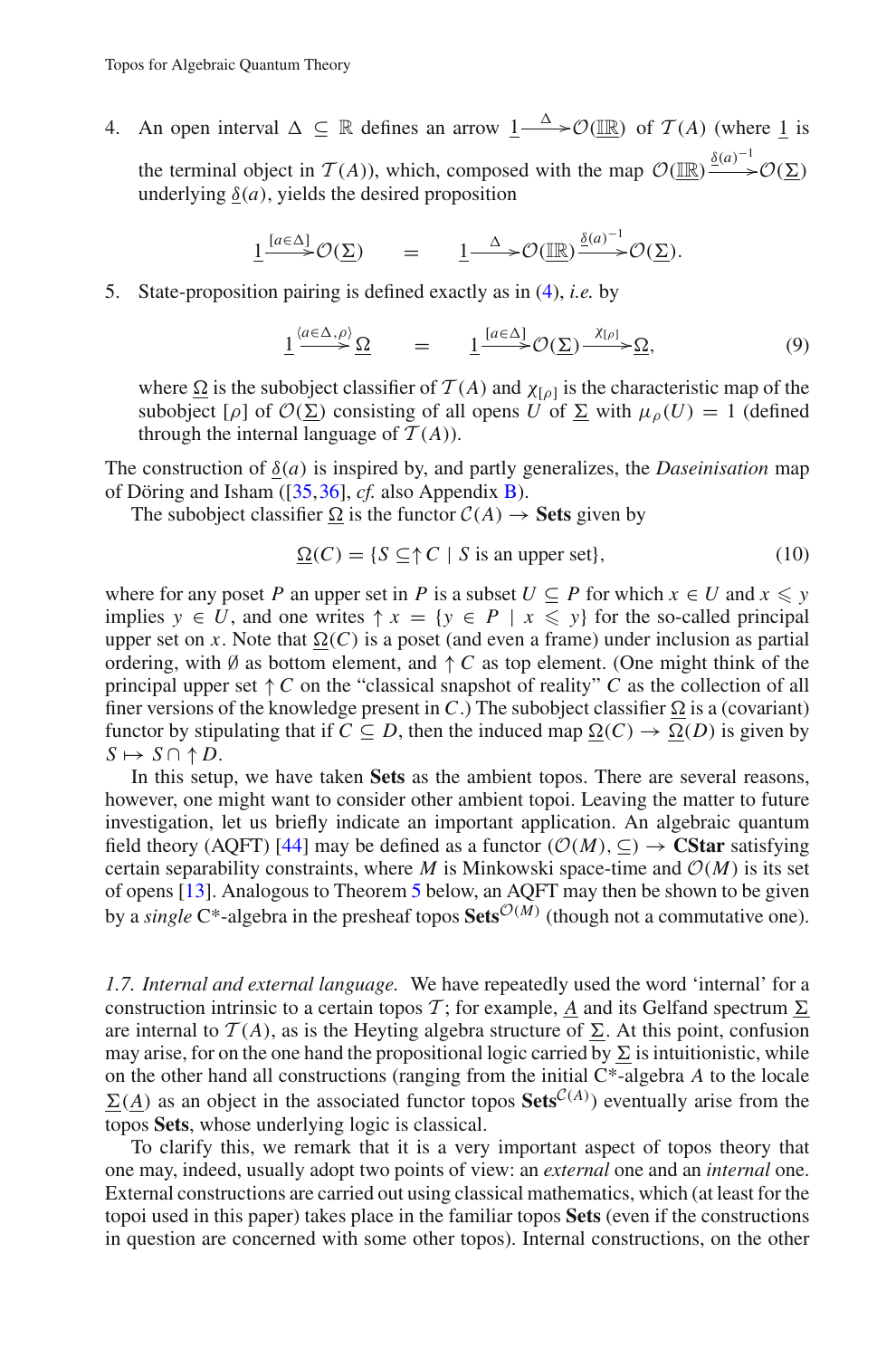

<span id="page-11-0"></span>**Fig. 1.** Illustration of universes of discourse

hand, only use concepts intrinsic to the topos one is studying. This idea is formalized by the *internal* or *Mitchell-Bénabou* language associated with each topos [\[12](#page-45-8),[51,](#page-46-7)[63\]](#page-47-2). This is a logical language that for many instances and purposes allows one to reason within a given topos *as if it were* the topos **Sets**. For example, one may employ the usual logical and set-theoretic symbols (the latter even if an object *X* has no or few elements in the sense of arrows  $1 \rightarrow X$ ), whose meaning is determined by the so-called Kripke-Joyal semantics associated with the Mitchell-Bénabou language. We will actually use this semantics in our theory of state-proposition pairing. However, using the internal language one may (in general) neither appeal to the law of excluded middle  $x \vee \neg x = \top$ , nor to the Axiom of Choice (although restricted versions thereof are sometimes valid). These limitations are a consequence of the fact that the internal language of a topos happens to be based on *intuitionistic* predicate logic (see [\[12](#page-45-8)[,51](#page-46-7)] for the precise rules).

Thus a topos can be seen as a universe of discourse, to which a mathematician or observer may wish to confine himself. On the other hand, even the internal language and associated logic can alternatively be studied externally with classical meta-logic. The various entities at play in our application of topos theory to quantum physics are illustrated in Fig. [1.](#page-11-0) This illustrates, in particular, that our quantum logic is meant to be the logic of an 'internal' observer, with all the restrictions this brings with it (whereas the quantum 'logic' of Birkhoff and von Neumann, to the extent it is a logic at all, rather pertains to a fictitious entity like Laplace's demon, to whose intellect 'nothing would be uncertain and the future just like the past would be present before its eyes.')

Let us give three closely related examples of internal versus external descriptions, each relevant to our logical approach to quantum theory.

First, a fundamental fact of topos theory is that the subobjects  $\text{Sub}_{\mathcal{T}}(A)$  of a given object *A* in a topos  $\mathcal T$  (with subobject classifier  $\Omega_{\mathcal T}$ ) form a (complete) Heyting algebra.

- *Externally*, one simply looks at  $\text{Sub}_{\mathcal{T}}(A)$  as a *set*, equipped with the structure of a Heyting algebra in the category **Sets**.
- *Internally*,  $\text{Sub}_{\mathcal{T}}(A)$  is described as the exponential  $\Omega_{\mathcal{T}}^A$  (or power 'set'  $\mathcal{P}(A)$ ), which is a Heyting algebra object in  $T$ . See [\[63](#page-47-2), p. 201].

Second, as these Heyting algebras are complete, they are frames. The explicit internal description of a frame or locale is rather complicated as far as the completeness property of the underlying lattice is concerned [\[12](#page-45-8)]. However, if the topos  $\mathcal{T} = \text{Sh}(X)$  is that of sheaves on a locale *X* (which, we recall, consists of those functors *F* in **Sets**<sup> $O(X)$ op</sup> that satisfy a gluing condition stating that  $F(U)$  can be computed from the  $F(U_i)$  under any open covering  $U = \bigcup_i U_i$  [\[63,](#page-47-2) Ch. II]), a simple external description is available [\[49](#page-46-19),[53\]](#page-46-11)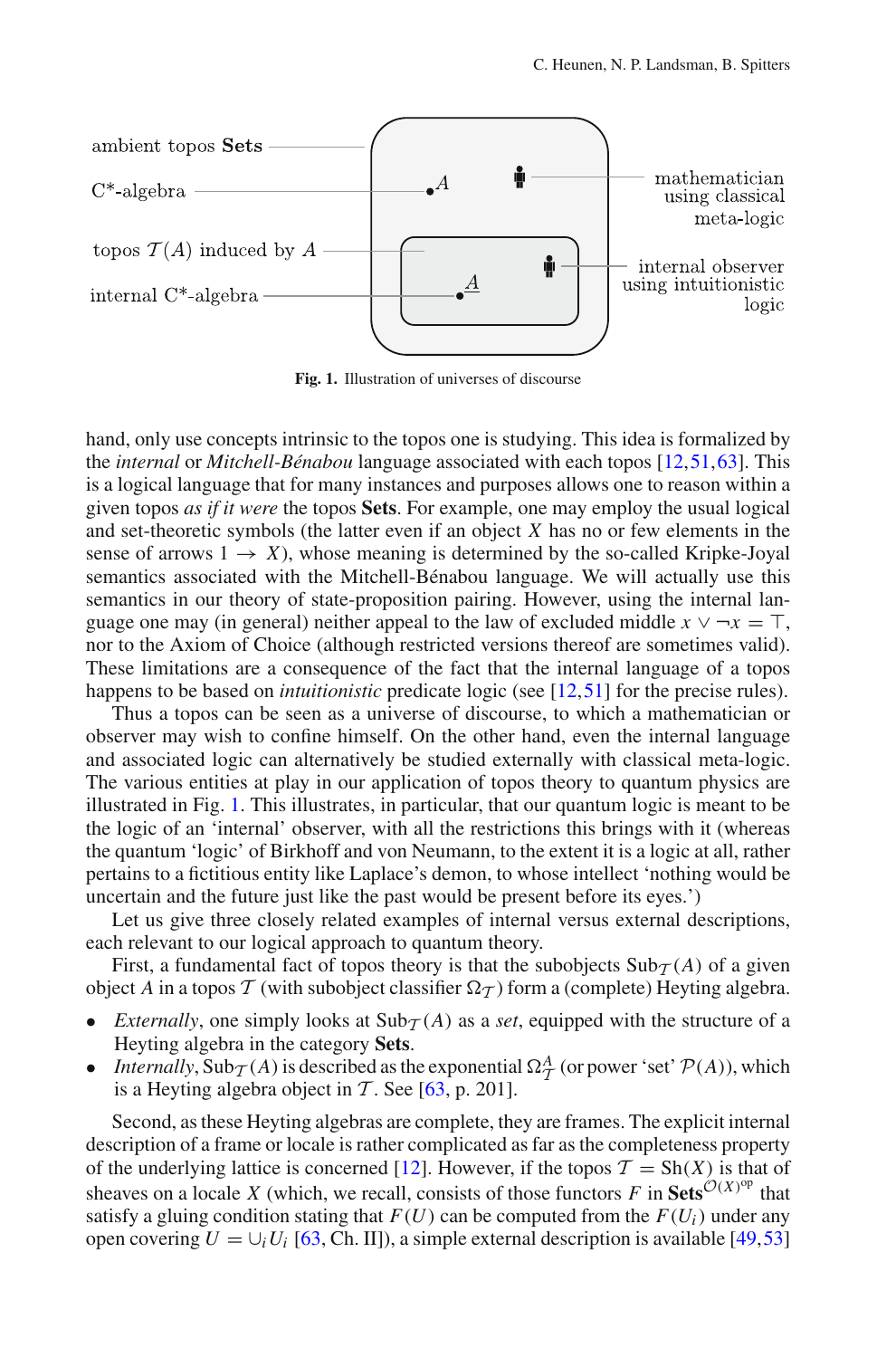(also *cf.* [\[51](#page-46-7), Sect. C1.6]): a locale  $\overline{L}$  in Sh(*X*) is externally described by a locale map  $f: \mathcal{L} \to X$  in **Sets**, with

<span id="page-12-2"></span>
$$
\mathcal{L} = \overline{\mathcal{L}}(X). \tag{11}
$$

Furthermore, if  $\overline{L}_1$  and  $\overline{L}_2$  are locales in Sh(*X*) with external descriptions  $f_i : L_i \to X$ , then an internal locale map  $\overline{g} : \overline{L}_1 \to \overline{L}_2$  in Sh(*X*) is externally given by a locale map  $g: \mathcal{L}_1 \to \mathcal{L}_2$  in **Sets** such that  $f_2 \circ g = f_1$ .

To see that this situation is relevant to our construction, first recall the *Alexandrov topology* on a poset *P*. Its opens are simply the upper sets, and the special upper sets of the form  $U = \uparrow x$  form a basis of the Alexandrov topology. Equipping *P* with the Alexandrov topology, one has an isomorphism of categories

$$
\mathbf{Sets}^P \cong \mathrm{Sh}(P). \tag{12}
$$

<span id="page-12-0"></span>To understand this, just note that a sheaf  $\overline{F}$  on  $P$  is determined by its values on the basis opens  $\uparrow x$ ; a functor  $F : P \to$  **Sets** then corresponds to  $\overline{F}$  by

$$
\underline{F}(x) = \overline{F}(\uparrow x). \tag{13}
$$

<span id="page-12-1"></span>It is, then, immediate from  $(8)$  and  $(12)$  that

$$
\mathcal{T}(A) \cong \mathrm{Sh}(\mathcal{C}(A)),\tag{14}
$$

so that we have the above-mentioned external description of locales to our avail, with  $X = C(A)$ .

Explicitly, to describe an internal locale  $\mathcal L$  in Sh $(X)$  externally, *i.e.* in terms of the topos Sets, consider the *set*  $\Gamma$  $O(\mathcal{L})$  = Hom<sub>Sh(X)</sub>(1,  $O(\mathcal{L})$ ) of global sections of the associated frame  $\mathcal{O}(\mathcal{L})$ ; this set coincides with  $\mathcal{O}(\mathcal{L})(X)$  (since a natural transformation in  $\text{Hom}_{\text{Sh}(X)}(1, \mathcal{O}(\mathcal{L}))$  is determined by its value at *X*) and defines a frame  $O(L)(X)$  in Sets under the lattice structure borrowed from  $O(L)$ . For  $V \subseteq U$ , let  $\mathcal{L}_{V}^{U} : \mathcal{O}(\mathcal{L})(U) \to \mathcal{O}(\mathcal{L})(V)$  be the arrow part of the functor  $\mathcal{O}(\mathcal{L}) : \mathcal{O}(X)^{op} \to \mathbf{Sets}$ , with special case  $\mathcal{L}_V = \mathcal{L}_V^X$ . The completeness of  $\mathcal{O}(\mathcal{L})$  implies that  $\mathcal{L}_V$  has a left adjoint  $\mathcal{L}_{V}^{*}$  :  $\mathcal{O}(\mathcal{L})(V) \to \mathcal{O}(\mathcal{L})(X)$ , which in turn defines a map  $f^{*}$  :  $\mathcal{O}(X) \to \mathcal{O}(\mathcal{L})(X)$ by  $f^* : V \mapsto L^*_{V}(\mathcal{T}_{\mathcal{L}(V)})$ , where  $\mathcal{T}_{\mathcal{L}(V)}$  is the top element of the lattice  $\mathcal{O}(\mathcal{L})(V)$ . This is a frame map, and if we write  $\mathcal{O}(Y) = \mathcal{O}(\mathcal{L})(X)$ , the corresponding locale map  $f: Y \to X$  is the external description of  $\mathcal{L}$ .

Conversely, a locale *L* in **Sets** along with a locale map  $f: L \rightarrow X$  (*i.e.* a frame map  $f^*$ :  $\mathcal{O}(X) \to \mathcal{O}(L)$ ) induces a locale  $\mathcal{L}$  in Sh(*X*), defined as the sheaf  $\mathcal{L}(U) = \{V \in$  $L \mid V \leqslant f^*(U)$ . These constructions are adjoint to each other, yielding an equivalence of the category **Loc**(Sh(*X*)) of locales in Sh(*X*) and the slice category **Loc**/*X* relative to the category **Loc** of locales in **Sets**.

For us, the external description of locales is useful for two reasons:

1. Returning to  $(9)$ , we are clearly interested in the set

$$
\Gamma\mathcal{O}(\underline{\Sigma})\cong Hom_{\text{Sets}}_{\mathcal{C}^{(A)}}(1,\mathcal{O}(\underline{\Sigma}))
$$

of opens in  $\Sigma$ , as it encodes the quantum logic of our C<sup>\*</sup>-algebra *A*. Let  $\mathcal{O}(\Sigma)$  be the sheaf on  $C(A)$  that corresponds to  $O(\Sigma)$  by [\(13\)](#page-12-1), so that  $\Gamma O(\Sigma) \cong \Gamma O(\overline{\Sigma})$ , with  $\Gamma \mathcal{O}(\overline{\Sigma}) = \text{Hom}_{\text{Sh}(\mathcal{C}(A))}(1, \mathcal{O}(\overline{\Sigma}))$ . Clearly, if a poset *P* has a bottom element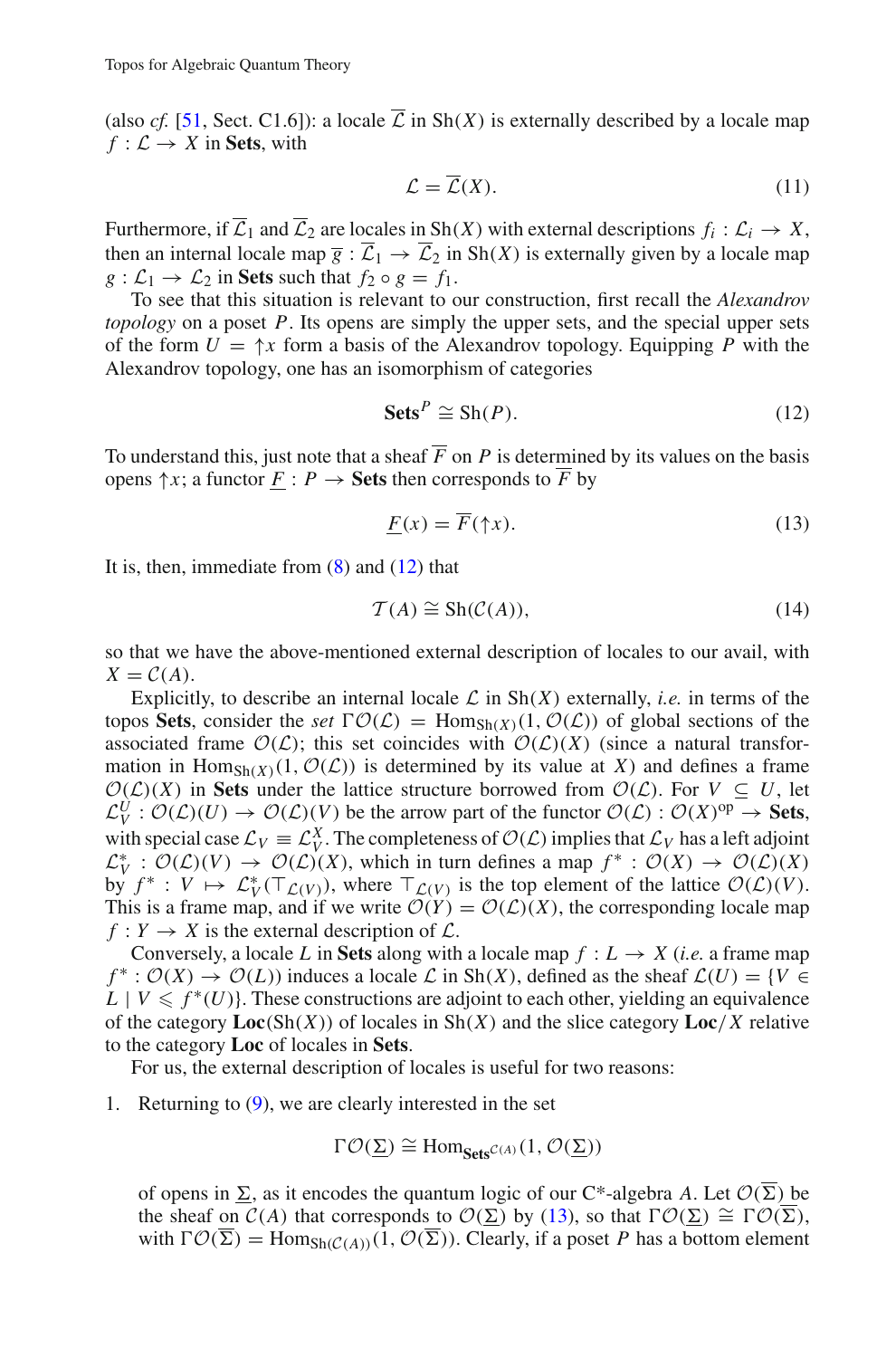⊥ and *Z* is any object in Sets<sup>*P*</sup>, then  $\Gamma Z \cong Z(\perp)$ . This applies to  $P = C(A)$  with  $\perp = \mathbb{C} \cdot 1$ , so that

$$
\Gamma \mathcal{O}(\underline{\Sigma}) \cong \mathcal{O}(\underline{\Sigma})(\mathbb{C} \cdot 1) \cong \mathcal{O}(\overline{\Sigma})(\mathcal{C}(A)) = \mathcal{O}(\Sigma), \tag{15}
$$

where we have used  $(11)$ . Hence the external description of the quantum logic of the C<sup>\*</sup>-algebra *A* is entirely given in terms of the locale  $\Sigma$  in **Sets**.

2. Important internal number systems in  $T(A)$  that are defined by geometric propositional theories  $\mathbb T$  (see Subsect. [1.4\)](#page-6-1) may be computed from [\(13\)](#page-12-1) and their description in  $\text{Sh}(\mathcal{C}(A))$ , which in turn is based on their external description in **Sets**. Specifically, if  $[T]$  is the locale defined by T in Sets, then the locale  $[\overline{T}] \equiv [T]_{\text{Sh}(X)}$  giving the interpretation of  $\mathbb{T}$  in Sh(*X*) has external description  $\pi_1 : X \times [\mathbb{T}] \to X$ , where  $\pi_1$  is projection on the first component. It follows that the frame  $\mathcal{O}(|\overline{T}|)$  in Sh(*X*) corresponding to  $[\overline{T}]$  is given by the sheaf  $U \mapsto \mathcal{O}(U \times [\mathbb{T}])$ . Applying this to the case at hand, we see that the frame  $\mathcal{O}(\mathbb{T})$  corresponding to the interpretation  $[\mathbb{T}] \equiv [\mathbb{T}]_{C(A)}$  of  $\mathbb{T}$  in  $\mathcal{T}(A)$  is given by the functor

$$
\mathcal{O}([\mathbb{T}]): C \mapsto \mathcal{O}(\uparrow C \times [\mathbb{T}]). \tag{16}
$$

<span id="page-13-0"></span>See Subsects. [2.3](#page-18-0) and [5.1](#page-29-0) for examples of this procedure.

Our third example applies the second one to points of locales [\[63\]](#page-47-2), and continues the discussion in Subsect. [1.4:](#page-6-1)

- *Internally*, a point of a locale *Y* in a general topos  $\mathcal T$  (internal to **Sets** for simplicity) is a locale map  $* \to Y$ , which is the same thing as an internal frame map  $\mathcal{O}(Y) \to \Omega$ (where  $\Omega$  is the subobject classifier in  $\mathcal T$ ).
- *Externally*, we look at  $\Omega$  as the frame  $\text{Sub}_{\mathcal{T}}(1)$  in **Sets** of subobjects of the terminal object 1 in  $\mathcal T$ . The locale in **Sets** with frame  $\text{Sub}_{\mathcal T}(1)$  is called the *localic reflection*  $Loc(\mathcal{T})$  of  $\mathcal{T}$ , *i.e.*  $\mathcal{O}(Loc(\mathcal{T})) = Sub_{\mathcal{T}}(1)$ . For example, in  $\mathcal{T} = Sh(X)$ one has Sub<sub>Sh(*X*)</sub>(1)  $\cong$  *O*(*X*) and hence Loc(Sh(*X*))  $\cong$  *X*. Applying the second example above, we find that the external description of the locale  $\ast$  in Sh(*X*) is just id :  $X \to X$ , so that points in a locale  $\mathcal L$  in Sh(*X*) with external description  $f: Y \to X$  are given by locale maps  $\varphi: X \to Y$  that satisfy  $f \circ \varphi = id$ , *i.e.* cross-sections of *f* .

The fourth example continues both the previous one and the discussion of models in Subsect. [1.4.](#page-6-1) We initially defined a standard model of a geometric propositional theory  $\mathbb T$ as a locale map  $* \rightarrow [\mathbb{T}]$ , and subsequently mentioned more general models  $Y \rightarrow [\mathbb{T}]$ , still in **Sets**. We now consider even more general models of  $T$  in a topos  $T$ .

- *Externally*, these are given by locale maps  $Loc(T) \rightarrow [\mathbb{T}]$  in **Sets**. This is because the classifying topos of  $\mathbb T$  is  $\text{Sh}(\mathbb T)$ , and one has an equivalence between geometric morphisms  $\mathcal{T} \to \text{Sh}([\mathbb{T}])$  (which classify  $\mathbb{T}$ -models in  $\mathcal{T}$ , *cf.* [\[63,](#page-47-2) Thm. X.6.1]) and locale maps  $Loc(T) \rightarrow [\mathbb{T}]$  (see [\[63,](#page-47-2) Sect. IX.5]).
- *Internally*, one may interpret the theory  $\mathbb T$  in  $\mathcal T$  and thus define a locale  $[\mathbb T]_{\mathcal T}$  internal to *T*. The points of this locale, *i.e.* the locale maps  $* \rightarrow [\mathbb{T}]_T$  or frame maps  $\mathcal{O}([\mathbb{T}]\tau) \to \Omega_{\mathcal{T}}$ , describe the models of  $\mathbb{T}$  in  $\mathcal{T}$  internally.

One may explicitly verify the equivalence between the internal and the external descriptions for  $\mathcal{T} = Sh(X)$ , for in that case the external description of  $[\mathbb{T}]\tau$  is the map  $\pi_1: X \times [\mathbb{T}] \to X$ . Hence locale maps  $\varphi: X \to X \times [\mathbb{T}]$  that satisfy  $\pi_1 \circ \varphi = id$  are just (unconstrained) locale maps  $X \to [\mathbb{T}]$ .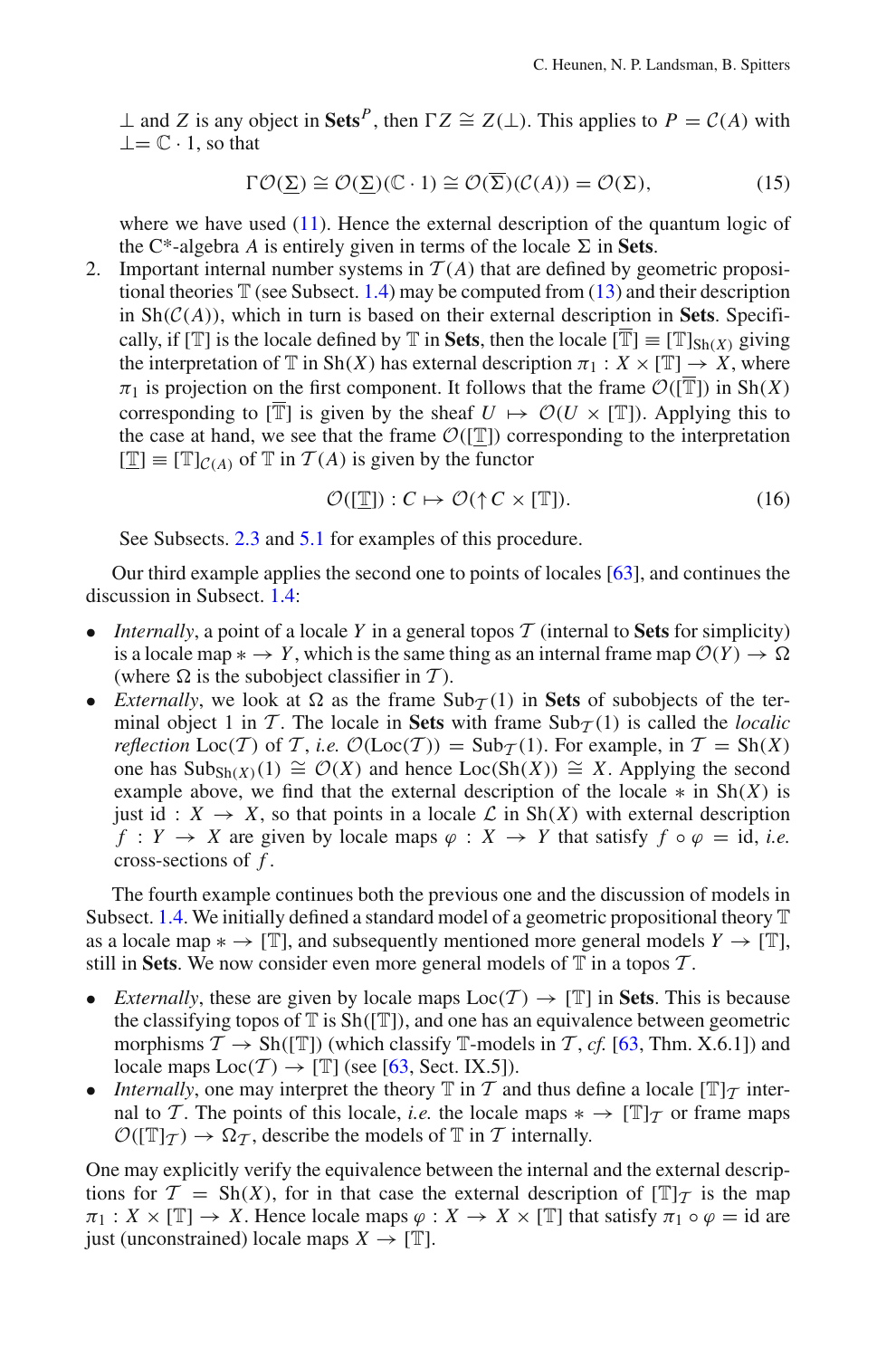<span id="page-14-0"></span>*1.8. Observation and approximation.* Our construction of the locale map  $\delta(a)$  :  $\underline{\Sigma} \rightarrow$ IR in Sect. [1.6](#page-8-0) involves the so-called *interval domain* IR [\[74](#page-47-8)]. To motivate its definition, consider the approximation of real numbers by nested intervals with endpoints in Q. For example, the real number  $\pi$  can be described by specifying the sequence

$$
[3, 4], [3.1, 3.2], [3.14, 3.15], [3.141, 3.142], \ldots
$$

Each individual interval may be interpreted as finitary information about the real number under scrutiny, involving the single observation that the real number is contained in the interval. This description of the reals, which goes back to L.E.J. Brouwer, is formalized by the notion of the interval domain. Consider the poset IR whose elements are compact intervals [a, b] in R (including singletons  $[a, a] = \{a\}$ ), ordered by *reverse* inclusion (for a smaller interval means that we have more information about the real number that the ever smaller intervals converge to). This poset is a so-called dcpo (directed complete partial order); directed suprema are simply intersections. As such, it carries the *Scott topology* [\[2](#page-45-16)[,74](#page-47-8)], whose closed sets are lower sets that are closed under suprema of directed subsets. Here a *lower* set in a poset *P* is a subset  $L \subseteq P$  such that  $x \in L$  and  $y \leq x$  implies  $y \in L$ ; equivalently,  $\downarrow L \subseteq L$ , where  $\downarrow L = \{y \in P \mid \exists x \in L : y \leq x\}.$ (Lower sets are sometimes called down sets or downward closed sets.) Consequently, Scott opens must be upper sets *U* (defined in the obvious way) with the additional property that for every directed set *D* with  $\bigvee D \in U$  the intersection  $D \cap U$  is nonempty. In the case of IR, this means that each open interval  $(p, q)$  in R (with  $p = -\infty$  and  $q = +\infty$  allowed) corresponds to a Scott open  $\{[a, b] | p < a, b < q\}$  in IR, and these opens form a basis of the Scott topology. The collection  $\mathcal{O}_{Scott}(\mathbb{IR})$  is, of course, a frame, initially defined in **Sets**. The basis opens (*r*,*s*) may be reinterpreted as a collection of generators for this frame, which from the point of view of generators and relations differs from the frame  $\mathcal{O}(\mathbb{R})$  of Dedekind reals in that the relation  $(p, q) = (p, q_1) \vee (p_1, q)$  for  $p \leqslant p_1 \leqslant q_1 \leqslant q$  holds for the reals, but not for the interval domain (see [\[51,](#page-46-7) D4.7.4] or Subsect. [2.3](#page-18-0) below for the other relations for  $\mathcal{O}(\mathbb{R})$ ). The interval domain admits an internal definition in any topos. Its realization in  $T(A)$  will play an important role in this paper; see Subsect. [5.1.](#page-29-0)

A related notion of approximation appears when considering an observable  $a \in A_{sa}$ of a quantum system described by a C\*-algebra *A*, *as seen from inside its associated topos*  $T(A)$ . Specifically, we should approximate *a* within each classical snapshot *C* of *A*, where  $C \in C(A)$  is some commutative subalgebra. The difficulty is, of course, that *a* need not lie in *C*, but neither is there a single element of *C* that forms the 'best approximation' of *a* in *C*. The best one can do is approximate *a* by a family of elements of *C*, as follows.

The self-adjoint part  $A_{sa}$  of a C\*-algebra *A* has a natural partial order  $\leqslant$ , defined by *a* ≤ *b* iff *b* − *a* =  $c$ <sup>\*</sup>*c* for some *c* ∈ *A*. (Equivalently, *a* ≤ *b* iff *b* − *a* =  $f$ <sup>2</sup> for some *f* ∈ *A*<sub>sa</sub>.) This partial order is linear—in the sense that  $a + c \leq b + c$  whenever  $a \leq b$ . For the C<sup>\*</sup>-algebra  $A = C(X, \mathbb{C})$  one just recovers the pointwise order on (real-valued) functions, since  $A_{sa} = C(X, \mathbb{R})$ . For  $A = B(H)$ , the bounded operator on Hilbert space *H*, one has  $a \ge 0$  for  $a \in A_{sa}$  iff  $(\Psi, a\Psi) \ge 0$  for all  $\Psi \in H$ . (Indeed, this is really a pointwise order as well, if one regards operators  $a$  on  $H$  as functions  $\hat{a}$  on  $H$  by  $\hat{a}(\Psi) = (\Psi, a\Psi)$ . See *e.g.*[\[58](#page-46-15)].) Thus one may approximate *a* in *C* by collections of intervals of the type  $\{[f, g] \mid f, g \in C_{sa}, f \leq a \leq g\}$  (note that this is inhabited, since  $f = -||a|| \cdot 1$  and  $g = ||a|| \cdot 1$  occur). Since the intervals [f, g] in  $C_{sa}$  fail to form a dcpo, however, a slight adaptation of this idea is needed, for which we refer to Subsect. [5.1](#page-29-0) below.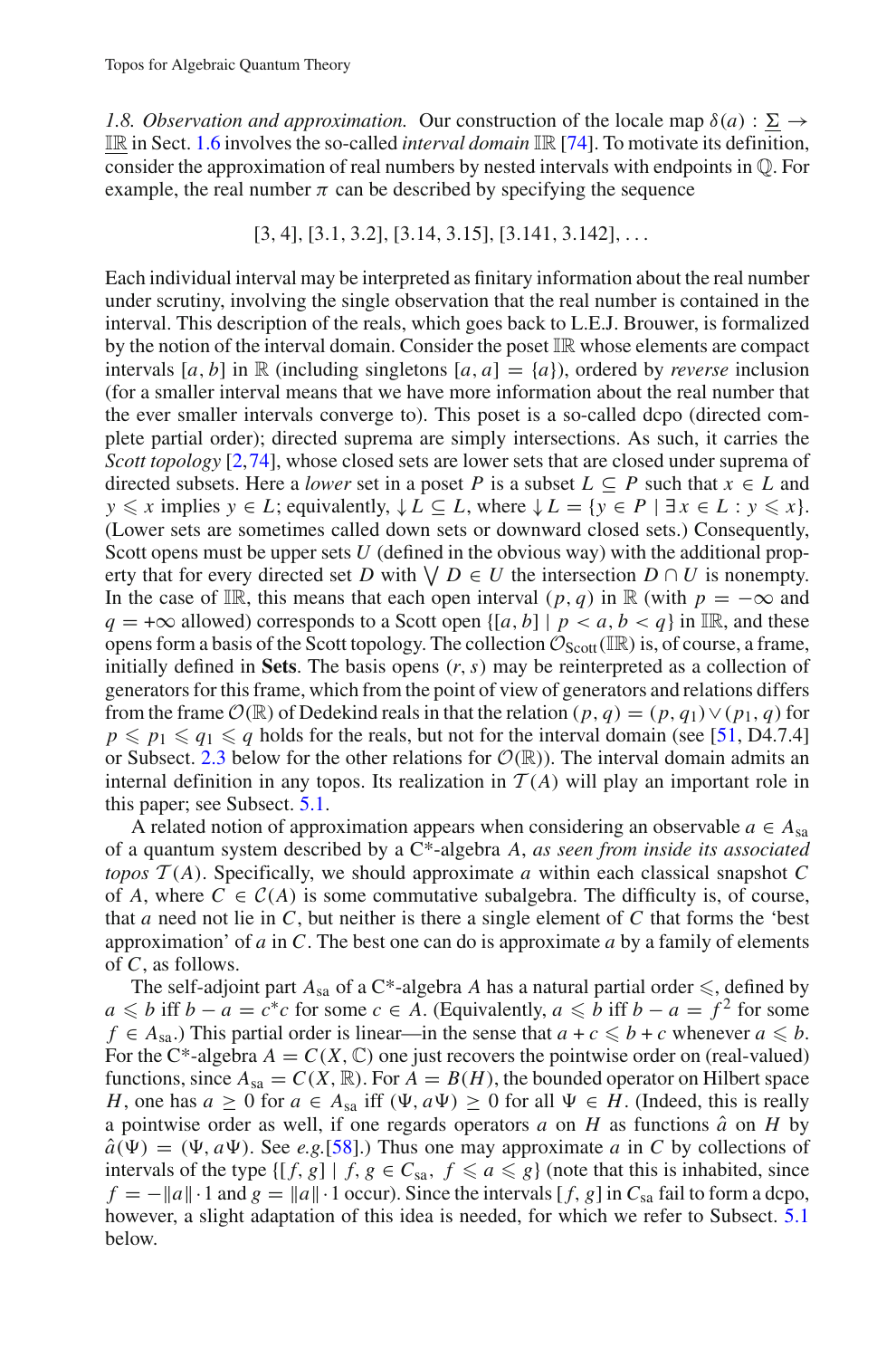<span id="page-15-3"></span>*1.9. Structure of this article.* Section [2](#page-15-2) reviews the Gelfand duality theory in a topos due to Banaschewski and Mulvey. Our original results are as follows:

- 1. The construction of the 'quantum phase space'  $\Sigma(A)$  from a C<sup>\*</sup>-algebra *A* in **Sets** as the Gelfand spectrum of the Bohrification *A* of *A* in the topos  $T(A)$  is explained in Sect. [3.](#page-20-0) This section also contains our version of the Kochen–Specker Theorem.
- 2. Section [4](#page-24-1) first describes the construction of states on *A* as probability integrals on the self-adjoint part of *A*. These, in turn, are equivalent to probability valuations on its Gelfand spectrum  $\underline{\Sigma}(\underline{A})$ . On this basis, we eventually show that states define subobjects of the quantum phase space  $\Sigma(\underline{A})$ , as in classical physics (see [\(3\)](#page-2-0)).
- 3. The interpretation of observables in *A* in terms of the Bohrification *A* is the subject of Sect. [5.](#page-28-0) In particular, we give our analogue of the *Daseinisation* map of Döring and Isham in Subsect. [5.2](#page-30-0) (and more fully in Appendix [A.2\)](#page-41-0).
- 4. The pairing of states and propositions is elucidated in Sect. [6,](#page-32-0) yielding an element of the subobject classifier of  $T(A)$  that we explicitly compute. This pairing connects the mathematical constructions to quantum physics and completes Steps 1 to 5 of our general program mentioned at the beginning of Subsect. [1.2.](#page-2-1)

Appendix [A](#page-34-0) contains a number of technical results that somewhat distract from the main development of the paper. Finally, Appendix [B](#page-44-0) discusses related work by Döring and Isham, which partly inspired the present article.

## <span id="page-15-2"></span>**2. C\*-Algebras and Gelfand Duality in a Topos**

This section recapitulates a constructive version of Gelfand duality, which is valid in every topos [\[5](#page-45-10)[–7](#page-45-11)]. Recall that the usual version of Gelfand duality characterises unital commutative C\*-algebras as algebras of complex-valued continuous functions on a compact Hausdorff space. More generally, the category **cCStar** of unital commutative C\*-algebras and unital <sup>∗</sup>-homomorphisms is dual to the category **KHausSp** of compact Hausdorff spaces and continuous maps (see [\[48\]](#page-46-9) for a proof aimed at algebraists and [\[59](#page-46-20)] for a proof in the spirit of C\*-algebras). From a topos-theoretic point of view, this formulation is internal to the topos **Sets**, since both categories are defined relative to it.

To understand the generalization of Gelfand duality to arbitrary topoi, a slight reformulation of the situation in **Sets** is appropriate: we replace topological spaces *X* by the associated locales, and hence replace **KHausSp** by the equivalent category **KRegLoc** of compact regular locales  $[48]$ .<sup>[2](#page-15-0)</sup> Consequently, the duality **cCStar**  $\simeq$  **KHausSp** may be replaced by **cCStar**  $\simeq$  **KRegLoc**: the contravariant functor **cCStar**  $\rightarrow$  **KRegLoc** is still given by  $A \mapsto \Sigma(A)$ , where  $\Sigma(A)$  is the locale defined by the usual Gelfand spectrum of *A* (*i.e.* its pure state space), and in the opposite direction one has the familiar expression  $X \mapsto C(X, \mathbb{C})$ , in which the right-hand side now stands for the locale maps from  $X$  to  $\mathbb{C}$ .

For technical reasons, in general topoi regular compact locales have to be replaced by *completely* regular compact locales,<sup>3</sup> but otherwise one has a direct generalization of

<span id="page-15-0"></span><sup>&</sup>lt;sup>2</sup> A locale *L* is *compact* if every subset  $S \subseteq L$  with  $\setminus S = \top$  has a finite subset *F* with  $\setminus F = \top$ . It is *regular* if every element of  $\mathcal L$  is the join of the elements well inside itself, where *a* is well inside *b* (denoted *a*  $\ll$  *b*) if there exists *c* with *c* ∧ *a* =⊥ and *c* ∨ *b* = ⊤. The (internal) categories **KRegLoc** and **KHausSp** in a topos  $\mathcal T$  are equivalent when the full axiom of choice is available in  $\mathcal T$  [\[48](#page-46-9)].

<span id="page-15-1"></span><sup>&</sup>lt;sup>3</sup> See [\[48](#page-46-9) or [7\]](#page-45-11) for the definition of complete regularity. If the axiom of dependent choice (stating that for any nonempty set *X* and any relation  $R \subseteq X \times X$  such that for all *x* there is an *y* with  $(x, y) \in R$ , there is a sequence  $(x_n)$  such that  $(x_n, x_{n+1}) \in R$  for each  $n \in \mathbb{N}$ ) is valid in a topos, then compact regular locales are automatically completely regular. This is the case in **Sets**, for example (where, of course, the full axiom of choice holds), and also in topoi like  $T(A)$  consisting of functors whose codomain validates dependent choice [\[41\]](#page-46-21).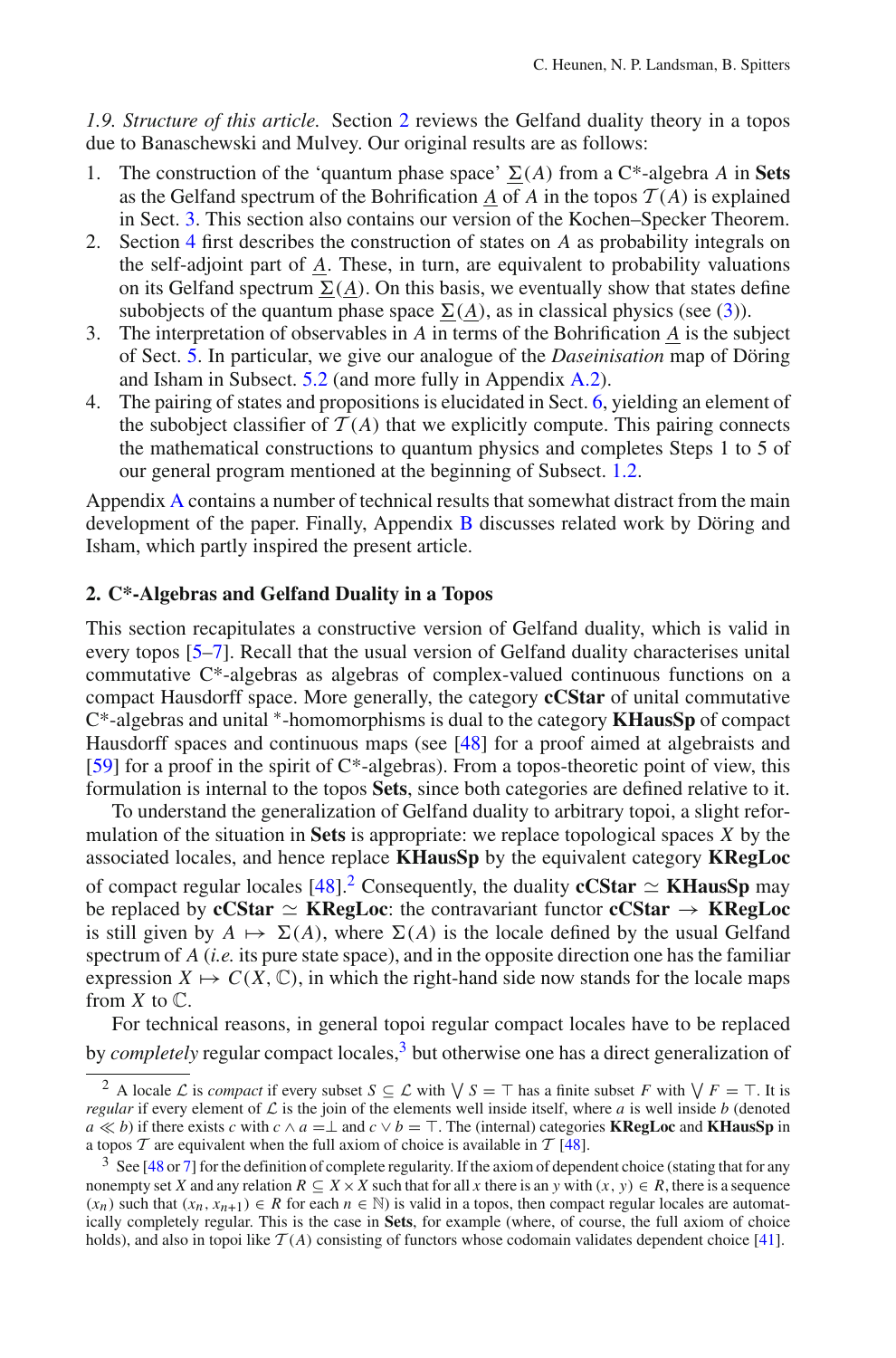the above reformulation of Gelfand duality in **Sets**. The following theorem is predicated on an internal definition of the category **cCStar**, which we shall give in Subsect. [2.1.](#page-16-0) Here and in what follows, all mathematical symbols are to be interpreted in the internal language of the topos *T* at hand.

**Theorem 1** (Gelfand duality in a topos) [\[5](#page-45-10)[–7\]](#page-45-11)*. In any topos T , there is a categorical duality (i.e. contravariant equivalence)*

$$
cCStar \frac{\Sigma}{\epsilon C(-,\mathbb{C}_T)}\times \textit{KRegLoc},
$$

*where the categories in question are defined internally to T .*

For  $A \in \mathbf{cCStar}$ , the locale  $\Sigma(A)$  is called the *Gelfand spectrum* of A. Here the symbol  $\mathbb{C}_{\mathcal{T}}$  stands for the locale of Dedekind complex numbers in  $\mathcal{T}$ .

<span id="page-16-0"></span>*2.1. C\*-algebras in a topos.* In any topos *T* (with natural numbers object), the rationals Q can be interpreted [\[63](#page-47-2), Sect. VI.8], as can the *Gaussian integers*  $\mathbb{C}_{\mathbb{Q}} = \{p + qi : p, q \in \mathbb{Q}\}$  $\mathbb{Q}$ . For example, the interpretation of  $\mathbb{C}_{\mathbb{Q}}$  in a functor topos **Sets**<sup>C</sup> (where, in our case, **C** is a poset) is the constant functor that assigns the set  $\overline{C}_0$  to every  $C \in \mathbb{C}$ .

A \*-algebra in  $T$  is a vector space  $A$  over  $\mathbb{C}_{\mathbb{Q}}$  that carries an associative bilinear map  $\cdot$ : *A* × *A* → *A*, and is furthermore equipped with a map (−)<sup>\*</sup>: *A* → *A* satisfying

$$
(a+b)^* = a^* + b^*, \quad (z \cdot a)^* = \overline{z} \cdot a^*, \quad (a \cdot b)^* = b^* \cdot a^*, \quad a^{**} = a,
$$

for all  $a, b \in A$  and  $z \in \mathbb{C}_{\mathbb{O}}$ . A is called *commutative* if  $a \cdot b = b \cdot a$  for all  $a, b \in A$ , and *unital* if there is a neutral element 1 for the multiplication.

To define an internal C\*-algebra, we define a *seminorm* on such an algebra; in general, a norm may not actually be definable in the internal language of a topos. This is a relation  $N \subseteq A \times \mathbb{Q}^+$ , which in **Sets** would have the meaning that  $(a, q) \in N$  iff  $\|a\| < q$ . In general, *N* must satisfy

$$
(0, p) \in N,
$$
  
\n
$$
\exists_{q \in \mathbb{Q}^+} [(a, q) \in N],
$$
  
\n
$$
(a, p) \in N \rightarrow (a^*, p) \in N,
$$
  
\n
$$
(a, q) \in N \leftrightarrow \exists_{p < q} [(a, p) \in N],
$$
  
\n
$$
(a, p) \in N \land (b, q) \in N \rightarrow (a + b, p + q) \in N,
$$
  
\n
$$
(a, p) \in N \land (b, q) \in N \rightarrow (a \cdot b, p \cdot q) \in N,
$$
  
\n
$$
(a, p) \in N \rightarrow (z \cdot a, p \cdot q) \in N \qquad (|z| < q),
$$
  
\nfor all  $a, b \in A, p, q \in \mathbb{Q}^+$ , and  $z \in \mathbb{C}_{\mathbb{Q}}$ . For a unital \*-algebra, we also require  
\n
$$
(1, p) \in N \qquad (p > 1).
$$

If the seminorm relation furthermore satisfies

$$
(a^* \cdot a, q^2) \in N \leftrightarrow (a, q) \in N
$$

for all  $a \in A$  and  $q \in \mathbb{Q}^+$ , then *A* is said to be a *pre-semi-C\*-algebra*.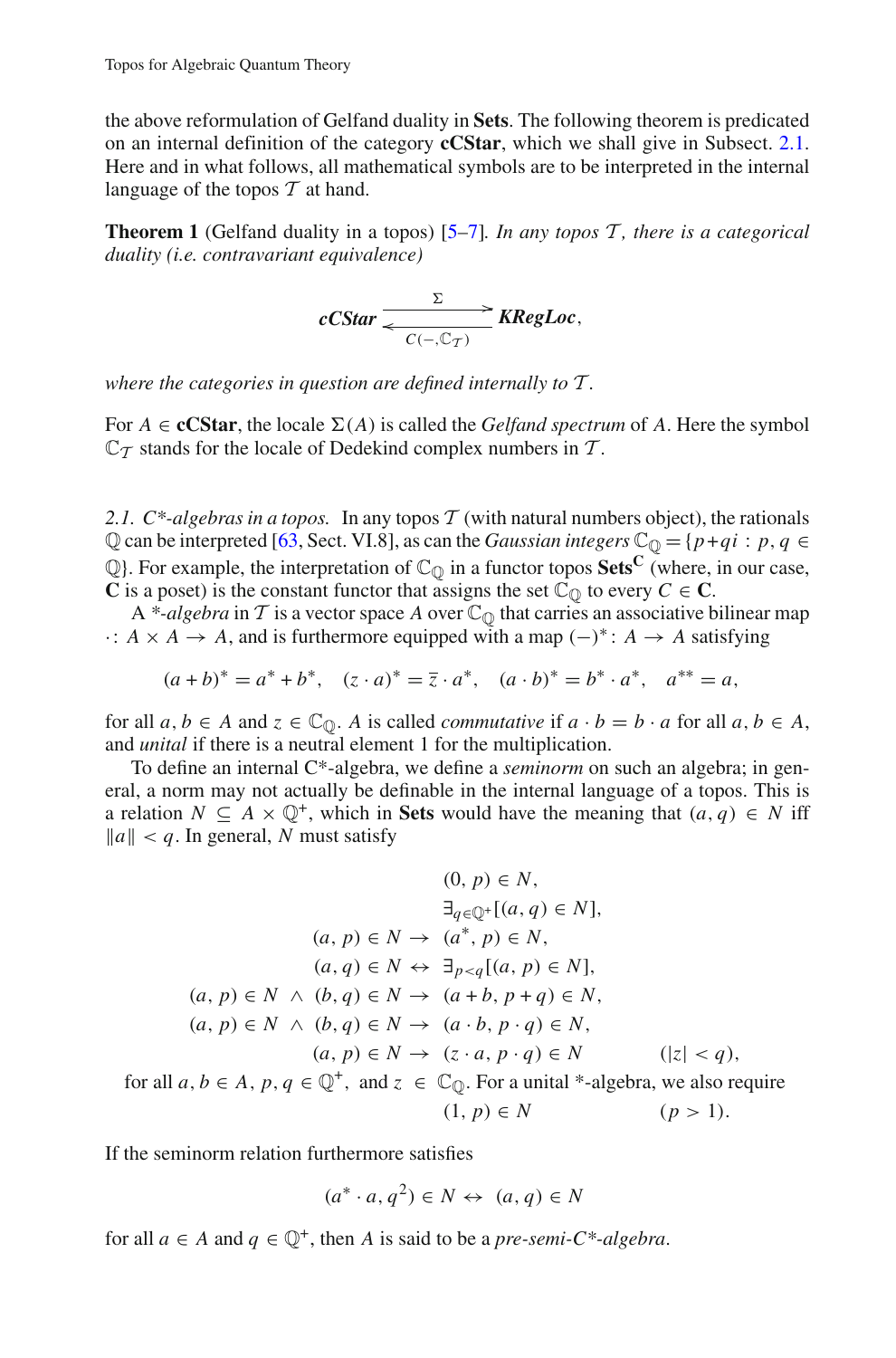To proceed to a C<sup>\*</sup>-algebra, one requires  $a = 0$  whenever  $(a, q) \in N$  for all  $q$  in  $\mathbb{Q}^+$ , making the seminorm into a norm, and subsequently one requires this normed space to be complete in a suitable sense (see [\[7\]](#page-45-11) for details). As a consequence of its completeness, a C\*-algebra is automatically an algebra over a suitable completion of  $\mathbb{C}_{\mathbb{O}}$  (and not just over  $\mathbb{C}_{\mathbb{O}}$  itself, as baked into the definition). Note that in general topoi one has to distinguish certain real and complex number objects that coincide in **Sets**. From Q, one may construct the locale  $\mathbb{R}_d \equiv \mathbb{R}$  of Dedekind real numbers [\[63,](#page-47-2) Sect. VI.8] (see also Subsect. [2.3](#page-18-0) below); we will drop the suffix  $d$  for simplicity. The object  $Pt(\mathbb{C})$  (which is the completion of  $\mathbb{C}_{\Omega}$  meant above) comprises the points of the complexified locale  $\mathbb{C} = \mathbb{R} + i\mathbb{R}$ ; see also [\[7](#page-45-11)] for a direct description that avoids  $\mathbb{R}$ . In **Sets**,  $\mathbb{C}$  is the locale with frame  $\mathcal{O}(\mathbb{C})$ , where (abusing notation)  $\mathbb C$  are the usual complex numbers. In any topos, the one-dimensional C<sup>\*</sup>-algebra  $C(*, \mathbb{C})$  is nothing but Pt( $\mathbb{C}$ ) and has Gelfand spectrum  $*(i.e.$  the locale with frame  $\Omega$ ).

A *unital \*-homomorphism* between C\*-algebras *A* and *B* is, as usual, a linear map *f* : *A*  $\rightarrow$  *B* satisfying  $\hat{f}(ab) = f(a)f(b)$ ,  $\hat{f}(a^*) = f(a)^*$  and  $f(1_A) = 1_B$ . Unital  $C^*$ -algebras with unital \*-homomorphisms form a category **CStar** (internal to *T*); commutative unital C\*-algebras form a full subcategory **cCStar** thereof.

<span id="page-17-3"></span>*2.2. Spectrum.* The definition of the category **KRegLoc** of completely regular compact locales can be internalized without difficulty. The next step is to explicitly describe the Gelfand spectrum  $\Sigma(A) \equiv \Sigma$  of a given commutative C<sup>\*</sup>-algebra *A*. We will do so following the reformulation in [\[27](#page-45-12)[,29](#page-45-13)] of the pioneering work of Banaschewski and Mulvey [\[7\]](#page-45-11).

To motivate the description, note that even in **Sets** the spectrum is now described (with the usual notational ambiguity explained in Subsect.  $1.3$ ) as the *locale*  $\Sigma$  defined by the frame  $\mathcal{O}(\Sigma)$  of open subsets of the usual Gelfand spectrum  $\Sigma$  of *A* (defined as the subset of the dual *A*<sup>∗</sup> consisting of space of nonzero multiplicative functionals on *A* in the relative weak<sup>\*</sup> topology). The topology on the space  $\Sigma$  can be described by giving a sub-base, for which one often takes  $U_{(a,\rho_0,\varepsilon)} = {\rho | |\rho(a) - \rho_0(a)| < \varepsilon}$  for  $a \in A$ ,  $\rho_0 \in \Sigma$ ,  $\varepsilon > 0$ . However, a much simpler choice of sub-base would be

$$
D_a = \{ \rho \in \Sigma \mid \rho(a) > 0 \},\tag{17}
$$

<span id="page-17-2"></span>where  $a \in A_{sa}$ . Both the property that the  $\rho$  are multiplicative and the fact that the D<sub>a</sub> form a sub-base of the Gelfand topology may then be expressed lattice-theoretically by saying that  $O(\Sigma)$  is the frame  $F_{A_{sa}}$  freely generated by the formal symbols  $D_a$ ,  $a \in A_{sa}$ , subject to the relations

$$
D_1 = T,\t\t(18)
$$

<span id="page-17-0"></span>
$$
D_a \wedge D_{-a} = \perp,\tag{19}
$$

$$
D_{-b^2} = \perp,\tag{20}
$$

$$
D_{a+b} \leq D_a \vee D_b,\tag{21}
$$

<span id="page-17-1"></span>
$$
D_{ab} = (D_a \wedge D_b) \vee (D_{-a} \wedge D_{-b}), \tag{22}
$$

supplemented with the 'regularity rule'

$$
\mathcal{D}_a \leqslant \bigvee_{r \in \mathbb{Q}^+} \mathcal{D}_{a-r}.\tag{23}
$$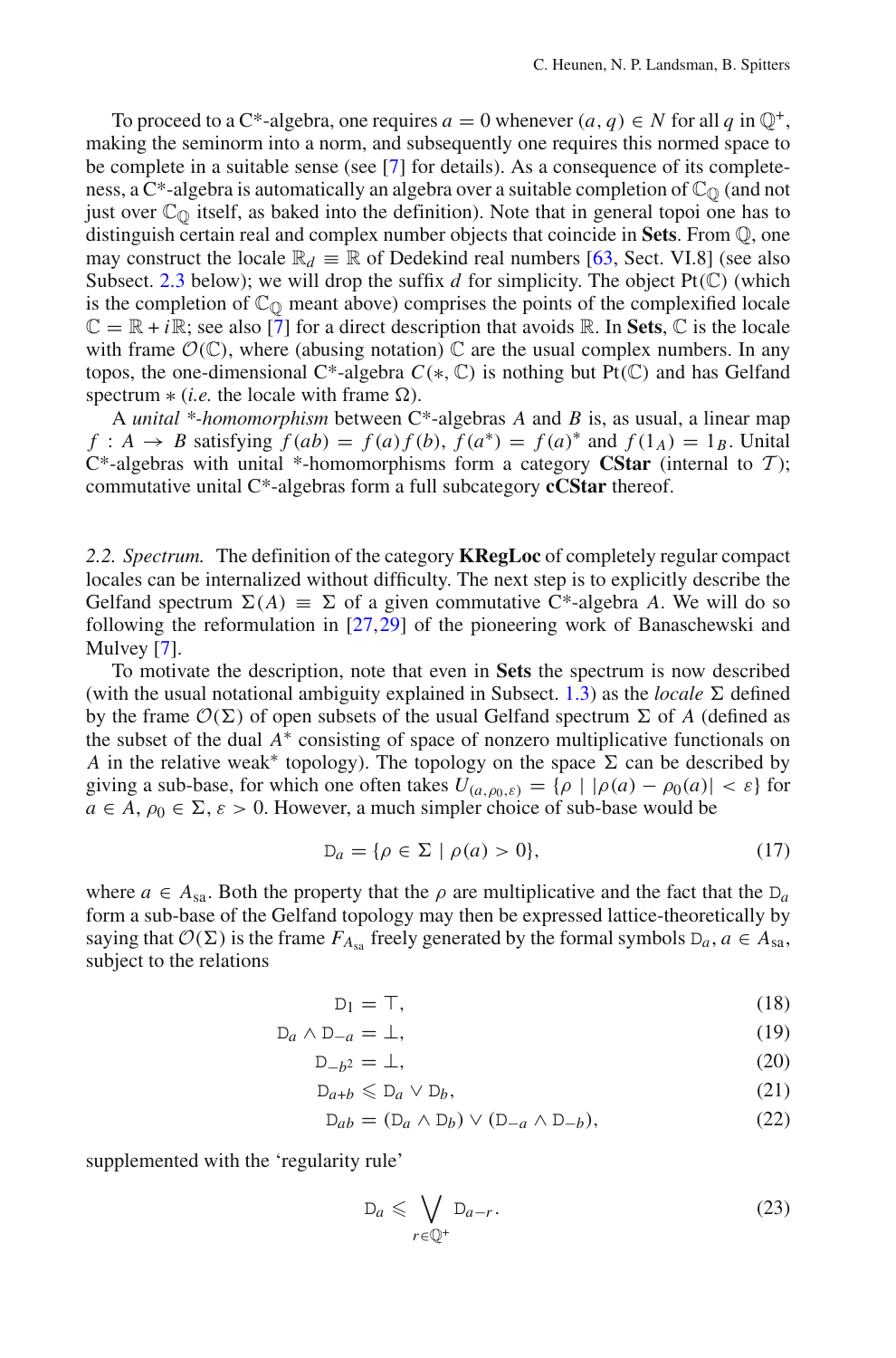This turns out to be a correct description of the spectrum of *A* also in an arbitrary topos  $\mathcal T$ , in which case [\(18\)](#page-17-0)–[\(23\)](#page-17-1) have to be interpreted in  $\mathcal T$ , of course.<sup>4</sup>

<span id="page-18-0"></span>*2.3. Gelfand transform.* Classically, for a commutative unital C\*-algebra *A* the Gelfand transform  $A \stackrel{\cong}{\to} C(\Sigma, \mathbb{C})$  is given by  $a \mapsto \hat{a}$  with  $\hat{a}(\rho) = \rho(a)$ . In our setting it is convenient to restrict the Gelfand transform to *A*sa, yielding an isomorphism

$$
A_{\rm sa} \cong C(\Sigma, \mathbb{R}).\tag{24}
$$

<span id="page-18-5"></span>In a topos *T* , the Gelfand transform of an internal commutative unital C\*-algebra *A* in *T* associates a locale map

$$
\hat{a}: \Sigma \to \mathbb{R}_T, \tag{25}
$$

<span id="page-18-2"></span>to each  $a \in A_{sa}$ , where  $\Sigma$  is the spectrum of *A* and  $\mathbb{R}_T$  is the locale of internal Dedekind real numbers in  $\mathcal T$ ; see below. Recalling from Subsect. [1.3](#page-4-0) that  $\hat a$  is by definition a frame map

$$
\hat{a}^{-1} : \mathcal{O}(\mathbb{R}_T) \to \mathcal{O}(\Sigma),\tag{26}
$$

<span id="page-18-3"></span>and using the " $\lambda$ -conversion rule"  $\frac{Y \rightarrow Z^X}{Y \times X \rightarrow Z}$  [\[63](#page-47-2), Sect. I.6], we note that the Gelfand transform may alternatively be regarded as a map

$$
\hat{\cdot}: A_{sa} \times \mathcal{O}(\mathbb{R}_T) \to \mathcal{O}(\Sigma). \tag{27}
$$

<span id="page-18-7"></span>Thus the use of the symbol  $a \in A_{sa}$  in the internal language of  $T$  may be avoided in principle. In practice, however, we will often use the notation  $(25)$  or  $(26)$ , and hence the formal symbols  $D_a$ . For example, in the description [\(18\)](#page-17-0)–[\(23\)](#page-17-1) of the spectrum  $\Sigma$  in terms of generators and relations, it is sufficient to define the frame map [\(26\)](#page-18-3) on basic opens ( $-\infty$ , *r*) and (*s*,  $\infty$ ) in  $\mathbb{R}_{\mathcal{T}}$ . In the classical case (*i.e.* in **Sets**) discussed above, one has  $\hat{a}^{-1}(0,\infty) = D_a$  from [\(17\)](#page-17-2), and this remains true in general if  $\hat{a}^{-1}$  has the meaning  $(26)$ . Using  $(18)$ – $(21)$ , one then finds

$$
\hat{a}^{-1} : (-\infty, s) \mapsto D_{s-a};\tag{28}
$$

$$
(r, \infty) \mapsto D_{a-r}.\tag{29}
$$

<span id="page-18-8"></span>As  $\hat{a}^{-1}$  is a frame map, for bounded open intervals (*r*, *s*) we therefore obtain<sup>5</sup>

$$
\hat{a}^{-1} : (r, s) \mapsto D_{s-a} \wedge D_{a-r}.
$$
 (30)

<span id="page-18-6"></span>We now recall an explicit construction of the Dedekind reals [\[40](#page-46-22)[,51,](#page-46-7) D4.7.4 & D4.7.5]. Define the propositional geometric theory  $\mathbb{T}_\mathbb{R}$  generated by formal symbols  $(p, q) \in$  $\mathbb{Q} \times \mathbb{Q}$  with  $p < q$ , ordered as  $(p, q) \leqslant (p', q')$  iff  $p' \leqslant p$  and  $q \leqslant q'$ , subject to the following axioms (or relations):

<span id="page-18-1"></span><sup>&</sup>lt;sup>4</sup> See [\[77\]](#page-47-9) and the Appendix to this paper for the procedure of constructing a frame from generators and relations. Equivalently, in the spirit of [\[7\]](#page-45-11) one could rephrase the above definition by saying that  $\Sigma$  is the locale [T] corresponding to the propositional geometric theory T (in the sense explained in Subsect. [1.4\)](#page-6-1) determined by the collection of propositions  $D_a$ ,  $a \in A_{sa}$ , subject to the axioms [\(18\)](#page-17-0)–[\(23\)](#page-17-1), with  $\leq$  replaced by  $\vdash$ .<br><sup>5</sup> Banaschewski and Mulvey [\[7\]](#page-45-11) work with such intervals (*r*, *s*) as basic opens, in terms of which they

<span id="page-18-4"></span>the Gelfand transform as  $\hat{a}^{-1}$  :  $(r, s) \mapsto a \in (r, s)$ . Here the role of generators of the locale  $\Sigma$  is played by elementary propositions of the logical theory generating  $\Sigma$  as its Lindenbaum algebra, our generator  $D_a$ corresponding to their proposition  $a \in (0, \infty)$ . Classically, the proposition  $a \in (r, s)$  may be identified with the open  $a^{-1}(r, s)$  in the spectrum  $\Sigma$ ; *cf.* Subsect. [1.1.](#page-1-2)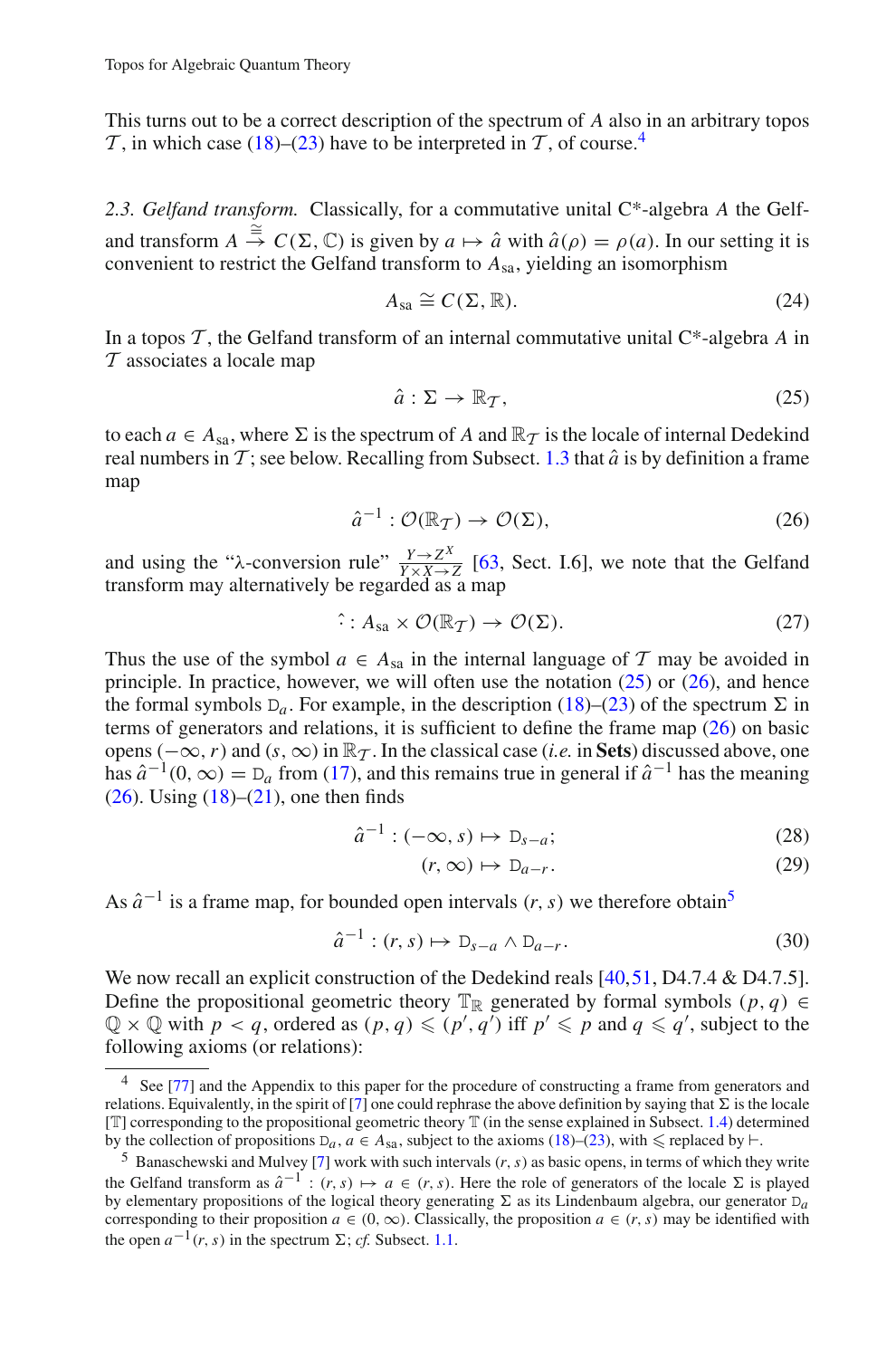- 1. (*p*1, *q*1) ∧ (*p*2, *q*2) = (max{*p*1, *p*2}, min{*q*1, *q*2}) if max{*p*1, *p*2} < min{*q*1, *q*2}, and  $(p_1, q_1) \wedge (p_2, q_2) = \perp$  otherwise;
- 2.  $(p, q) = \sqrt{(p', q') \mid p < p' < q' < q};$
- 3.  $\bar{T} = \sqrt{(p, q) | p < q};$
- 4.  $(p, q) = (p, q_1) \vee (p_1, q) \text{ if } p \leqslant p_1 \leqslant q_1 \leqslant q.$

This theory may be interpreted in any topos *T*, defining an internal locale  $(\mathbb{T}_\mathbb{R})_{\mathcal{T}} \equiv \mathbb{R}_{\mathcal{T}}$ with associated frame  $\mathcal{O}(\mathbb{R}_\mathcal{T})$ . Points *m* of  $\mathbb{R}_\mathcal{T}$ , *i.e.* frame maps  $m^{-1}$ :  $\mathcal{O}(\mathbb{R}_\mathcal{T}) \to \Omega_\mathcal{T}$ , correspond bijectively to Dedekind cuts  $(L, U)$  of  $\mathbb{Q}$  (*cf.* [\[63,](#page-47-2) p. 321]) in the following way: a model *m* determines a Dedekind cut by

$$
L = \{ p \in \mathbb{Q} \mid m \models (p, \infty) \},\tag{31}
$$

$$
U = \{ q \in \mathbb{Q} \mid m \models (-\infty, q) \},\tag{32}
$$

<span id="page-19-2"></span>where ( $p, \infty$ ) and ( $-\infty, q$ ) are defined in terms of the formal generators of the frame  $O(\mathbb{Q})$  by  $(p, \infty) = \bigvee \{(p, r) \mid p < r\}$  and  $(-\infty, q) = \bigvee \{(r, q) \mid r < q\}$ . The notation  $m \models (p, q)$  used here means that  $m^{-1}(p, q) = \top$ , where  $\top : 1 \rightarrow \Omega \top$  is the truth element of  $\Omega_{\mathcal{T}}$  and  $(p, q)$  is seen as an arrow  $(p, q) : 1 \to \mathbb{Q} \times \mathbb{Q} \to \mathcal{O}(\mathbb{R}_{\mathcal{T}})$ . Conversely, a Dedekind cut  $(L, U)$  uniquely determines a point *m* that maps a generator  $I = (p, q)$ to  $m(I) = \top$  iff  $I \cap U \neq \emptyset$  and  $I \cap L \neq \emptyset$ . The Dedekind reals Pt( $\mathbb{R}_{\mathcal{T}}$ ), then, are defined in any topos *T* as the subobject of  $P(\mathbb{Q}_T) \times P(\mathbb{Q}_T)$  consisting of those  $(L, U)$ that are points of  $\mathbb{R}_{\mathcal{T}}$  [\[63](#page-47-2)].

We mention four examples:

- 1. In  $\mathcal{T} = \mathbf{Sets}$ , a point *m* of  $\mathbb{R} \equiv \mathbb{R}_{\mathbf{Sets}}$  corresponds to a real *x* described in the usual calculus way, so that  $L = \{p \in \mathbb{Q} \mid p < x\}$  and  $U = \{q \in \mathbb{Q} \mid x > q\}$ . Hence Pt(R) may be identified with  $\mathbb R$  in the usual sense, and  $\mathbb R$  is spatial as a locale; its frame  $\mathcal{O}(\mathbb{R})$  is just the usual topology of  $\mathbb{R}$  [\[51,](#page-46-7) D4.7.4]. From this perspective, the first condition in the definition of  $\mathbb{T}_\mathbb{R}$  enforces that *L* and *U* are lower and upper sections of Q, respectively, the second implies that they are open, and the third means that *L* and *U* are both inhabited. The fourth – Dedekind – relation says that *L* and *U* 'kiss' each other.<sup>6</sup>
- 2. If *X* is a topological space (or, more generally, a locale), the structure of the locale  $\mathbb{R}_{\text{Sh}(X)}$  and its associated sheaf of Dedekind reals  $\text{Pt}(\mathbb{R}_{\text{Sh}(X)})$  in the topos  $\text{Sh}(X)$  of sheaves on *X* follows from the argument above [\(16\)](#page-13-0) in Subsect. [1.7.](#page-10-1) First, the frame of Dedekind reals is given by the sheaf

$$
\mathcal{O}(\mathbb{R})_{\text{Sh}(X)} : U \mapsto \mathcal{O}(U \times \mathbb{R}), \tag{33}
$$

<span id="page-19-1"></span>whereas the Dedekind real numbers object is the sheaf (see also [\[63](#page-47-2)])

$$
Pt(\mathbb{R})_{\text{Sh}(X)} : U \mapsto C(U, \mathbb{R}).
$$
\n(34)

3. Consequently, using [\(12\)](#page-12-0) and [\(13\)](#page-12-1) we infer that in our functor topos  $T(A)$  =  $\textbf{Sets}^{\mathcal{C}(A)}$ , the frame of Dedekind reals is the functor

$$
\mathcal{O}(\underline{\mathbb{R}}): C \mapsto \mathcal{O}((\uparrow C) \times \mathbb{R});\tag{35}
$$

<span id="page-19-0"></span><sup>6</sup> The collection of *L* satisfying only the first three relations forms the locale of *lower reals*, which we denote by R*<sup>l</sup>* . Locale maps to R*<sup>l</sup>* are, classically, lower-semicontinuous real-valued functions. Analogously, there is a locale  $\mathbb{R}_u$  of *upper reals*. See [\[51\]](#page-46-7).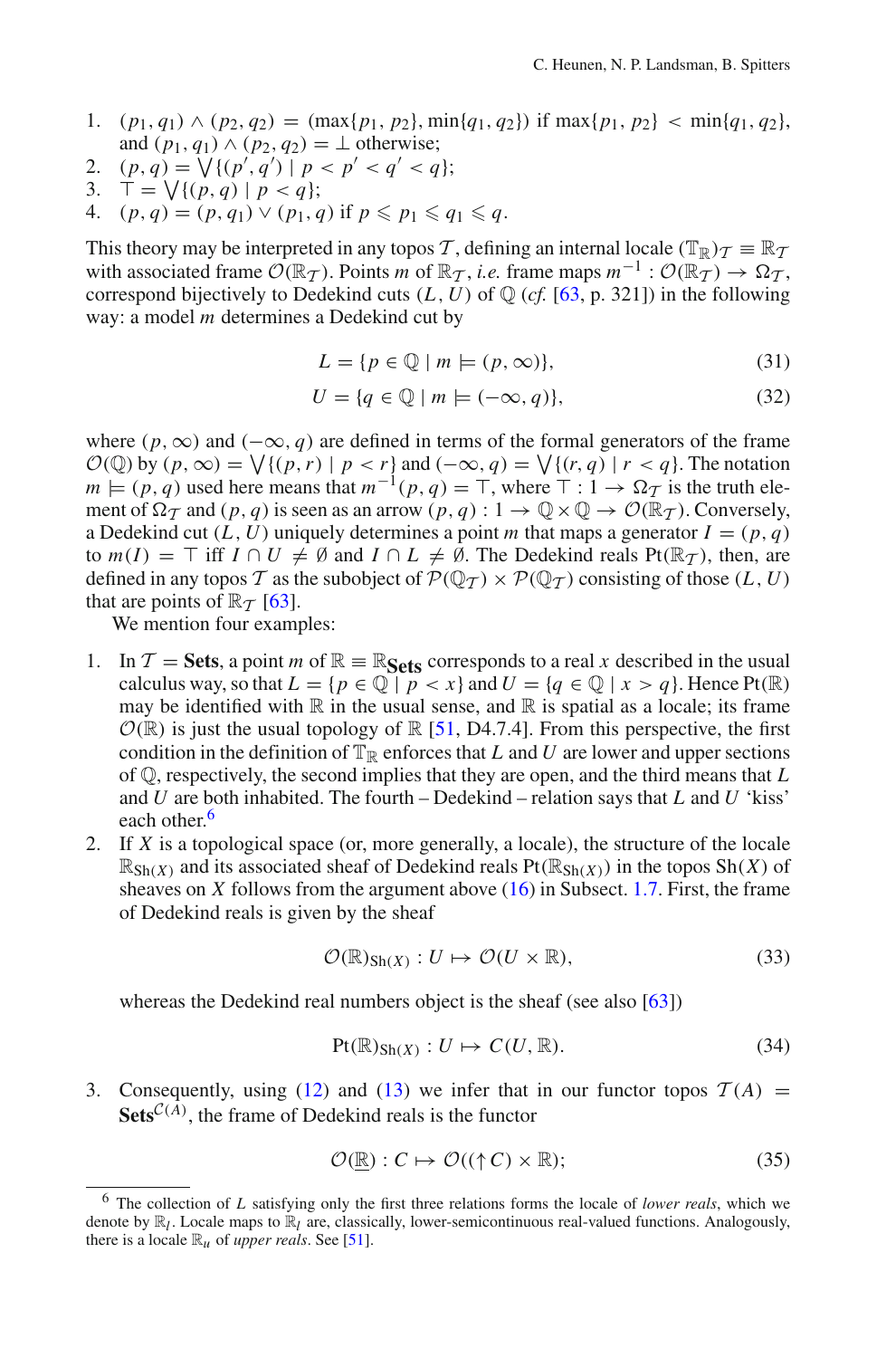the set on the right-hand side may be identified with the set of monotone functions from  $\uparrow$  *C* to  $\mathcal{O}(\mathbb{R})$ .<sup>[7](#page-20-1)</sup>

Perhaps surprisingly, the associated functor of points  $Pt(\mathbb{R})$  may be identified with the constant functor

$$
Pt(\underline{\mathbb{R}}): C \mapsto \mathbb{R};\tag{36}
$$

<span id="page-20-3"></span>this follows from [\(34\)](#page-19-1) and the fact that Alexandrov-continuous functions  $U \to \mathbb{R}$  (or, indeed, into any Hausdorff space) must be locally constant on any open  $U \subseteq C(A)$ .<sup>[8](#page-20-2)</sup>

4. If  $\Sigma$  is the Gelfand spectrum of a commutative C\*-algebra *A* in  $\mathcal{T}$ , in the sheaf topos Sh( $\Sigma$ ) internal to T we similarly have

$$
Pt(\mathbb{R})_{\text{Sh}(\Sigma)} : U \mapsto C(U, \mathbb{R}). \tag{37}
$$

Here we identify the open *U* of  $\Sigma$  with its associated sublocale {*V*  $\in \Sigma$  | *V*  $\leq U$ } of  $\Sigma$ . This locale, as well as  $\mathbb{R}$ , is to be interpreted in the ambient topos  $\mathcal T$  as explained in the above items.

Example 4 leads to an elegant reformulation of the isomorphism [\(24\)](#page-18-5) given by the Gelfand theory: since

$$
C(\Sigma, \mathbb{R}) = \Gamma(\text{Pt}(\mathbb{R})_{\text{Sh}(\Sigma)}),\tag{38}
$$

where  $\Gamma$  is the global sections functor, one infers from [\(24\)](#page-18-5) that

$$
A_{sa} \cong \Gamma(\text{Pt}(\mathbb{R})_{\text{Sh}(\Sigma)}).
$$
\n(39)

In other words, the self-adjoint part of a unital commutative C\*-algebra *A* in a topos is isomorphic to the global sections of the Dedekind reals in the internal topos of sheaves on its spectrum (and *A* itself "is" the complex numbers in the same sense).

# <span id="page-20-0"></span>**3. The Internal C\*-Algebra and its Spectrum**

In this section we explain the association of a particular commutative C\*-algebra *A*, which is internal to a certain functor topos  $T(A)$ , to a (generally) noncommutative C\*-algebra *A*. As mentioned in the Introduction, this construction is motivated by Bohr's doctrine of classical concepts, so that we call *A* the *Bohrification* of *A*.

<span id="page-20-1"></span><sup>&</sup>lt;sup>7</sup> This identification proceeds in two steps. First, for any topological space *X* one has a bijection  $\mathcal{O}(X) \cong$  $C(X, S)$ , where  $S = \{0, 1\}$  carries the Sierpinski topology, see Subsect. [1.4;](#page-6-1) explicitly,  $U \in \mathcal{O}(X)$  is mapped to  $\chi_U$ , whereas in the opposite direction  $g \in C(X, S)$  is sent to  $g^{-1}(\{1\})$ . Hence  $\mathcal{O}(\uparrow C \times \mathbb{R}) \cong C(\uparrow C \times \mathbb{R}, S)$ (with apologies for the double use of *C*, first for 'continuous' and second for  $C \in C(A)$ ). Second, in general  $\lambda$ -conversion or 'currying' gives a bijection between functions  $Y \times \mathbb{R} \to S$  and functions  $Y \to S^{\mathbb{R}}$ ; with *Y* =↑*C* equipped with the Alexandrov topology and  $C(\mathbb{R}, S) \cong \mathcal{O}(\mathbb{R})$ , continuity then translates into monotonicity.

<span id="page-20-2"></span><sup>&</sup>lt;sup>8</sup> We take  $X = C(A)$ , equipped with the Alexandrov topology, and prove that in this topology any *f* ∈ *C*(*U*, ℝ) must be locally constant. Suppose  $C \le D$  in *U*, take and  $V \subseteq \mathbb{R}$  open with  $f(C) \in V$ . Then tautologically  $C \in f^{-1}(V)$  and  $f^{-1}(V)$  is open by continuity of f. But the smallest open set containing *C* is  $\uparrow$  *C*, which contains *D*, so that *f* (*D*) ∈ *V*. Taking *V* = (*f* (*C*)− $\epsilon$ , ∞) gives *f* (*D*) > *f* (*C*)− $\epsilon$  for all  $\epsilon > 0$ , whence  $f(D) \geq f(C)$ , whereas  $V = (-\infty, f(C) + \epsilon)$  yields  $f(D) \leq f(C)$ . Hence  $f(C) = f(D)$ .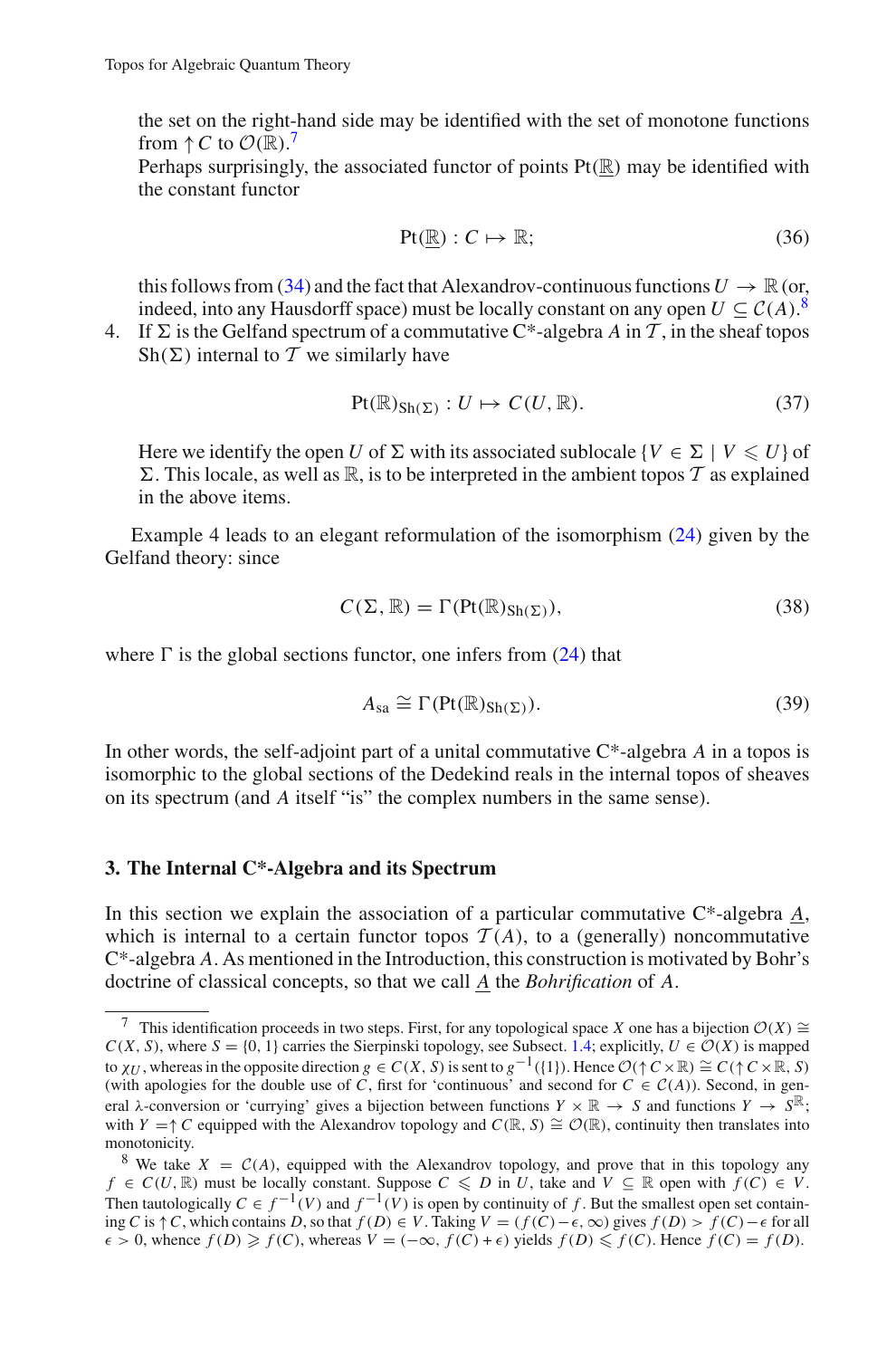*3.1. The topos associated to a C\*-algebra.* We first construct the topos *T* (*A*) in which *A* resides and draw attention to the functoriality of the map  $A \mapsto \mathcal{T}(A)$ . We denote the category of partially ordered sets and monotone functions by **Poset**.

<span id="page-21-2"></span>**Proposition 2.** *There is a functor*  $C : CStar \rightarrow Post$ *, defined on objects as* 

$$
C(A) = \{C \subseteq A \mid C \in c\text{CStar}\},\
$$

*ordered by inclusion. On a morphism*  $f : A \rightarrow B$  *of CStar, it acts as*  $C(f) : C(A) \rightarrow$  $C(B)$  *by the direct image*  $C \mapsto f(C)$ *.* 

As announced in [\(8\)](#page-9-0) in the Introduction, the collection of functors  $C(A) \rightarrow$  **Sets** forms a topos  $\mathcal{T}(A) = \mathbf{Sets}^{\mathcal{C}(A)}$ . This is the *topos associated to A*. We recall our convention to underline entities internal to  $T(A)$ . The subobject classifier  $\Omega$  in  $T(A)$  has already been given in [\(10\)](#page-10-2).

Recall that a geometric morphism  $f : S \rightarrow T$  between topoi is a pair of adjoint functors, consisting of a direct image part  $f_* : S \to T$  and an inverse image part  $f^* : \mathcal{T} \to \mathcal{S}$ , of which  $f^*$  is required to preserve finite limits. Denote the category of elementary topoi and geometric morphisms by **Topos**. [9](#page-21-1)

**Proposition 3.** *There is a functor*  $T : CStar \rightarrow Topos$ *, defined on objects by*  $T(A) = \text{Sets}^{\mathcal{C}(A)}$ , the category of functors from  $\mathcal{C}(A)$  to the ambient topos.

This immediately follows from Theorem VII.2.2 in [\[63\]](#page-47-2) (p. 359) and Proposition [2.](#page-21-2)

To close this subsection, note that instead of initially regarding  $C(A)$  as a poset as in the main text, we could have considered it as a category from the start, having the same objects, but with (equivalence classes of) monomorphisms as arrows (instead of inclusions). The functor in Proposition [2](#page-21-2) would then have the category **Cat** of categories as its codomain. This would still have allowed us to define the associated topos, and also the internal C\*-algebra we will define below. From then on, most constructions will be within the associated topos, and hence go through as well.

*3.2. Bohrification.* Whereas the previous subsection considered the topos *T* (*A*) associated to a  $C^*$ -algebra *A*, this one is devoted to a particular object  $\underline{A}$  in this topos. In fact, the definition of *A* is 'tautological' in a literal sense.

<span id="page-21-3"></span>**Definition 4.** Let A be a C\*-algebra in Sets. The functor  $\underline{A}$  :  $C(A) \rightarrow$  Sets is given on *objects by*

$$
\underline{A}(C) = C,
$$

*and on morphisms D*  $\subseteq$  *C of*  $C(A)$  *as the inclusion*  $\underline{A}(D) \hookrightarrow \underline{A}(C)$ *.* 

<span id="page-21-0"></span>Note that the functor  $\underline{A}$  :  $C(A) \rightarrow$  **Sets** factors through **CStar** or **cCstar** via the forgetful embedding of **CStar** or **cCstar** in the ambient topos **Sets**.

<span id="page-21-1"></span><sup>9</sup> We will not worry about the fact that **Topos**, like **Poset** and **CStar**, is a large category; when pressed one can limit these categories to a chosen universe to make them small.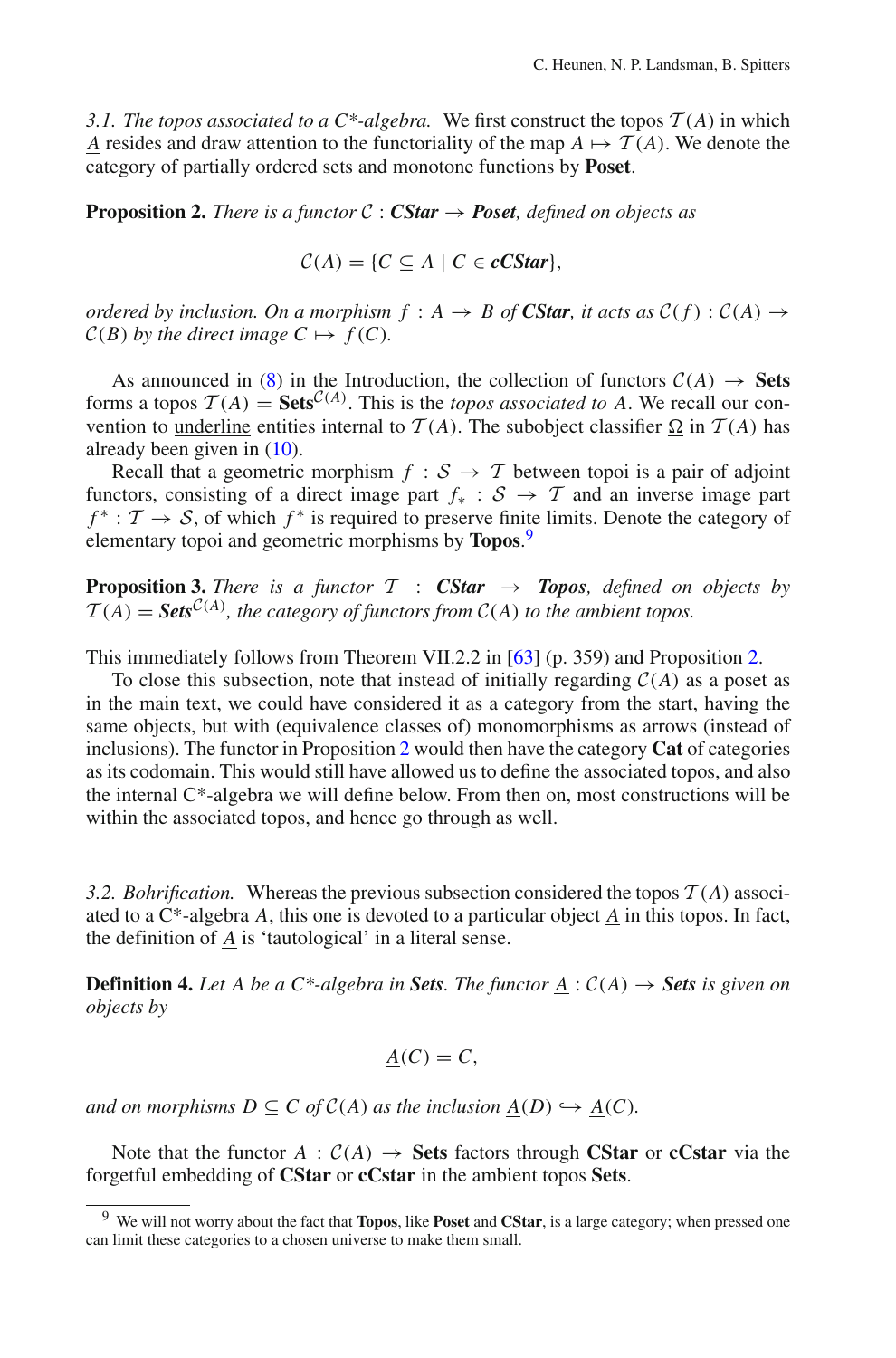**Theorem 5.** A *is a commutative*  $C^*$ -algebra in  $T(A)$  *under the operations inherited from A. More precisely, A is a vector space over the internal complex numbers* Pt(C) *(given simply by the constant functor*  $\text{Pt}(\mathbb{C}) : C \mapsto \mathbb{C}$  *by* 

$$
0: \underline{1} \rightarrow \underline{A} \qquad 0_C(*) = 0,
$$
  
+:  $\underline{A} \times \underline{A} \rightarrow \underline{A} \qquad a +_C b = a + b,$   
.:  $\text{Pt}(\underline{C}) \times \underline{A} \rightarrow \underline{A} \qquad z \cdot_C a = z \cdot a,$ 

*and an involutive algebra through*

$$
\therefore \underline{A} \times \underline{A} \to \underline{A} \qquad a \cdot c \ b = a \cdot b,
$$
  

$$
(-)^{*} : \underline{A} \to \underline{A} \qquad (a^{*})_{C} = a^{*}.
$$

*The norm relation is given by*

$$
N: \underline{A} \times \underline{\mathbb{Q}}^+ \to \underline{\Omega} \qquad N_C(a, q) \text{ iff } \|a\| < q.
$$

*Proof.* One easily checks that the arrows are natural transformations (and hence morphisms in  $T(A)$ ) and that this structure satisfies the requirements for *A* to be a presemi-C\*-algebra in  $T(A)$ . Since each  $A(C)$  is a commutative C\*-algebra in the ambient topos, *A* is commutative as well. (Alternatively, since the definition of a commutative pre-semi-C\*-algebra consists only of geometrically definable objects (e.g.  $\mathbb{C}_{\mathbb{Q}}$ ) and geometric formulae (see Appendix [A](#page-34-0) and Sect. [2\)](#page-15-2), it follows from Lemma [21](#page-36-0) that *A* is a commutative pre-semi-C\*-algebra in  $T(A)$ , because every  $A(C)$  is a commutative C\*-algebra in the ambient topos.)

In fact,  $\underline{A}$  is a pre-C\*-algebra, *i.e.* internally the semi-norm is a norm: if for all *q* > 0 we have  $(a, q)$  ∈ *N*, then  $a = 0$ . To prove this, we need to show that *C*  $\Vdash$  $\forall_{a \in A_{sa}} \forall_{q \in \mathbb{Q}^+} (a, q) \in N \to a = 0$ , where we are using the internal language of  $\mathcal{T}(A)$ . In other words:

for all  $C' \supseteq C$  and  $a \in C'$ , if  $C' \Vdash \forall_{q \in \mathbb{Q}^+} (a, q) \in N$ , then  $C' \Vdash a = 0$ , *i.e.* for all  $C' \supseteq C$  and  $a \in C'$ , if for all  $C'' \supseteq C'$  and  $q \in \mathbb{Q}^+$ we have  $C'' \Vdash (a, q) \in N$ , then  $C' \Vdash a = 0$ , *i.e.* for all  $C' \supseteq C$  and  $a \in C'$ , if  $||a|| = 0$ , then  $a = 0$ .

But this holds, since every  $C'$  is a  $C^*$ -algebra.

Finally, *A* is in fact a C\*-algebra, *i.e.* internally we have Cauchy completeness. By the axiom of dependent choice (which holds because  $T(A)$  is a functor topos whose codomain validates dependent choice [\[41](#page-46-21)]) it suffices to prove that every *regular* Cauchy sequence (*i.e.* a sequence  $(x_n)$  such that  $||x_n - x_m|| \leq 2^{-n} + 2^{-m}$  for all *n*, *m*) converges. Thus we need to prove

$$
C \Vdash \forall_{n,m}. ||x_n - x_m|| \leq 2^{-n} + 2^{-m} \to \exists_{x \in A} . \forall_n . ||x - x_n|| \leq 2^{-n},
$$
  
*i.e.* for all  $C' \supseteq C$ , if  $C' \Vdash (\forall_{n,m}. ||x_n - x_m|| \leq 2^{-n} + 2^{-m}),$   
then  $C' \Vdash \exists_{x \in A} . \forall_n . ||x - x_n|| \leq 2^{-n},$   
*i.e.* for all  $C' \supseteq C$ , if  $C' \Vdash ``x$  is regular", then  $C' \Vdash \exists_{x \in A} . \forall_n . ||x - x_n|| \leq 2^{-n}.$ 

Once again, this holds because every  $C'$  is a C<sup>\*</sup>-algebra.  $\Box$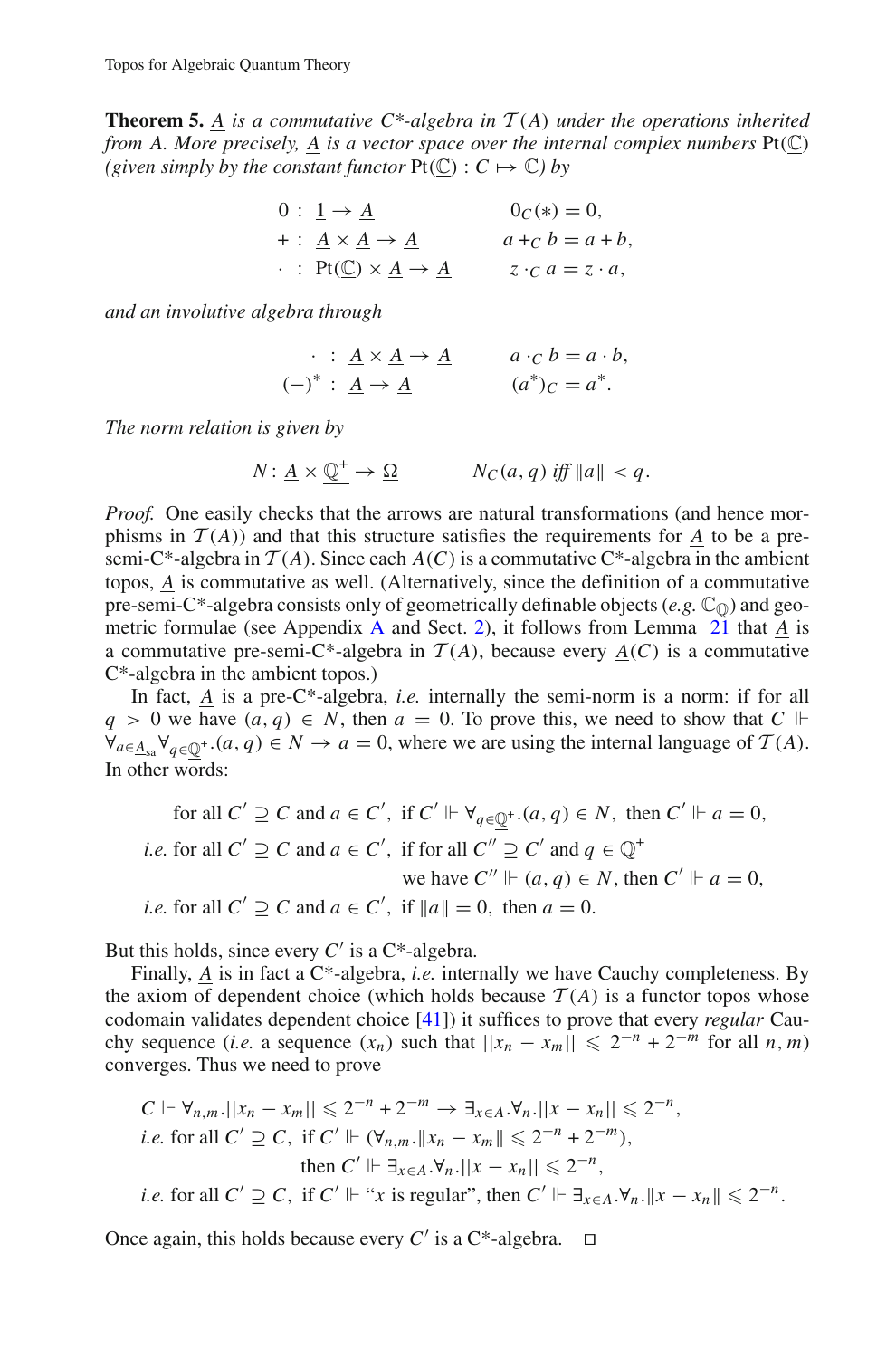*The functor A is our internal C\*-algebra*. By changing the universe of discourse from the ambient topos Sets to  $T(A)$ , the (generally) noncommutative C<sup>\*</sup>-algebra *A* has become a commutative C\*-algebra *A*. Multiplication of two non-commuting oper-ators is no longer defined, since they live in different commutative subalgebras.<sup>[10](#page-23-1)</sup>

*3.3. The Kochen–Specker theorem.* Combining the material in Sects. [2](#page-15-2) and [3](#page-20-0) so far, we obtain a mapping  $A \mapsto \underline{\Sigma}(A)$ , which associates a certain internal locale to a (generally) noncommutative C<sup>\*</sup>-algebra. As argued in the Introduction,  $\underline{\Sigma}(\underline{A})$  describes the quantum logic of the physical system whose algebra of observables is *A*.

An important property of the internal spectrum  $\Sigma$  is that it may typically be highly non-spatial from an external point of view. First, recall (see Subsect. [1.4\)](#page-6-1) that a point of a locale *X* in a topos *T* is a frame map  $\mathcal{O}(X) \to \Omega$ , where  $\Omega$  is the subobject classifier in  $T$ .

<span id="page-23-0"></span>**Theorem 6.** Let H be a Hilbert space with  $\dim(H) > 2$  and let A be the C\*-algebra of *bounded operators on H. Then the locale*  $\underline{\Sigma}(\underline{A})$  *has no points.* 

*Proof.* We reason internally. A point  $\rho : \underline{\ast} \to \underline{\Sigma}$  of the locale  $\underline{\Sigma}$  (see Subsect. [1.5\)](#page-7-0) may be combined with  $a \in \underline{A}_{sa}$  with Gelfand transform  $\hat{a} : \underline{\Sigma} \to \mathbb{R}$  (see [\(25\)](#page-18-2)), so as to produce a point  $\hat{a} \circ \underline{\rho} : \underline{\ast} \to \mathbb{R}$  of the locale  $\underline{\mathbb{R}}$ . This yields a map  $\underline{V}_{\rho} : \underline{A}_{sa} \to \text{Pt}(\underline{\mathbb{R}})$ , which can be shown to be an internal multiplicative functional; see  $[6,7,27]$  $[6,7,27]$  $[6,7,27]$  $[6,7,27]$  $[6,7,27]$ .<sup>[11](#page-23-2)</sup> Being an arrow in  $\mathcal{T}(A)$ , the map  $\underline{V}_o$  is a natural transformation, with components  $\underline{V}_o(C) : \underline{A}_{sa}(C) \to \mathrm{Pt}(\underline{\mathbb{R}})(C);$ by Definition [4](#page-21-3) and [36,](#page-20-3) this is just  $\underline{V}_{\rho}(C)$ :  $C_{sa} \to \mathbb{R}$ . Hence one has a multiplicative functional  $V_{\rho}(C)$  for each  $C \in C(A)^{r}$  in the usual sense, with the property (which follows from naturality) that if  $C \subseteq D$ , then the restriction of  $\underline{V}_o(D)$  to  $C_{sa}$  coincides with  $V_P$ <sub> $(C)$ </sub>. But this is precisely a *valuation*<sup>[12](#page-23-3)</sup> on *B*(*H*), whose nonexistence was proved by Kochen and Specker [\[56](#page-46-23)].  $\Box$ 

This is a localic reformulation of the original topos-theoretic version of the Kochen-Specker theorem due to Butterfield and Isham [\[20](#page-45-4)]. As in their work, the proof relies on the original version, but in being a statement about the nonexistence of models of a certain theory, our reformulation has a logical thrust that both the original version by Kochen and Specker and the reformulation by Butterfield and Isham lack.

The theorem certainly holds for more general  $C^*$ -algebras than just the collection of all bounded operators on a Hilbert space; see [\[32](#page-46-24) and [47](#page-46-25)] for results on von Neumann algebras. For  $C^*$ -algebras, one has the result that a simple infinite unital  $C^*$ -algebra does not admit a dispersion-free quasi-state [\[45](#page-46-26)]. Evidently, Theorem [6](#page-23-0) holds for such extensions as well.

One way of looking at such results is to see them as illustrations of the failure of the Krein-Milman theorem in a constructive context [\[68\]](#page-47-10). Indeed, recall that the classical Krein-Milman theorem states that a compact convex set is the closed convex hull of its extreme points. The state space of *A* is still a compact convex set in an appropriate

<span id="page-23-1"></span><sup>&</sup>lt;sup>10</sup> Kochen and Specker refer to such a structure as a partial algebra [\[56\]](#page-46-23) and stress its relevance for the foundations of quantum theory; in a partial algebra both addition and multiplication need only be defined for commuting operators.

<sup>&</sup>lt;sup>11</sup> This map may explicitly be given in the internal language of  $\mathcal{T}(A)$ , by noting that for each  $a \in \underline{A}_{sa}$  the expression  $\tilde{\rho}(a) = (L_{\rho,a}, U_{\rho,a}) = (\{r \in \mathbb{Q} \mid \rho \models D_{a-r}\}, \{s \in \mathbb{Q} \mid \rho \models D_{s-a}\})$  is a Dedekind cut in  $\tilde{T}(A)$ .<br><sup>12</sup> This terminology is to be distinguished from the one used in Subsect. [4.2](#page-25-0) below. The naturality prope

<span id="page-23-3"></span><span id="page-23-2"></span>just mentioned is often called *noncontextuality* in the philosophy of physics literature.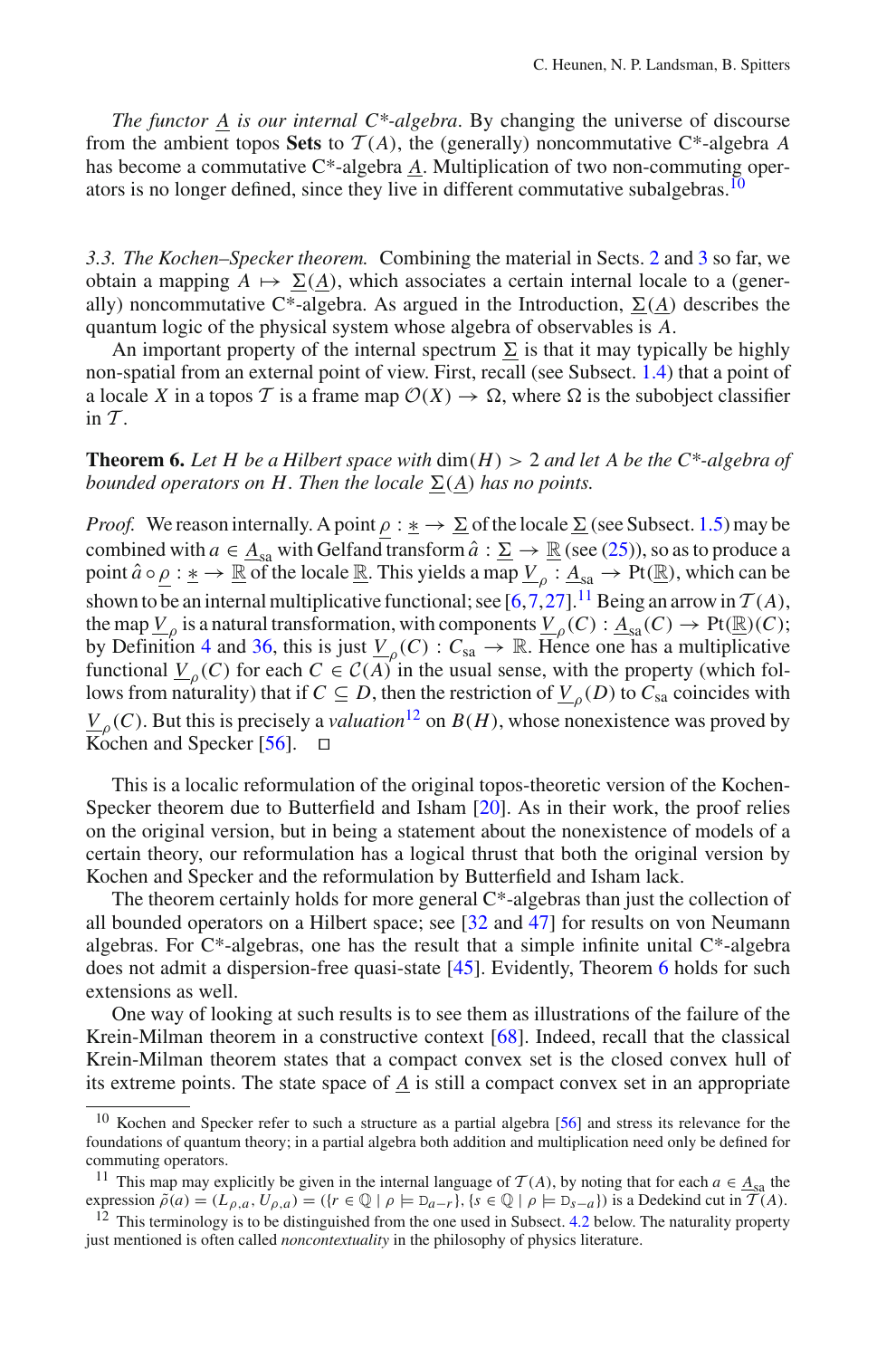localic sense (see Sect. [4\)](#page-24-1), and the pure states on *A* would be its extreme boundary. These points, however, fail to exist, as we have just seen.

# <span id="page-24-1"></span>**4. (Quasi-)States as Integrals**

This section about states, and the next one about observables, are both concerned with connections between the two levels we have developed (see Fig. [1\)](#page-11-0):

- 1. the ambient topos **Sets**, containing the C\*-algebra *A*;
- 2. the associated topos  $T(A)$ , containing the internal commutative  $C^*$ -algebra A and its spectrum  $\Sigma$ .

The main result of this section is Theorem [14,](#page-27-0) which gives an isomorphism between quasi-states on *A* at level 1 and, at level 2, either probability integrals on  $\underline{A}_{sa}$ , or, equivalently, probability valuations on the Gelfand spectrum  $\Sigma$ . Subsequently, we show that probability valuations define subobjects of  $\Sigma$ , as in classical physics.

All this requires some preparation, firstly in the theory of quasi-states on C\*-algebras (Subsect. [4.1\)](#page-24-0) and secondly in abstract constructive integration theory (Subsect. [4.2\)](#page-25-0).

<span id="page-24-0"></span>*4.1. States and quasi-states.* A linear functional  $\rho : A \to \mathbb{C}$  on a C<sup>\*</sup>-algebra *A* is called *positive* when  $\rho(a^*a) > 0$  for all  $a \in A$ . It is a *state* when it is positive and satisfies  $\rho(1) = 1$ . A state  $\rho$  is *pure* when  $\rho = t\sigma + (1-t)\omega$  for some  $t \in (0, 1)$  and some states  $\sigma$ and  $\omega$  implies  $\omega = \sigma$ . Otherwise, it is called *mixed*. For example, if  $A \subseteq B(H)$  for some Hilbert space *H* (which we may always assume by the Gelfand–Naimark Theorem), then each unit vector  $\Psi \in H$  defines a state  $\psi$  on A by  $\psi(a) = (\Psi, a\Psi)$ . If  $A = B(H)$ , such states are pure. (If *H* is infinite-dimensional, not all pure states arise in this way, though.) Mixed states  $\rho$  on  $B(H)$  arise from countable sequences  $(p_i)$ ,  $0 \leq p_i \leq 1$ ,  $\sum_i p_i = 1$ , coupled with an orthonormal family of vectors  $(\Psi_i)$ , through  $\rho(a) = \sum_i p_i \psi_i(a)$ . (By the spectral theorem, one may equivalently say that such states are given by positive operators  $\hat{\rho}$  on *H* with unit trace, through  $\rho(a) = \text{Tr}(\hat{\rho}a)$ .) A state  $\rho : A \to \mathbb{C}$  is called *faithful* when  $\rho(a^*a) = 0$  implies  $a = 0$ . For example, if, in the situation just described, the  $\Psi_i$  comprise an orthonormal basis of *H* and each  $p_i > 0$ , then the associated state  $\rho$ is faithful. The states of a C\*-algebra form a compact convex set, the extremal points of which are by definition the pure states. States are automatically hermitian, in the sense that  $\rho(a^*) = \overline{\rho(a)}$ , or equivalently,  $\rho(a) \in \mathbb{R}$  for self-adjoint *a*.

In algebraic quantum physics, *mathematical* states as defined above are often used to model the *physical* states of the quantum system. However, when taking Bohr's doctrine of classical concepts seriously, one should take into account that two observables can only be added in a physically meaningful way when they are jointly measurable, *i.e.* when the corresponding operators commute. Thus one may relax the definition of a quantum state, which ought to be linear only on commutative parts. This leads to the notion of a *quasi-state* [\[1\]](#page-45-18):[13](#page-24-2)

<span id="page-24-2"></span><sup>&</sup>lt;sup>13</sup> Axiom VII of Mackey's foundation of quantum mechanics [\[64](#page-47-11)] states that a measure on the projections of a von Neumann algebra extends to a state on the von Neumann algebra. Mackey stresses that, in contrast to his other axioms, Axiom VII does not have a physical justification. One can prove that a measure extends to a quasi-state, so one is led to ask whether every quasi-state is a state. This is not the case when the von Neumann algebra has a summand of type *I*2, but it holds for all other von Neumann algebras [\[15](#page-45-19)]. For C\*-algebras the question is more difficult. The main result seems to be the following [\[16\]](#page-45-20). Consider a C\*-algebra with no quotient isomorphic to  $M_2(\mathbb{C})$  and let  $\rho$  be a quasi-linear functional. Then  $\rho$  is linear iff  $\rho$  restricted to the unit ball is uniformly weakly continuous.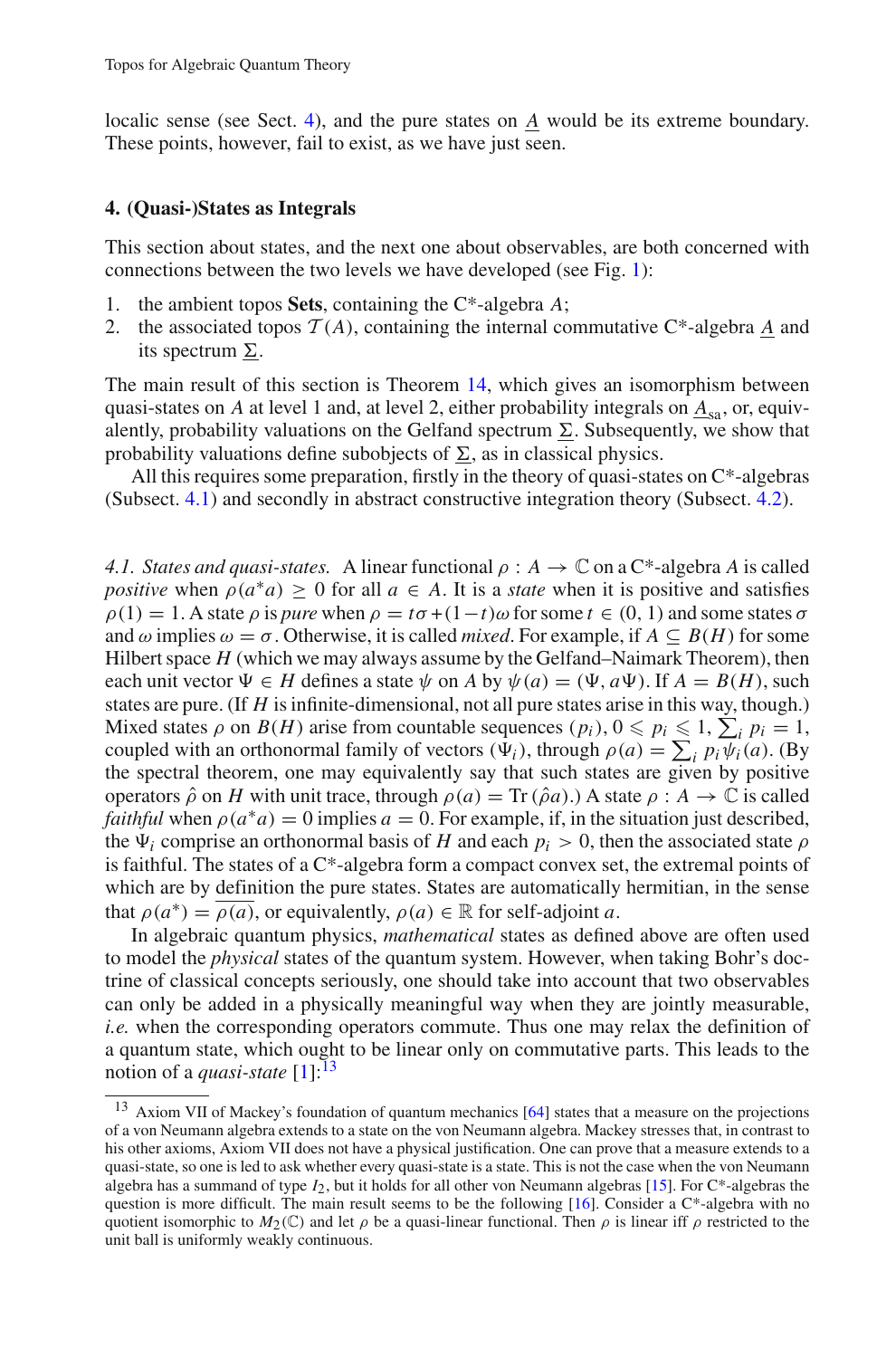**Definition 7.** A **quasi-linear** functional on a  $C^*$ -algebra A is a map  $\rho : A \to \mathbb{C}$  that *is linear on all commutative subalgebras and satisfies*  $\rho(a + ib) = \rho(a) + i\rho(b)$  *for all self-adjoint a, b*  $\in$  *A (possibly non-commuting). It is called positive when*  $\rho(a^*a)$  *> 0 for all*  $a \in A$ . When  $\overline{A}$  *is unital, a positive quasi-linear functional is called a quasi-state when*  $\rho(1) = 1$ *.* 

This kind of quasi-linearity also determines when some property *P* of the C\*-algebra *A* descends to a corresponding property *P* of the internal  $C^*$ -algebra *A*, as the following lemma shows. To be precise, for  $P \subseteq A$ , define a subfunctor of *A* by  $P(C) = P \cap C$ . Let us call a property  $P \subseteq A$  quasi-linear when  $a \in P$  and  $b \in P$  imply  $\mu a + i\lambda b \in P$ for all  $\mu$ ,  $\lambda \in \mathbb{R}$  and  $a, b \in A$ <sub>sa</sub>.

<span id="page-25-3"></span>**Lemma 8.** *Let A be a C\*-algebra, and let P*  $\subseteq$  *A be a quasi-linear property. Then*  $P = A$  *if and only if*  $P = A$ .

*Proof.* One implication is trivial; for the other, suppose that  $P = A$ . For  $a \in A$ , denote by  $C^*(a)$  the sub-C<sup>\*</sup>-algebra generated by *a*. When *a* is self-adjoint,  $C^*(a)$  is commutative. So  $A_{sa} \subseteq P$ , whence by quasi-linearity of P and the unique decomposition of elements in a real and imaginary part, we have  $A \subseteq P$ .  $\Box$ 

<span id="page-25-0"></span>*4.2. Algebraic integration theory.* The well-known correspondence between states on commutative C\*-algebras *A* and probability measures on the underlying Gelfand spectrum  $\Sigma$  is an immediate consequence of the Gelfand isomorphism  $A \cong C(\Sigma, \mathbb{C})$  and the Riesz-Markov representation theorem in measure theory. In the present topos-theoretical setting, it turns out to be more natural to work with integrals and valuations rather than measures. Recall the *a priori* difference between these three concepts:

- *measures* are defined on *Borel* subsets of some space *X*;
- *valuations* are defined only on the *open* subsets of *X*;
- *integrals* are positive linear functionals on the (ordered) vector space  $C_c(X, \mathbb{R})$ .

Classically, if *X* is locally compact Hausdorff and the measures in question are suitably regular, there are isomorphisms between these notions. From a constructive point of view, however, there is a subtle difference between valuations and integrals[.14](#page-25-1) In any case, the fundamental role locales play in this paper as the Gelfand spectra of the internal C\*-algebras *A* makes it quite natural to assign probabilities to opens (rather than Borel subsets) of the spectrum.

The following string of definitions gives an abstract (and constructive) version of integration theory based on ordered vector spaces, abstracting from the Riemann, Lebesgue and Daniell integrals [\[30](#page-45-21),[31,](#page-46-27)[75\]](#page-47-12). Several axiomatizations are possible, of which the one in terms of so-called f-algebras is the most convenient for our purposes.

<span id="page-25-2"></span><span id="page-25-1"></span><sup>&</sup>lt;sup>14</sup> The integral *I*(*f*) of a function  $f \in C(X)$  is a Dedekind real, so that it can be approximated by rationals. This may not be the case for the valuation  $\mu(U)$  of an open *U*, as the 'kissing' property (if  $r < s$  then  $\mu(U) < s$  or  $r < \mu(U)$ ) may fail. Accordingly,  $\mu(U)$  is only a lower real, and can be thought of as a predicate  $r < \mu(U)$  on the rationals. This predicate is downward closed: if  $r < \mu(U)$  and  $s \leq r$ , then  $s < \mu(U)$ . But in general, given  $\varepsilon > 0$  one cannot approximate  $\mu(U)$  up to  $\varepsilon$  with rationals. Given an integral *I*, we can define a corresponding valuation  $\mu_I(\hat{U})$  by taking the sup of  $I(f)$  over all  $0 \leq f \leq 1$  with support in *U*. It is remarkable that for *any* valuation  $\mu$  one can conversely find a (unique) integral *I* such that  $\mu = \mu_I$ . So despite the fact that one may not be able to compute  $\mu(U)$ , it is still possible to compute  $\int f d\mu$  as a Dedekind real, which *a priori* is only a lower real.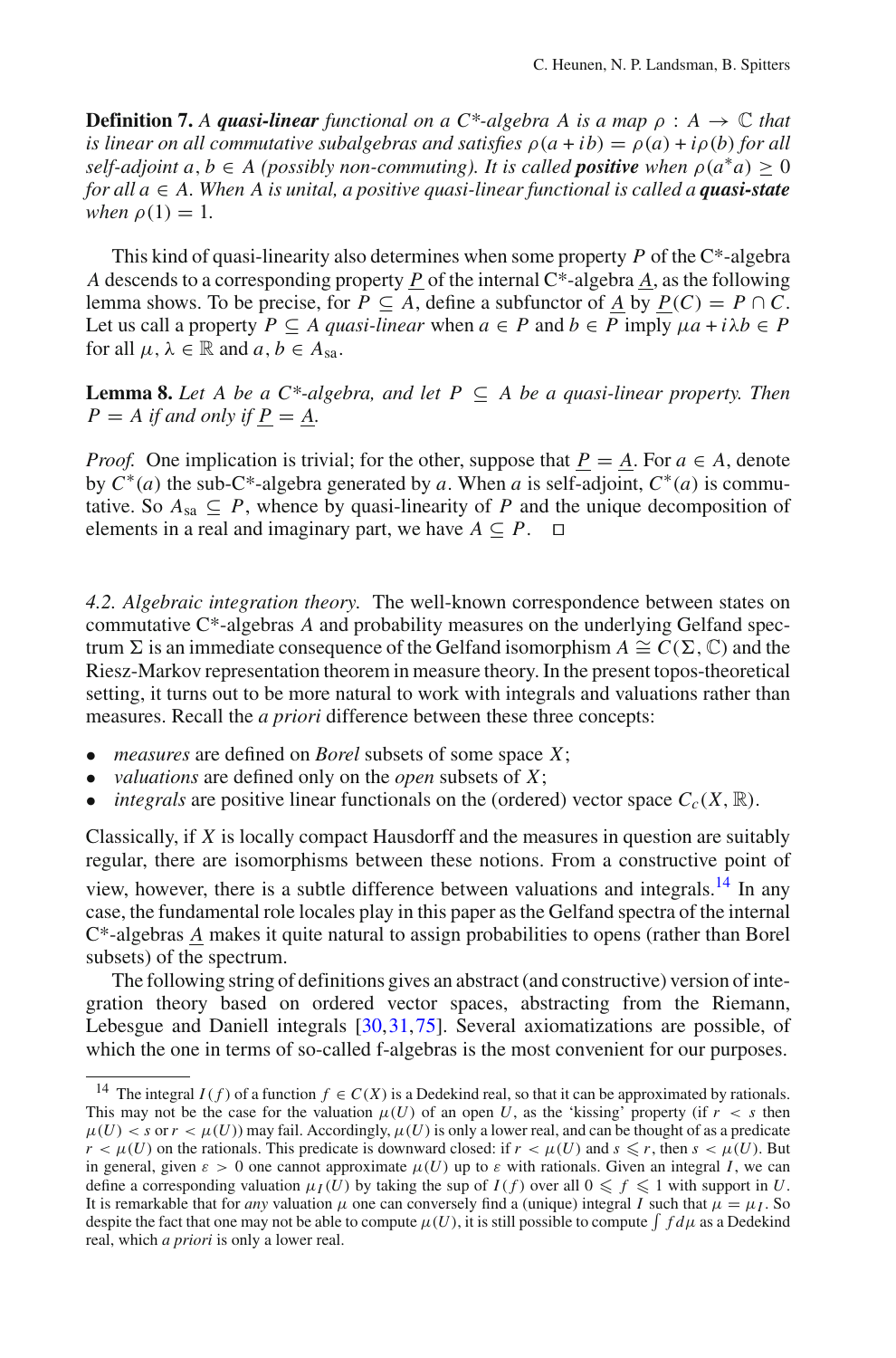**Definition 9.** A *Riesz space or vector lattice* is a partially ordered vector space  $(R, \leqslant)$ *over*  $\mathbb R$  *(i.e. a real vector space* R with partial ordering  $\leq$  such that  $f \leq g$  implies *f* + *h*  $\leq$  *g* + *h* for all *h* and *f*  $\geq$  0 *implies rf*  $\geq$  0 *for all r*  $\in$   $\mathbb{R}^+$ *) that is a distributive lattice with respect to its partial order* [\[62,](#page-47-13) *Definition* 11.1]*.*

*An f-algebra is a commutative, unital, real algebra R whose underlying vector space is a Riesz space in which f, g*  $\geq$  0 *implies fg*  $\geq$  0*, and f*  $\land$  *g* = 0 *implies hf*  $\land$  *g* = 0 *for all*  $h \geq 0$ *. Moreover, the multiplicative unit* 1 *has to be strong in the sense that for each*  $f$  ∈ *R* there exists a natural number n such that  $-n1 ≤ f ≤ n1$  [\[82,](#page-47-14) Def. 140.8].

Note that although f-algebras are *a priori* defined over the real numbers, they can *a fortiori* be defined over  $\mathbb{O}$  as well.

The self-adjoint part of any commutative C\*-algebra *A* is an example of an f-algebra by defining  $a \leq b$  in the usual way (*i.e.* iff  $\exists_{c \in A} [b - a = c^*c]$ ); one has  $f \vee g =$  $\max\{f, g\}$  and  $f \wedge g = \min\{f, g\}$ . Conversely, by the Stone-Yosida representation theorem every f-algebra can be densely embedded in a space of real continuous functions on a compact space.

**Definition 10.** An *integral on an ordered vector space R is a linear functional I* :  $R \rightarrow$  $ℝ$  *that is positive, i.e. if*  $f ≥ 0$  *then also*  $I(f) ≥ 0$ *. If*  $R$  *has a strong unit* 1 (e.g.*, the multiplicative unit in the case of f-algebras), then an integral I satisfying*  $I(1) = 1$  *is called a probability integral. An integral is faithful when its kernel is* {0}*, i.e., when*  $I(f) = 0$  *and*  $f > 0$  *imply*  $f = 0$ *.* 

Except in the degenerate case  $I(1) = 0$ , any integral can obviously be normalised to a probability integral. The prime example of an integral is the Riemann or Lebesgue integral on the ordered vector space *C*[0, 1]. More generally, any positive linear functional on a commutative C\*-algebra provides an example, states yielding probability integrals.

We wish to use a certain generalization of the Riesz-Markov theorem that can be proved constructively [\[30](#page-45-21)] and hence can be used within our topos  $T(A)$ . This requires a localic reformulation of Definition [9,](#page-25-2) as well as a similar approach to valuations.

Let *R* be an f-algebra (in **Sets**, for the moment). In defining the following frame it is technically convenient to define *R* as a vector space over  $\mathbb Q$ . Define Integral(*R*) as the distributive lattice freely generated by  $P_f$ ,  $f \in R$ , subject to the relations

$$
\begin{aligned}\n\mathbf{P}_1 &= \top, \\
\mathbf{P}_f \wedge \mathbf{P}_{-f} &= \bot, \\
\mathbf{P}_{f+g} &\leq \mathbf{P}_f \vee \mathbf{P}_g, \\
\mathbf{P}_f &= \bot \qquad \text{(for } f \leq 0).\n\end{aligned}
$$

This lattice generates a frame  $\mathcal{O}(\mathcal{I}(R))$  by adding the regularity condition

$$
P(f) = \bigvee_{\mathbb{Q} \ni q > 0} P(f - q)
$$
\n(40)

to the relations above, just like [\(23\)](#page-17-1) in the case of the spectrum. It can be shown (*cf.* [\(17\)](#page-17-2)) that

$$
\mathbb{P}_f = \{ \rho : R \to \mathbb{R} \mid \rho(f) > 0 \},\tag{41}
$$

<span id="page-26-0"></span>where each  $\rho$  is understood to be a positive linear functional. Models of this theory, *i.e.* points of the associated locale, precisely correspond to probability integrals on *R*; if *I*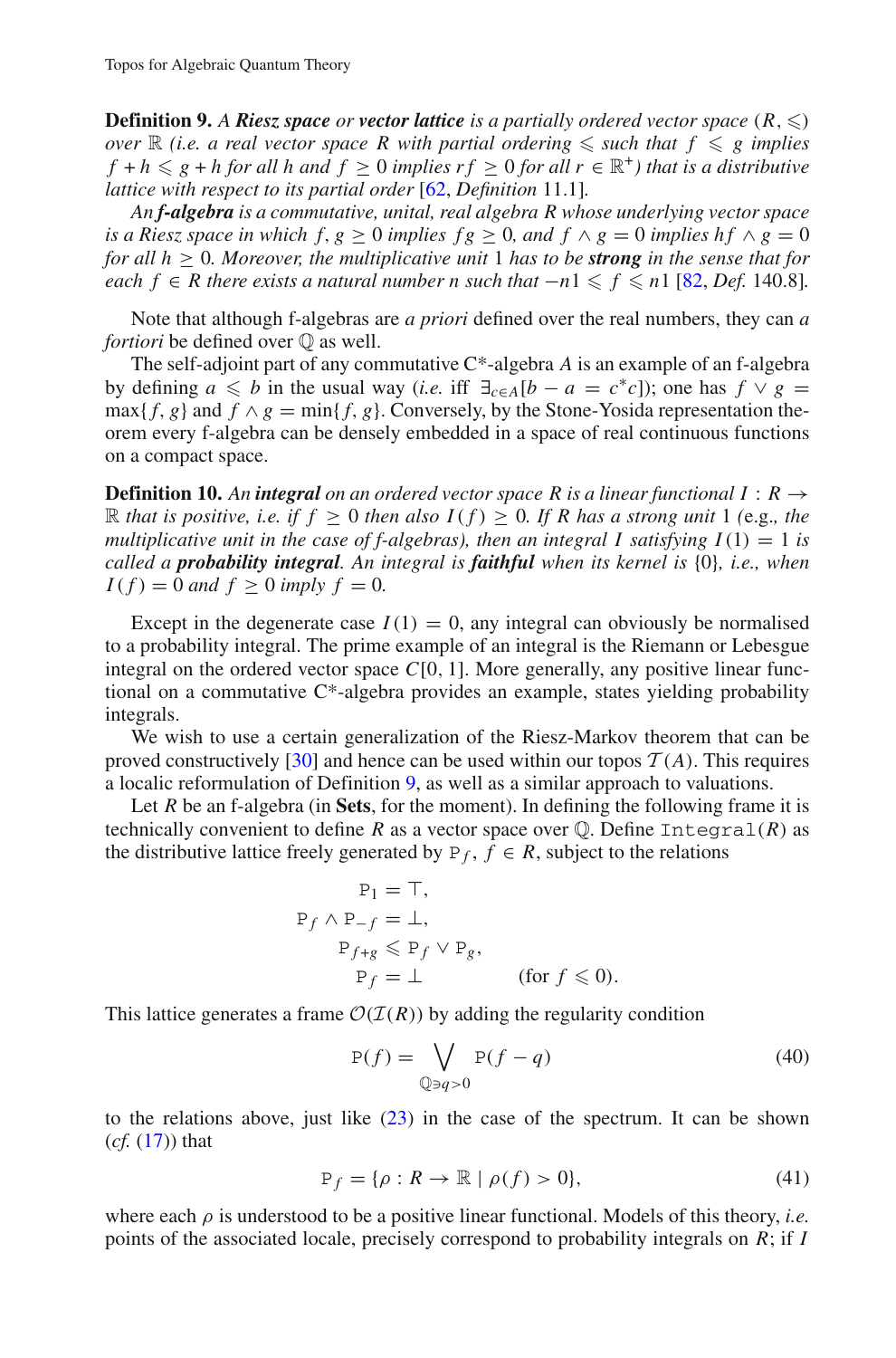is such an integral, the associated model  $m_l$  is given by  $m_l(P_f) = 1$  iff  $I(f) > 0$ . Conversely, a model *m* defines an integral *Im* by (compare with the proof of Theorem [6\)](#page-23-0)

$$
I_m(f) := (\{ p \mid m \models \mathbb{P}_{f-p} \}, \{ q \mid m \models \mathbb{P}_{q-f} \}),
$$

where the right-hand side is seen to be a Dedekind real from the relations on P<sub>•</sub>. All this may be internalized to any topos, where, of course, there is no *a priori* guarantee that points of the locale with frame  $\mathcal{O}(\mathcal{I}(R))$  exist (and hence that expressions like [\(41\)](#page-26-0) make good sense).

The final ingredient of the constructive Riesz-Markov theorem is the definition of a locale of valuations. These were studied in [\[46](#page-46-28) and [81](#page-47-15)].

**Definition 11.** *A probability valuation on a locale X is a monotone map*  $\mu$  :  $\mathcal{O}(X) \rightarrow$ [0, 1]*<sup>l</sup> that satisfies the usual additivity and regularity conditions for measures, i.e.*  $\mu(U) + \mu(V) = \mu(U \wedge V) + \mu(U \vee V)$  and  $\mu(\bigvee_{\lambda} U_{\lambda}) = \bigvee_{\lambda} \mu(U_{\lambda})$  for any directed *family. (Here,* [0, 1]*<sup>l</sup> is the collection of lower reals between 0 and 1.)*

Like integrals, probability valuations on *X* organize themselves in a locale  $V(X)$ . The generalized Riesz-Markov Theorem, then, is as follows.

<span id="page-27-2"></span>**Theorem 12 [\[30](#page-45-21)].** Let R be an f-algebra and let  $\Sigma$  be its spectrum.<sup>[15](#page-27-1)</sup> Then the locales  $\mathcal{I}(R)$  *and*  $\mathcal{V}(\Sigma)$  *are isomorphic. To obtain an integral from a valuation we define:* 

$$
I_{\mu}f := (\sup_{(s_i)} \sum s_i \mu(s_i < f < s_{i+1}), \inf_{(s_i)} \sum s_{i+1} (1 - \mu(s_i > f) - \mu(f > s_{i+1})),
$$

*where*  $(s < f)$  *is a notation for*  $D_{f-s}$  *and*  $(s < f < t)$  *denotes*  $D_{f-s} \wedge D_{t-f}$  *and*  $s_i$ is a partition of  $[a, b]$  such that  $a \leqslant f \leqslant b$ . Conversely, to obtain a valuation from an *integral I we define:*

$$
\mu_I(D_a) := \sup \big\{ I(na^+ \wedge 1) | n \in \mathbb{N} \big\}.
$$

Note that both locales in question are compact regular [\[30\]](#page-45-21). Logically speaking, the theorem follows from the existence of a bi-interpretation between the geometric theories Integral(R) and Valuation( $\Sigma$ ) (*i.e.* there are interpretation maps in two directions which are each other's inverses) and the equivalence of the category of propositional geometric theories with interpretations to the category of frames.

<span id="page-27-3"></span>4.3. From states on A to subobjects of  $\mathcal{O}(\Sigma)$ . We return to our main topic. Since everything in this section so far may be interpreted in the internal language of a topos and the proof of Theorem [12](#page-27-2) is constructive, we have:

**Corollary 13.** *Let A be a C\*-algebra with Bohrification A and associated Gelfand*  $s$ *pectrum*  $\Sigma$  *in the topos*  $T(A)$ *. Then the locale*  $I(A)$  *of probability integrals on*  $\underline{A}_{sa}$  *is homeomorphic to the locale*  $V(\Sigma)$  *of probability valuations on*  $\Sigma$ *.* 

<span id="page-27-0"></span>As announced at the beginning of this section, the next theorem crosses two levels of Fig. [1.](#page-11-0)

<span id="page-27-1"></span><sup>&</sup>lt;sup>15</sup> See [\[27](#page-45-12)] for the notion of the spectrum of an f-algebra, which is described exactly as in Subsect. [2.2.](#page-17-3) If the f-algebra is the self-adjoint part of a commutative C\*-algebra, then its spectrum as an f-algebra coincides with its spectrum as a C\*-algebra.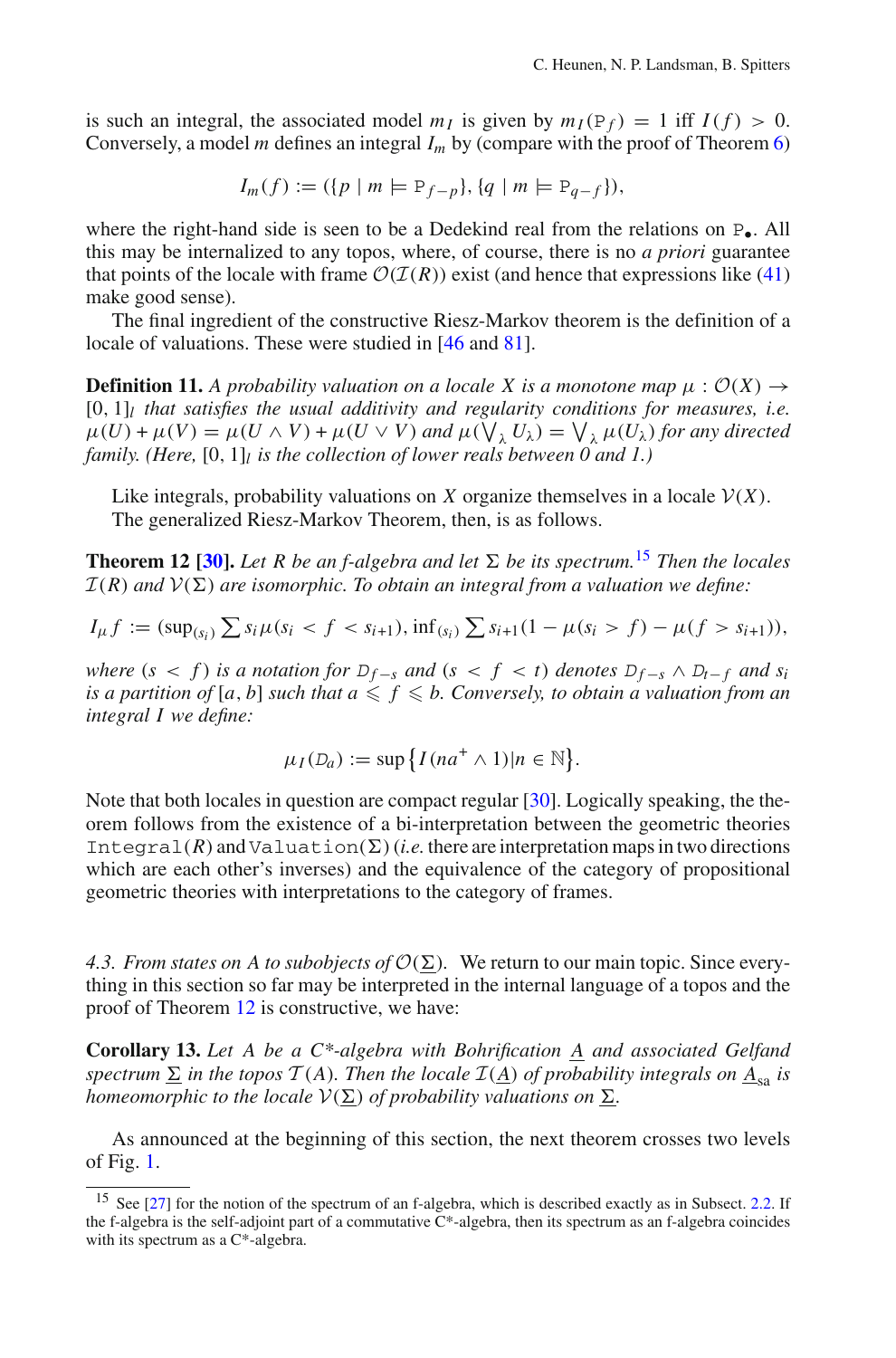**Theorem 14.** *There is a bijective correspondence between quasi-states on A and either* probability integrals on  $\underline{A}_{sa}$ , or, equivalently, probability valuations on its Gelfand spec*trum*  $\underline{\Sigma}$ .

This theorem may actually be extended to a correspondence between (faithful) positive quasi-linear functionals on *A* and (faithful) integrals on *A*, etc.

*Proof.* Every positive quasi-linear functional  $\rho$  gives a natural transformation  $I_{\rho}$ :  $A_{sa} \rightarrow \mathbb{R}$  if we define its components  $(I_\rho)_C : C_{sa} \rightarrow \mathbb{R}$  to be  $\rho_{|C_{sa}}$  *(i.e.* the restriction of  $\rho$  to  $C_{sa} \subseteq A_{sa}$ ).

Conversely, let  $I: \underline{A}_{sa} \to \mathbb{R}$  be an integral. Define  $\rho: A_{sa} \to \mathbb{R}$  by

$$
\rho(a) = I_{C^*(a)}(a).
$$

For commuting  $a, b \in A_{sa}$ ,

$$
\rho(a+b) = I_{C^*(a+b)}(a+b)
$$
  
=  $I_{C^*(a,b)}(a+b)$   
=  $I_{C^*(a,b)}(a) + I_{C^*(a,b)}(b)$   
=  $I_{C^*(a)}(a) + I_{C^*(b)}(b)$   
=  $\rho(a) + \rho(b)$ ,

because *I* is a natural transformation,  $C^*(a) \cup C^*(b) \subseteq C^*(a, b) \supseteq C^*(a + b)$ , and *I* is locally linear. Moreover,  $\rho$  is positive because *I* is locally positive (see Lemma [8\)](#page-25-3). Hence we have defined  $\rho$  on  $A_{sa}$  and may extend it to A by complex linearity. It is clear that the two maps  $I \mapsto \rho$  and  $\rho \mapsto I$  are inverses of each other and that if *I* is a probability integral, then  $\rho$  is a quasi-state, and *vice versa*.  $\Box$ 

In the Introduction, we have seen that in the classical case a (pure) state  $\rho$  defines a subobject  $[\rho]$  of the frame of opens of the classical phase space; see [\(3\)](#page-2-0). As we shall now show, this remains true, *mutatis mutandis*, in the quantum case. The main technical difficulty is to adapt the condition  $\delta_{\rho}(V) = 1$  in [\(3\)](#page-2-0).

Theorem [14](#page-27-0) yields a bijective correspondence between quasi-states  $\rho$  on A and probability valuations  $\mu_{\rho}$  on  $\Sigma$ . Fix a state, or quasi-state,  $\rho$  on A. The logical formula  $\mu_{\rho}(-) = 1$  (of the Mitchell-Bénabou language of  $\mathcal{T}(A)$ ) is a predicate on  $\mathcal{O}(\Sigma)$  and hence defines a subobject  $[\rho]$  of  $\mathcal{O}(\Sigma)$  with characteristic arrow  $\chi_{[\rho]} : \mathcal{O}(\Sigma) \to \Omega$ . This arrow is just the interpretation of  $\mu_{\rho}(-) = 1$ , *i.e.* 

$$
\chi_{[\rho]} = [\![\mu_{\rho}(-) = 1]\!].\tag{42}
$$

<span id="page-28-1"></span>Compare with [\(3\)](#page-2-0); beyond mimicking the notation, we see that we have been able to transfer the classical description of states to the quantum situation in every respect.

#### <span id="page-28-0"></span>**5. Observables and Propositions**

In this section and the next we give the details of Steps 2 to 5 of our five-step program for spatial quantum logic, *cf.* Subsects. [1.2](#page-2-1) and [1.6.](#page-8-0) We start with the locale map  $\delta(a): \Sigma \to \mathbb{R}$ , then turn to the description of elementary propositions  $a \in \Delta$  as opens in the spectrum  $\Sigma$ , and finally consider the pairing of states and propositions to arrive at a suitable notion of (multi-valued) truth in quantum theory.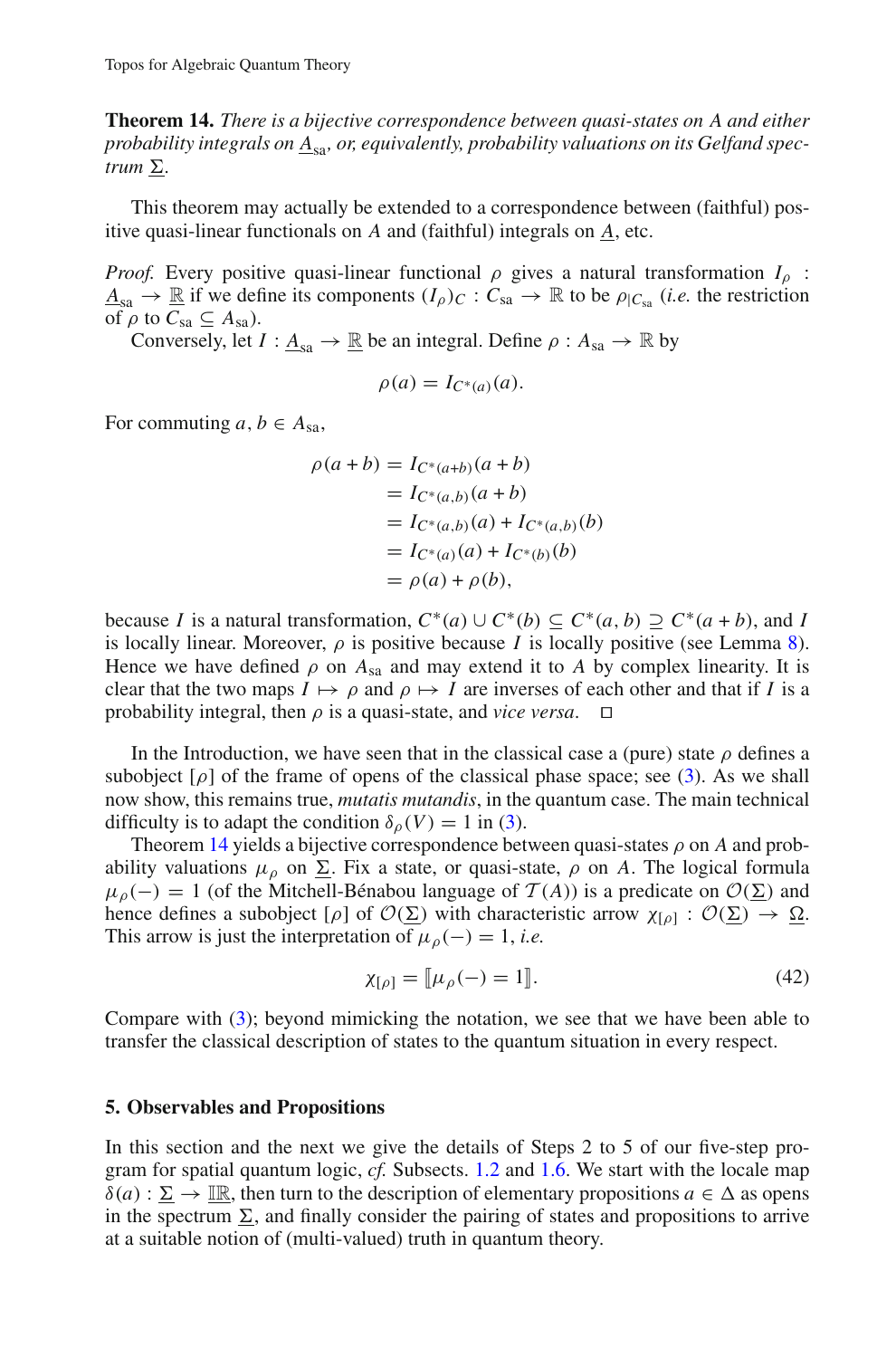<span id="page-29-0"></span>*5.1. Interval domain.* For a commutative unital C\*-algebra *A* with Gelfand spectrum  $\Sigma$  in **Sets**, the Gelfand transform of  $a \in A_{sa}$  is a continuous function  $\hat{a} : \Sigma \to \mathbb{R}$ . Equivalently, it is a locale map [\(25\)](#page-18-2). As we have seen in Subsect. [2.3,](#page-18-0) *mutatis mutandis* the description [\(25\)](#page-18-2) still applies when *A* is a commutative unital C\*-algebra *A* with Gelfand spectrum  $\Sigma$  in a topos  $\mathcal T$ . In particular, one has the Gelfand transform

$$
\hat{a} : \underline{\Sigma} \to \underline{\mathbb{R}} \qquad (a \in \underline{A}_{sa}). \tag{43}
$$

<span id="page-29-1"></span>Our problem, however, is to express an element  $a \in A_{sa}$  of a *noncommutative* C<sup>\*</sup>-algebra *A* in **Sets** in terms of some locale map  $\delta(a)$  defined on the spectrum  $\Sigma$ of the Bohrification *A* of *A* in  $T(A)$ . As we shall see, this problem can be solved if we introduce some fuzziness, in that  $\delta(a)$  no longer takes values in the internal Dedekind reals  $\mathbb R$  in  $\mathcal T(A)$ , like  $\hat a$ , but in the so-called *interval domain*  $\mathbb I\mathbb R$ , internalized in  $\mathcal T(A)$  as  $\mathbb{IR}$ . Thus, apart from [\(43\)](#page-29-1) we are dealing with a second locale map

$$
\underline{\delta}(a) : \underline{\Sigma} \to \underline{\mathbb{IR}} \qquad (a \in A_{sa}). \tag{44}
$$

<span id="page-29-2"></span>In honour of Döring and Isham, we refer to δ(*a*) as the *Daseinisation* of *a* (although our map differs from theirs, *cf.* Appendix [B\)](#page-44-0).

We have already encountered Scott's interval domain  $\mathbb{IR}$  in Subsect. [1.8](#page-14-0) as the poset of compact intervals in R, ordered by inverse inclusion. Like the Dedekind real numbers, the interval domain is easily internalized and hence definable in any topos. In fact, the construction of the Dedekind real numbers in Subsect. [2.3](#page-18-0) only requires a single modification so as to obtain the interval domain: the corresponding frame  $\mathcal{O}(\mathbb{IR})$  is defined by the very same generators  $(p, q)$  and relations as  $\mathcal{O}(\mathbb{R})$ , except that the fourth relation (*i.e.*  $(p, q) = (p, q_1) \vee (p_1, q)$  if  $p \leq p_1 \leq q_1 \leq q$ ) is dropped. The models of  $\mathcal{O}(\mathbb{R})$ or points of the associated locale  $\mathbb{IR}$  again correspond to pairs  $(L, U)$  given by [\(31\)](#page-19-2) and [\(32\)](#page-19-2), but this time such a pair may fail to define a Dedekind cut; axiomatically, only the 'kissing' requirement no longer holds. In any topos  $T$ , we denote the locale defined by the geometric propositional theory given by the first three axioms in the list following [\(30\)](#page-18-6) in Subsect. [2.3—](#page-18-0)interpreted in  $\mathcal{T}$ —by  $\mathcal{O}(\mathbb{R})_{\mathcal{T}}$ , with the usual special case  $\mathbb{IR} = \mathbb{IR}_{\mathcal{T}(A)}$ . Similarly, the subobject of  $\mathcal{P}(\mathbb{Q}) \times \mathcal{P}(\mathbb{Q})$  consisting of models of  $\mathcal{O}(\mathbb{IR})_T$  is denoted by Pt $(\mathbb{IR})_T$ , with Pt $(\mathbb{IR})_{T(A)} \equiv \text{Pt}(\mathbb{IR})$ .

The examples in Subsect. [2.3](#page-18-0) now read as follows:

- 1. In **Sets** (or, more generally, when classical logic applies in  $T$ ), a cut  $(L, U)$  defines a compact interval [sup *L*, inf *U*] (where sup and inf are taken in  $\mathbb{R}$ ), so that  $Pt(IR)$ may be identified with the classical Scott interval domain IR. In that case, a generator  $(p, q) \in \mathcal{O}(\mathbb{IR})$  may be identified with the Scott open in  $\mathbb{IR}$  that contains all intervals [a, b] such that  $p < a \leq b < q$ .
- 2. In a topos Sh(*X*) of sheaves one has

$$
\mathcal{O}(\mathbb{R})_{\text{Sh}(X)} : U \mapsto \mathcal{O}(U \times \mathbb{IR}), \tag{45}
$$

but its points are not as easily described as [\(34\)](#page-19-1); instead, one has

$$
Pt(IR): U \mapsto \{ (f, g) \mid f, g: U \to \mathbb{R} \mid f \le g, f lower-semicont., g upper-semicont.).
$$
 (46)

This follows by carefully adapting the proof of  $[63,$  Theorem VI.8.2] for R.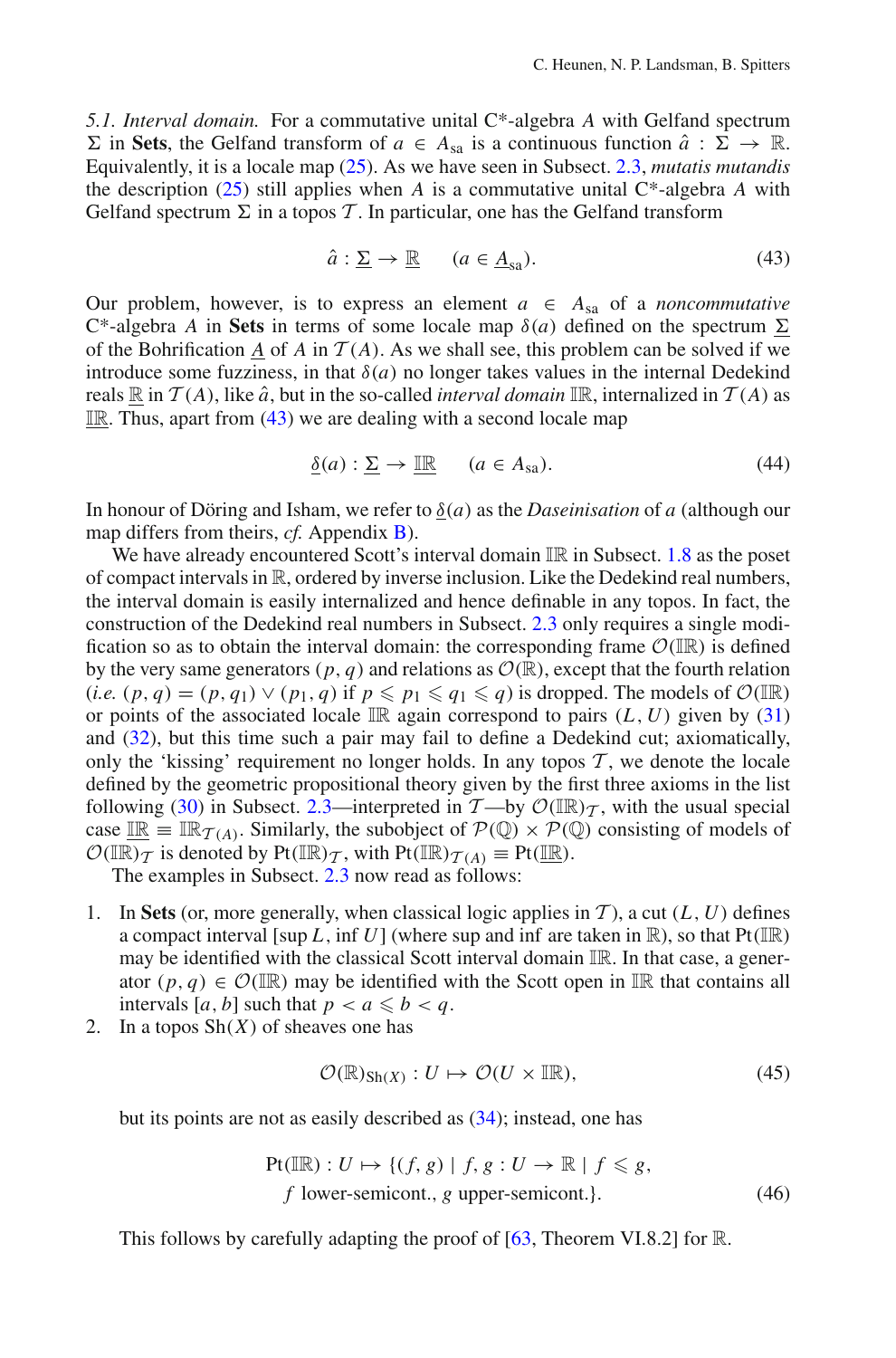3. In particular, for  $T(A) = \textbf{Sets}^{\mathcal{C}(A)}$ , one has

$$
\mathcal{O}(\underline{\mathbb{IR}}): C \mapsto \mathcal{O}((\uparrow C) \times \underline{\mathbb{IR}}),\tag{47}
$$

<span id="page-30-8"></span>which may be identified with the set of monotone functions from  $\uparrow C$  to  $\mathcal{O}(\mathbb{R})$ .<sup>[16](#page-30-1)</sup> The object Pt( $\mathbb{IR}$ ) will not be used in this paper.<sup>[17](#page-30-2)</sup>

<span id="page-30-0"></span>*5.2. Daseinisation.* After this preparation, we turn to the *Daseinisation* [\(44\)](#page-29-2), or rather to the corresponding frame map

$$
\underline{\delta}(a)^{-1} : \mathcal{O}(\underline{\mathbb{R}}) \to \mathcal{O}(\underline{\Sigma}).\tag{48}
$$

<span id="page-30-7"></span>A complete description of this map, based on the technique of generating (semi)lattices for frames, may be found in Appendix [A.2.](#page-41-0) Here, we just look at the special case

$$
(\underline{1} \xrightarrow{\underline{\delta(a)^{-1}(r,s)}} \mathcal{O}(\underline{\Sigma})) = (\underline{1} \xrightarrow{(r,s)} \mathcal{O}(\underline{\mathbb{R}}) \xrightarrow{\underline{\delta(a)^{-1}}} \mathcal{O}(\underline{\Sigma})), \tag{49}
$$

<span id="page-30-4"></span>where the arrow  $(r, s) : 1 \rightarrow \mathcal{O}(\mathbb{R})$  maps into the monotone function with constant value  $\downarrow$  (*r*, *s*).<sup>[18](#page-30-3)</sup> We may even simplify [\(49\)](#page-30-4) even further by localizing it at  $\mathbb{C} \cdot 1$ ; this, however, entails no loss of generality, for  $\mathcal{O}(\Sigma)$  (C · 1) is the frame in **Sets** that (together with the frame map [\(88\)](#page-40-0)) provides the external description of the internal locale  $\Sigma$  in  $T(A)$  (see Subsect. [1.7](#page-10-1) and Appendix [A.2\)](#page-41-0).

The quantity  $\delta(a)^{-1}(r, s)(\tilde{\mathbb{C}} \cdot 1)$  is a global element *U* of  $\mathcal{O}(\Sigma)(\mathbb{C} \cdot 1)$  as described by Theorem [29](#page-40-1) in Appendix A. Briefly, this theorem states that  $\overline{\mathcal{O}(\Sigma)}(\mathbb{C} \cdot 1)$  may be seen as the set of all subfunctors *U* of the functor  $C \mapsto L_C$  that satisfy a certain regularity condition, where  $L_C$  is the distributive lattice freely generated by the formal symbols  $D_C$ ,  $c \in C_{sa}$  subject to the relations [\(18\)](#page-17-0)–[\(22\)](#page-17-0) (simply interpreted in **Sets**).<sup>[19](#page-30-5)</sup> Abbreviating

$$
\delta(a)^{-1}(r,s) = \underline{\delta}(a)^{-1}(r,s) (\mathbb{C} \cdot 1), \tag{50}
$$

the ensuing element  $\delta(a)^{-1}(r, s)$  of  $\mathcal{O}(\Sigma)(\mathbb{C} \cdot 1)$  turns out to be the functor

$$
\delta(a)^{-1}(r,s) : C \mapsto \{D_{f-r} \wedge D_{s-g} \mid f, g \in C_{sa}, f \leq a \leq g\}.
$$
 (51)

<span id="page-30-6"></span>This follows from [\(106\)](#page-43-0) and the definition of  $\delta(a)^{-1}$  in Appendix [A.2,](#page-41-0) combined with the equality

$$
\bigcup_{\{p < q \mid (p,q) \subseteq (r,s)\}} \{D_{f-p} \land D_{q-g} \mid f, g \in C_{\text{sa}}, f \leqslant a \leqslant g\}
$$
\n
$$
= \{D_{f-r} \land D_{s-g} \mid f, g \in C_{\text{sa}}, f \leqslant a \leqslant g\}.
$$

<sup>&</sup>lt;sup>16</sup> The argument is the same as for  $\mathbb{R}$ , see footnote [7.](#page-20-1)

<span id="page-30-2"></span><span id="page-30-1"></span><sup>&</sup>lt;sup>17</sup> For completeness, we mention that  $Pt(\mathbb{IR})(C)$  is the set of all pairs  $(L, U)$ , where *L* and *U* are subfunctors of the constant functor  $\mathbb{Q}$ , truncated to  $\uparrow C \subset C(A)$ , such that for all  $D \supseteq C$ ,  $(L(D), U(D))$  is a pair of the form  $(31)–(32)$  $(31)–(32)$  $(31)–(32)$ .

<span id="page-30-3"></span><sup>&</sup>lt;sup>18</sup> Here  $(r, s)$  is seen as an element of the generating semilattice  $\mathbb{Q} \times_{\leq} \mathbb{Q}$ , whereas  $\downarrow (r, s)$  is its image in the frame  $\mathcal{O}(\mathbb{IR})$  through the canonical map [\(67\)](#page-35-0); see Appendix A.

<span id="page-30-5"></span><sup>&</sup>lt;sup>19</sup> See Appendix [A.1](#page-36-1) for a detailed description of the functor  $C \mapsto L_C$ .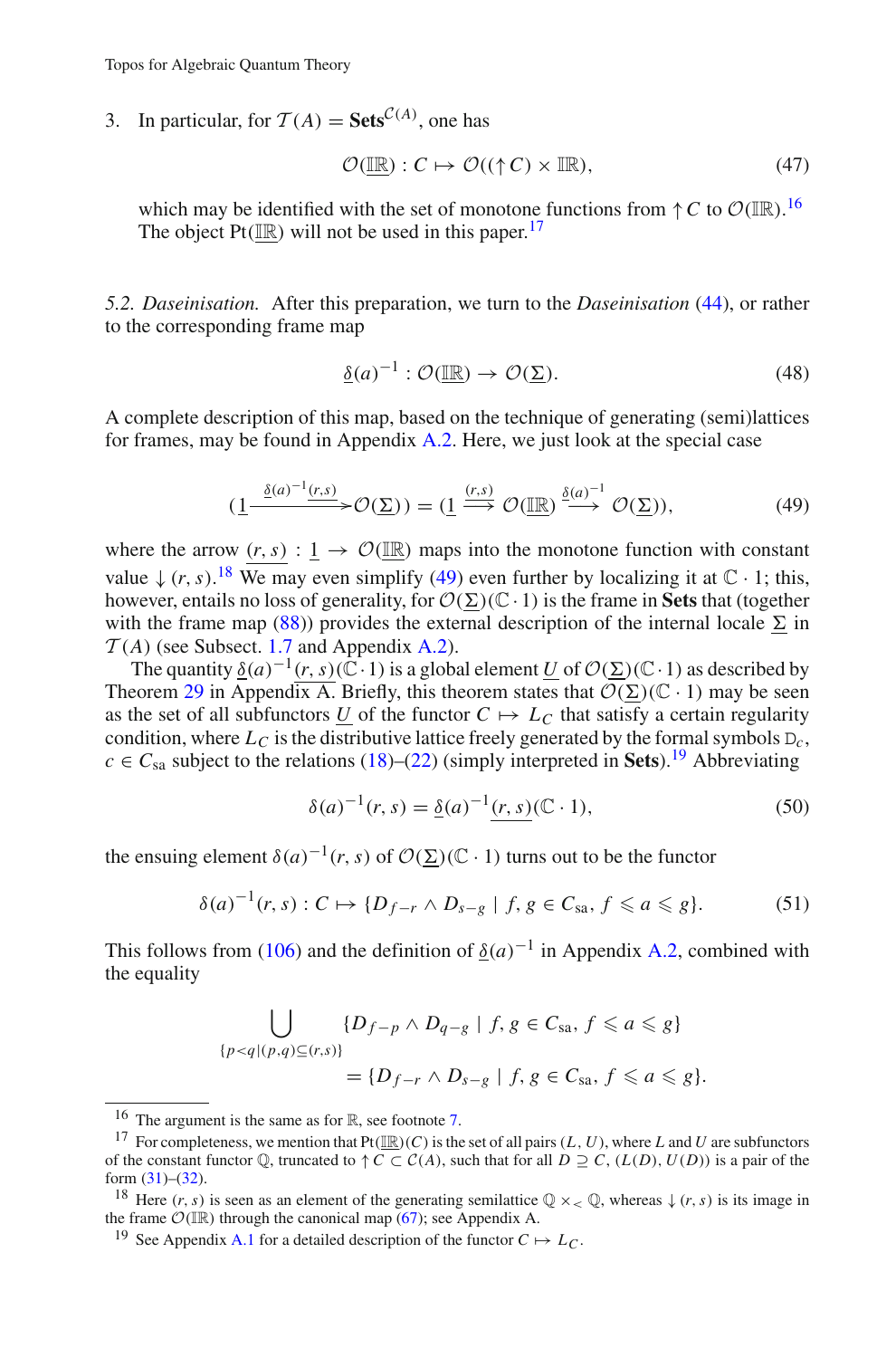An alternative description of  $\delta(a)^{-1}$  is as follows. For fixed  $a \in A_{sa}$ , define functors  $L_a \in \mathcal{T}(A)$  and  $U_a \in \mathcal{T}(A)$  by

$$
\underline{L_a}(C) = \{ f \in C_{sa} \mid f \leq a \};
$$
\n
$$
\underline{U_a}(C) = \{ g \in C_{sa} \mid a \leq g \}.
$$
\n
$$
(52)
$$

Each of these defines a subobject of  $\underline{A}_{sa}$ . In fact, the pair  $(L_a, U_a)$  is a *directed* subobject of  $\underline{A}_{sa} \times \underline{A}_{sa}^{op}$ . Now take a generator  $(r, s)$  of  $\mathcal{O}(\mathbb{IR})$ , and write  $\overline{(r, s)} = (-\infty, s) \wedge (r, \infty)$ . The Gelfand transform [\(27\)](#page-18-7) defines subobjects  $\hat{L}_a$ ,  $(r, \infty)$  and  $\hat{L}_a$ ,  $(-\infty, s)$  of  $\mathcal{O}(\underline{\Sigma})$ . We then put

$$
\delta(a)^{-1} : (r, s) \mapsto \bigvee \hat{L}_{\underline{a}}, (r, \infty) \wedge \hat{L}_{\underline{a}}, (-\infty, s)). \tag{53}
$$

<span id="page-31-1"></span>Using  $(28)$  and  $(29)$ , this gives<sup>[20](#page-31-0)</sup>

$$
\delta(a)^{-1}(r,s) = \bigvee_{f \in \underline{L}_a, g \in \underline{U}_a} D_{f-r} \wedge D_{s-g}.
$$
 (54)

To illustrate what is going on, it is helpful to compute the right-hand side of [\(51\)](#page-30-6) or [\(54\)](#page-31-1) in **Sets** for  $A = C = C(\Sigma, \mathbb{C})$ . In that case the meaning of  $D_a$  is given by [\(17\)](#page-17-2), so that with  $\rho(f) = f(\rho)$  one finds  $D_{f-r} = {\rho \in \Sigma \mid f(\rho) > r}$  and  $D_{s-g} = {\rho \in \Sigma \mid g(\rho) < s}.$ One then obtains (with ∧ for 'and')

$$
\delta(a)_{A}^{-1}(r,s) = \bigcup_{f,g \in C_{\text{sa}}, f \leq a \leq g} \{\rho \in \Sigma \mid f(\rho) > r \wedge g(\rho) < s\}
$$
  
\n
$$
= \{\rho \in \Sigma \mid \exists_{f \leq a} [f(\rho) > r \wedge f(\rho) < s] \wedge \exists_{g \geq a} [g(\rho) > r \wedge g(\rho) < s]\}
$$
  
\n
$$
= \{\rho \in \Sigma \mid r < a(\rho) < s\}
$$
  
\n
$$
= a^{-1}(r,s). \tag{55}
$$

To close this subsection, we note the following:

**Proposition 15.** *The map*  $\delta: A_{sa} \to C(\underline{\Sigma}, \underline{\mathbb{IR}})$  *is injective, and*  $a \leq b$  *iff*  $\delta(a) \leq \delta(b)$ *.* 

*Proof.* Suppose that  $\delta(a) = \delta(b)$ . Then for all  $C \in C(A)$ , the sets  $L_a(C) = \{f \in C_{sa} \mid$  $f \le a$ } and  $U_a(C) = \{g \in C_{sa} \mid a \le g\}$  must coincide with  $L_b(C)$  and  $U_b(C)$ , respectively. Imposing these equalities at  $C = C^*(a)$  and at  $C = C^*(b)$  yields  $a = b$ . The order in  $A_{sa}$  is clearly preserved by  $\delta$ , whereas the converse implication can be shown by the same method as the first claim of the proposition.  $\Box$ 

$$
\delta(a)(\sigma) := (\sup \sigma(\underline{L}_a), \inf \sigma(\underline{U}_a)).
$$

<span id="page-31-0"></span><sup>&</sup>lt;sup>20</sup> Using a generic point  $\sigma$ , we may even define

Analoguously, one can view  $\delta(a)$  as an interpretation of the geometric theory  $\Sigma$  in the geometric theory of the intervals, see [\[30](#page-45-21)].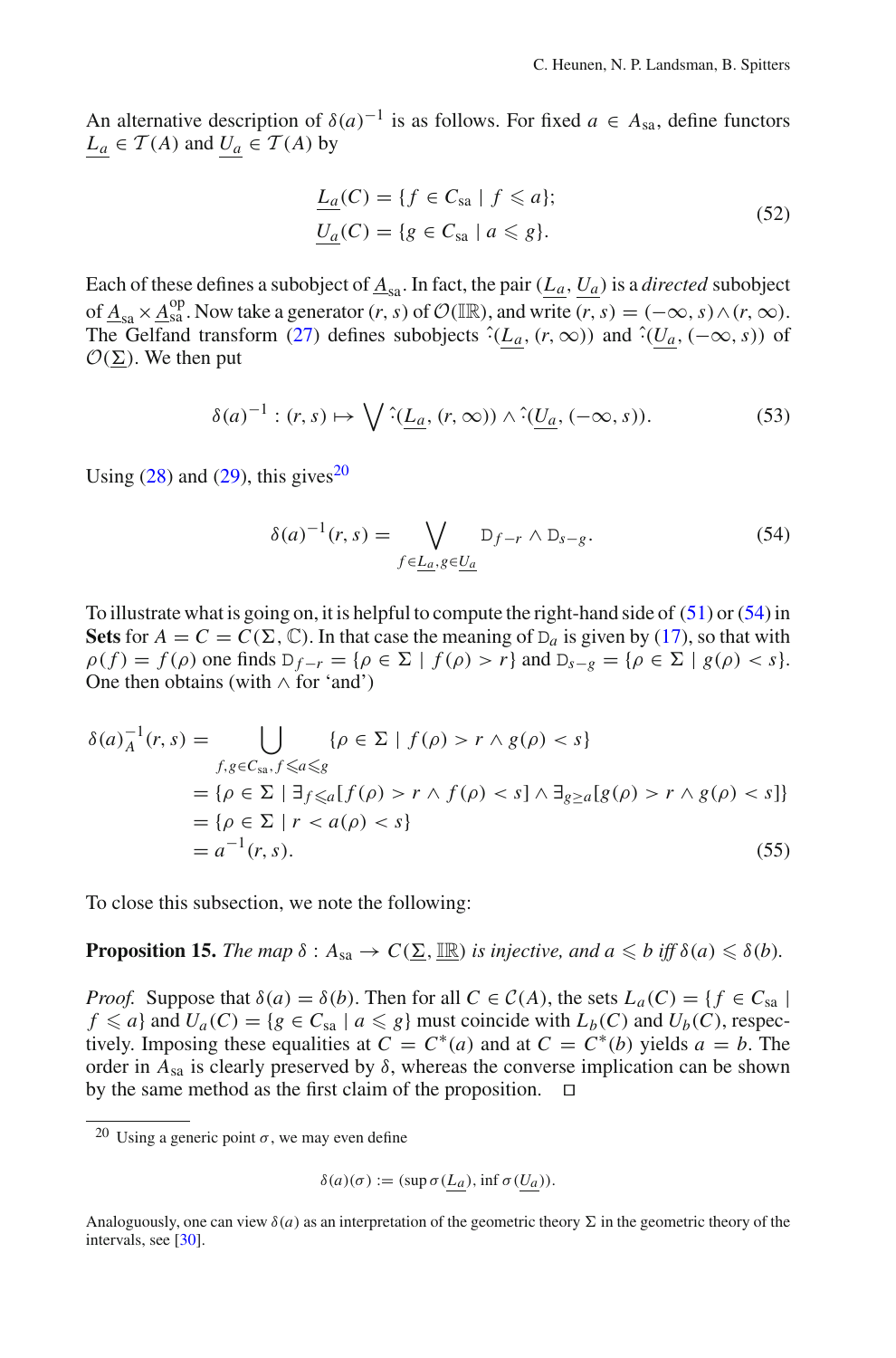*5.3. Propositions.* It immediately follows from the existence of the *Daseinisation* map [\(48\)](#page-30-7) (see Subsect. [5.2](#page-30-0) and Appendix [A.2\)](#page-41-0) that, as in the classical case, elementary propositions  $a \in \Delta$  define opens in phase space. For an open in the 'quantum phase space'  $\underline{\Sigma}$  is simply defined as a global element  $\underline{1} \rightarrow \mathcal{O}(\underline{\Sigma})$  (*cf.* Subsect. [1.4\)](#page-6-1)), so that given an observable  $a \in A_{sa}$  and a Scott open  $\Delta \in \mathcal{O}(\mathbb{IR})$ , we may combine the corresponding arrows  $\underline{\delta}(a)^{-1} : \mathcal{O}(\underline{\mathbb{R}}) \to \mathcal{O}(\underline{\Sigma})$  and  $\underline{\Delta} : \underline{1} \to \mathcal{O}(\underline{\mathbb{R}})$  into

<span id="page-32-3"></span>
$$
(\underline{1} \xrightarrow{[a \in \Delta]} \mathcal{O}(\underline{\Sigma})) = (\underline{1} \xrightarrow{\Delta} \mathcal{O}(\underline{\mathbb{R}}) \xrightarrow{\underline{\delta}(a)^{-1}} \mathcal{O}(\underline{\Sigma})). \tag{56}
$$

<span id="page-32-1"></span>This generalises [\(49\)](#page-30-4); in particular,  $\Delta : 1 \rightarrow \mathcal{O}(\mathbb{IR})$  is defined at *C* as the monotone function  $\uparrow C \rightarrow \mathcal{O}(\mathbb{IR})$  taking constant value  $\Delta$ . In other words,

$$
[a \in \Delta] = \underline{\delta}(a)^{-1} \circ \underline{\Delta}.
$$
 (57)

#### <span id="page-32-0"></span>**6. State-Proposition Pairing**

In Subsect. [4.3](#page-27-3) we have shown how a state  $\rho$  on *A* gives rise to a subobject [ $\rho$ ] of  $\mathcal{O}(\Sigma)$ defined by the predicate  $\mu_{\rho}(-) = 1$ , and hence to an arrow  $\mathcal{O}(\Sigma) \xrightarrow{\chi_{[\rho]}} \Omega$  related to the predicate in question by  $(42)$ .

Also, we have just seen the description [\(56\)](#page-32-1) of propositions  $a \in \Delta$  as opens in  $\Sigma$ . Hence we can pair a physical state  $\rho$  and a physical proposition  $a \in \Delta$  by composition, to end up with a 'truth value'  $\langle a \in \Delta, \rho \rangle$  in the subobject classifier  $\Omega$  of  $\mathcal{T}(A)$ . Explicitly, one has

$$
(\underline{1} \xrightarrow{\langle a \in \Delta, \rho \rangle} \Rightarrow \underline{\Omega}) = (\underline{1} \xrightarrow{\langle a \in \Delta \rangle} \Rightarrow \mathcal{O}(\underline{\Sigma}) \xrightarrow{\chi_{[\rho]}} \underline{\Omega}), \tag{58}
$$

<span id="page-32-2"></span>or

$$
\langle a \in \Delta, \rho \rangle = \chi_{[\rho]} \circ \underline{\delta}(a)^{-1} \circ \underline{\Delta}.
$$
 (59)

In what follows, we need the basic definitions of Kripke-Joyal semantics. If  $\varphi$  is some formula interpreted in a topos *T* as an arrow  $[\![\varphi]\!] : F \to \Omega$ , and  $\alpha : B \to F$  is any arrow in *T* (defining a 'generalized element' of *F*), then the notation  $B \Vdash \varphi(\alpha)$ , or, less pre-

cisely,  $B \Vdash \varphi$  (for '*B* forces  $\varphi$ ') means that the composite arrow  $B \stackrel{\alpha}{\to} F \stackrel{\lVert \varphi \rVert}{\to} \Omega$  factors through  $\top : 1 \to \Omega$ . In a functor topos **Sets<sup>C</sup>**, where **C** is some category, the notation  $C \Vdash \varphi$  for some  $C \in \mathbb{C}$  is shorthand for  $y(C) \Vdash \varphi$ , where  $y(C) : D \mapsto \text{Hom}_{\mathbb{C}}(D, C)$  is the Yoneda functor. In our case  $\mathcal{T} = \mathcal{T}(A)$ , the interpretation  $[\![\varphi]\!]$  is a natural transformation  $\underline{F} \to \Omega$ , given by its components  $[\![\varphi]\!] (C) : \underline{F}(C) \to \Omega(C)$ , where  $C \in \mathcal{C}(A)$ . In that case the forcing condition  $C \Vdash \varphi$  turns out to be equivalent to  $\llbracket \varphi \rrbracket(C)(\underline{F}(C)) = \top_C$ , where  $\top_C$  is the maximal upper set on C.

Using the Kripke-Joyal semantics of  $T(A)$ , we now explicitly compute the stateproposition pairing in case that  $\Delta = (r, s)$  is a rational interval. The computation is straightforward when using generating lattices (see Appendix A). From here on,  $\rho$  is a fixed state on *A* and we abbreviate  $\mu_{\rho}$  by  $\mu$ . For  $D \in C(A)$ ,

$$
(\langle a \in (r, s), \rho \rangle)D(*) \stackrel{(58)}{=} (\chi_{[\rho]} \circ [a \in (r, s)])D(*)
$$
  

$$
\stackrel{(57),(42)}{=} [\mu(\underline{\delta}(a)^{-1}(r, s)) = 1](D).
$$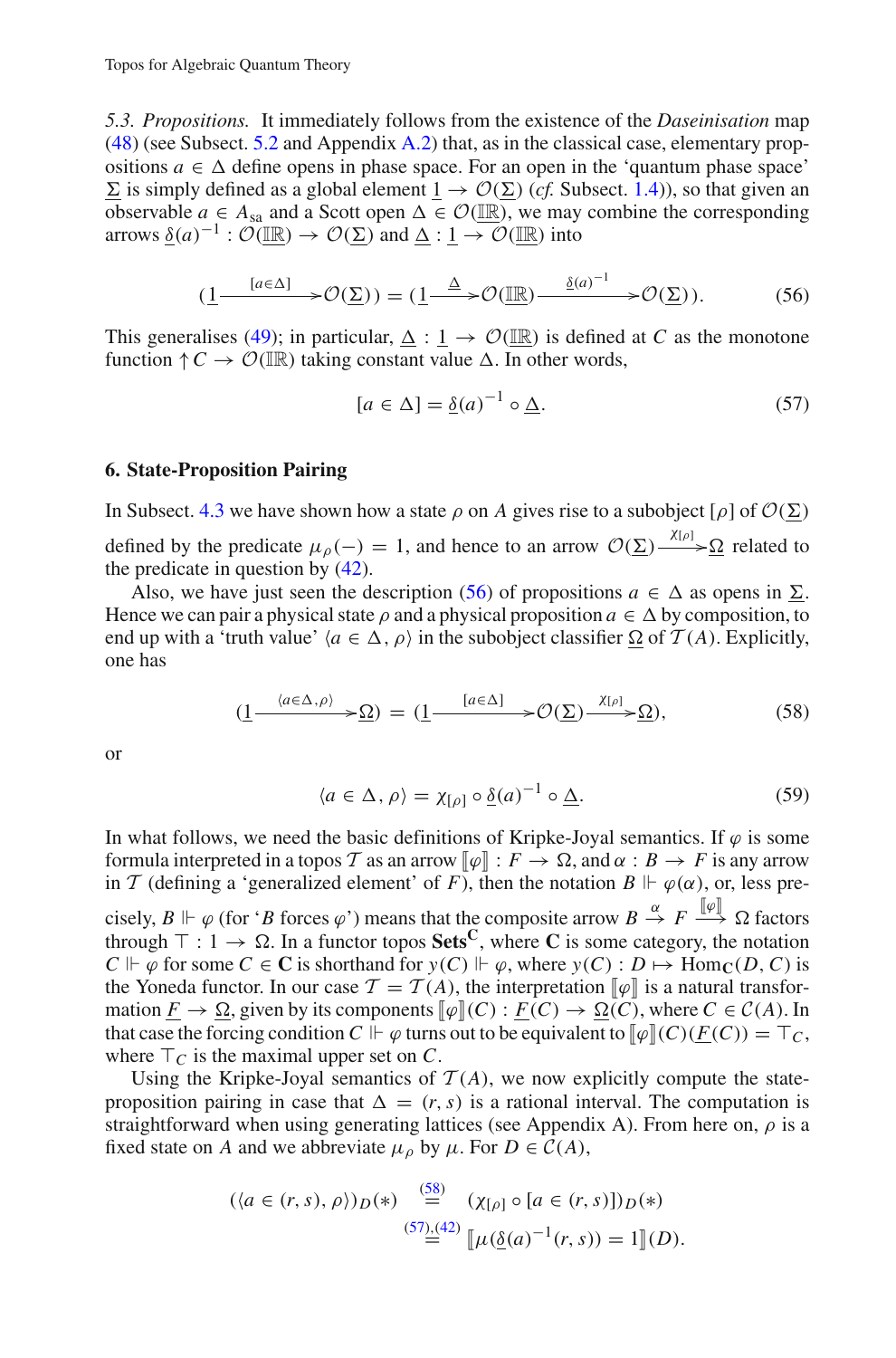Being a global element  $1 \rightarrow \Omega$  of the subobject classifier  $\Omega$  of  $\mathcal{T}(A)$ , the right-hand side is an element of the set  $\Omega(D)$ , and hence an upper set on *D*. With slight abuse of notation, we simply call the latter  $\langle a \in (r, s), \rho \rangle$  (*D*). It follows that

$$
\langle a \in (r, s), \rho \rangle(D) = \{ C \in \mathcal{C}(A) \mid C \supseteq D, C \Vdash \mu(\underline{\delta}(a)^{-1}(r, s)) = 1 \},\tag{60}
$$

where  $\mu \circ \delta(a)^{-1}(-) = 1$  is the obvious predicate on  $\mathcal{O}(\mathbb{R})$  defined by  $\mu(-) = 1$  on  $\mathcal{O}(\Sigma)$  and the *Daseinisation* map [\(48\)](#page-30-7). Since  $\langle a \in (r, s), \rho \rangle(D)$  is the truncation to  $\uparrow D$ of the corresponding upper set at  $\mathbb{C} \cdot 1$ , we may use [\(51\)](#page-30-6) or [\(54\)](#page-31-1), from which we see that the forcing condition  $C \Vdash \mu(\delta(a)^{-1}(r,s)) = 1$  is equivalent to

$$
\mu_C \left( \bigvee_{f \leq a \leq g, f, g \in C_{sa}} D_{f-r} \wedge D_{s-g} \right) = 1.
$$

Here  $\mu_C$  is the valuation defined as  $\mu_D$ , but with  $\rho$  restricted to *C*. Similarly,  $D_{f-r}$  refers to an open in the spectrum of *C* (*cf.* Theorem [20,](#page-36-2) according to which the  $D_a$  with  $a \in C_{sa}$ may be seen as generators of the spectrum of *C*). Since the measure of the intersection of two opens equals one if the measures of both opens do, this means (for  $f, g \in C_{sa}$ )

$$
\mu_C\left(\left(\bigvee_{f\leq a}\mathbb{D}_{f-r}\right)\wedge\left(\bigvee_{g\geq a}\mathbb{D}_{s-g}\right)\right)=1,
$$

which happens if and only if

$$
\mu_C\left(\bigvee_{f\leq a}\mathbb{D}_{f-r}\right)=1 \text{ and } \mu_C\left(\bigvee_{g\geq a}\mathbb{D}_{g-g}\right)=1.
$$

The left conjunct means

$$
\forall_{n \in \mathbb{N}} \, \exists_{f \in C_{\text{sa}}, \, f \leq a} \, [\mu_C(\mathbb{D}_{f-r}) > 1 - \frac{1}{n}], \tag{61}
$$

<span id="page-33-0"></span>since  $\mathcal{T}(A)$  is a functor topos and hence the quantifiers above are interpreted locally. The construction of  $\mu_{\rho}$  from  $\rho$  (see Sect. [4\)](#page-24-1) implies

$$
\mu_C(\mathsf{D}_h) = \lim_{m \to \infty} \rho((mh^+) \wedge 1),
$$

where the limit is a lower real. In other words,  $\mu_C(D_h) > q$  iff there exists *m* in N such that  $\rho((mh^+) \wedge 1) > q$ . So  $C \Vdash \mu_\rho(\bigvee_{f \leq a} D_{f-r}) = 1$  means that for each  $n \in \mathbb{N}$  there exists  $f \in C$  with  $f \leq a$  and  $\mu_C(D_{f-r}) > 1 - \frac{1}{n}$ .

Hence at the end of the day the state-proposition pairing  $\langle a \in (r, s), \rho \rangle$  explicitly yields the upper set at *D* given by

$$
\langle a \in (r, s), \rho \rangle(D)
$$
  
= 
$$
\left\{ C \in \mathcal{C}(A) \mid C \supseteq D, \mu_C \left( \bigvee_{f \leq a, f \in C_{sa}} D_{f-r} \right) = 1 \text{ and } \mu_C \left( \bigvee_{a \leq g, g \in C_{sa}} D_{s-g} \right) = 1 \right\}.
$$
 (62)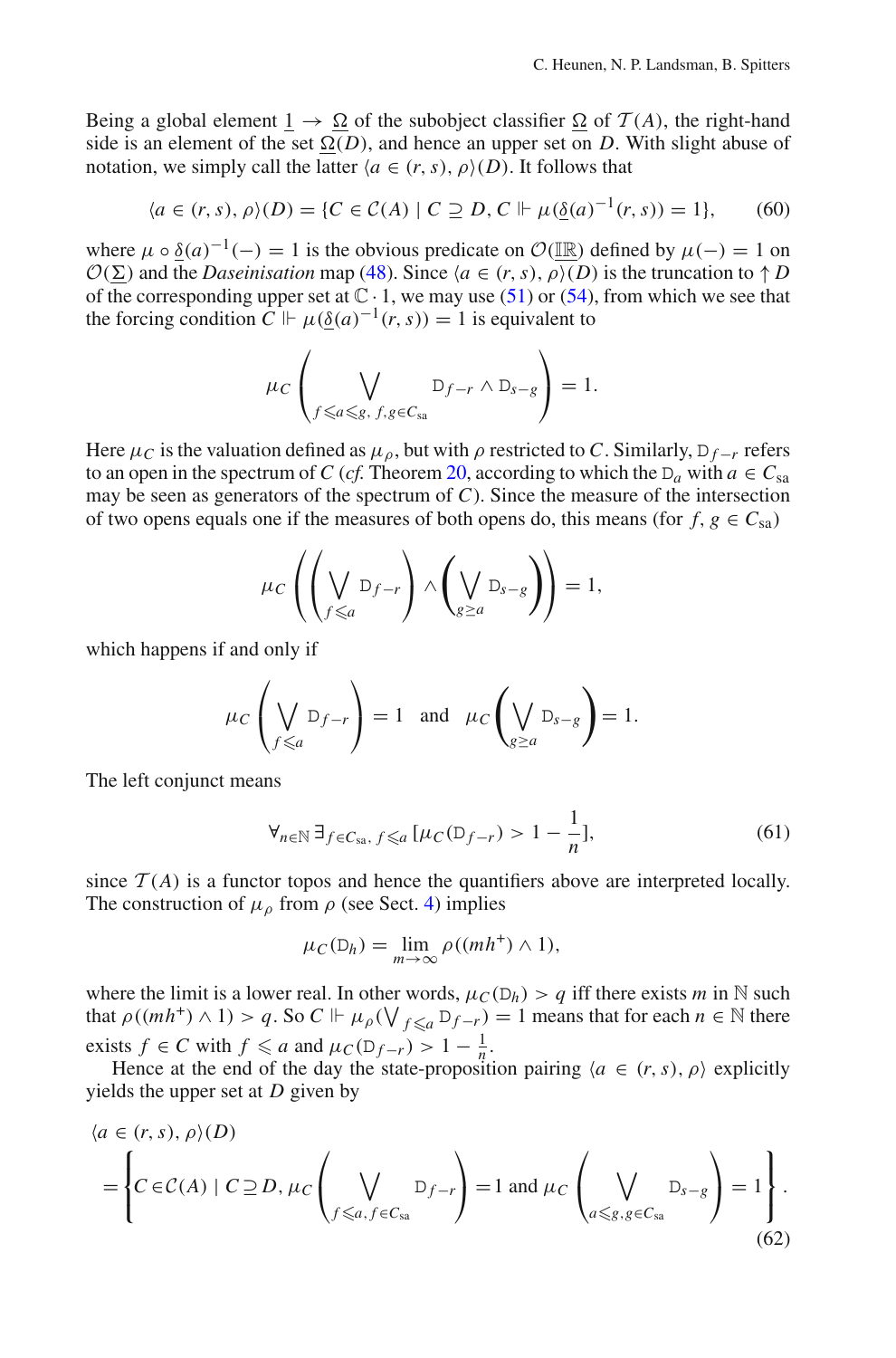This formula can be put in a slightly more palpable form when *A* and each  $C \in \mathcal{C}(A)$ are von Neumann algebras (in the ambient topos **Sets**). In that case, it can be shown [\[47\]](#page-46-25) that the open  $D_{f-r}$  in the spectrum gives rise to a projection operator  $[D_{f-r}]$ , to which we can directly apply the state  $\rho$ . Moreover, unlike for general C\*-algebras, the supremum  $P = \bigvee \{ [D_{f-r}] \mid f \leq a, f \in C_{sa} \}$  exists. One then simply has  $\mu_C(P) = 1$ when  $\rho(P) = 1$ . Similarly, the projection  $Q = \sqrt{\{[D_{s-g}]} \mid a \leq g, g \in C_{sa}\}\)$  exists and  $\mu_C(O) = 1$  when  $\rho(O) = 1$ .

To close, we remark that one might consider a proposition  $\mu_{\rho}(-) > p$ , for some rational number *p*, instead of the proposition  $\mu_{\rho}(-) = 1$  as in this paper. This would simplify the computations above slightly. For instance, [\(61\)](#page-33-0) would become

$$
\exists_{f \in C_{\operatorname{sa}},\, f \leq a} \, [\mu_C(\mathsf{D}_{f-r}) > p].
$$

This eliminates a universal quantification, but otherwise the computations would continue *mutatis mutandis* as before.

### <span id="page-34-0"></span>**A. Generating Lattices for Frames**

At various places in this article we refer to a presentation of a frame (or locale) by a generating lattice with a covering relation. This technique has been developed in the context of formal topology [\[71](#page-47-16),[72\]](#page-47-17), and extends an analogous construction due to Johnstone [\[48\]](#page-46-9). Note that formal topology may be developed in the framework of constructive set theory [\[3\]](#page-45-22), and hence may be internalized in topos theory.

Let  $(L, \leqslant)$  be a meet semilattice *(i.e.* a poset in which any pair of elements has a meet = g.l.b. = infimum; in most of our applications  $(L, \leqslant)$  is actually a distributive lattice).

**Definition 16.** A **covering relation** *on L* is a relation  $\triangleleft \subset L \times \mathcal{P}(L)$  *- equivalently, a function*  $L \to \mathcal{P}(\mathcal{P}(L))$  *- written*  $x \leq U$  when  $(x, U) \in \mathcal{P}(L)$  such that:

- 1. *If*  $x \in U$  then  $x \triangleleft U$ ;
- 2. *If*  $x \triangleleft U$  and  $U \triangleleft V$  (i.e.  $y \triangleleft V$  for all  $y \in U$ ) then  $x \triangleleft V$ ;
- 3. If  $x \triangleleft U$  then  $x \wedge y \triangleleft U$ ;
- 4. *If*  $x \in U$  and  $x \in V$ , then  $x \leq U \land V$  (where  $U \land V = \{x \land y \mid x \in U, y \in V\}$ ).

For example, if  $(L, \leqslant) = (\mathcal{O}(X), \subseteq)$  one may take  $x \leq U$  iff  $x \leq V$  *U*, *i.e.* iff *U* covers *x*.

Let *DL* be the poset of all lower sets in *L*, ordered by inclusion; this is a frame [\[48,](#page-46-9) Sect. 1.2]. The structure  $\triangleleft$  gives rise to a closure operation<sup>21</sup> *A* : *DL*  $\rightarrow$  *DL*, given by

$$
\mathcal{A}U = \{x \in L \mid x \lhd U\},\tag{63}
$$

which has the following properties:  $\downarrow U \subseteq AU$ ,  $U \subseteq AV \Rightarrow AU \subseteq AV$ ,  $AU \cap AV \subseteq$  $A(\downarrow U \cap \downarrow V)$ . The frame  $\mathcal{F}(L, \triangleleft)$  generated by such a structure is then defined by

$$
\mathcal{F}(L, \lhd) = \{ U \in DL \mid AU = U \} = \{ U \in \mathcal{P}(L) \mid x \lhd U \Rightarrow x \in U \};\tag{64}
$$

<span id="page-34-2"></span>the second equality follows because firstly the property  $AU = U$  guarantees that  $U \in DL$ , and secondly one has  $AU = U$  iff  $x \leq U$  implies  $x \in U$ . An equivalent description of  $\mathcal{F}(L, \triangleleft)$  is

$$
\mathcal{F}(L,\triangleleft) \cong \mathcal{P}(L)/\sim,\tag{65}
$$

<span id="page-34-3"></span><span id="page-34-1"></span><sup>&</sup>lt;sup>21</sup> As a map, *A* is also defined on  $P(L)$ . Let  $\chi$ <sup>{</sup> i  $L \times P(L) \rightarrow \Omega$  be the characteristic function of the subset  $\triangleleft \subseteq L \times \mathcal{P}(L)$ . Then  $\mathcal{A} = \hat{\chi}_{\triangleleft}$  is just the 'curry' or ' $\lambda$ -conversion' of  $\chi_{\triangleleft}$ .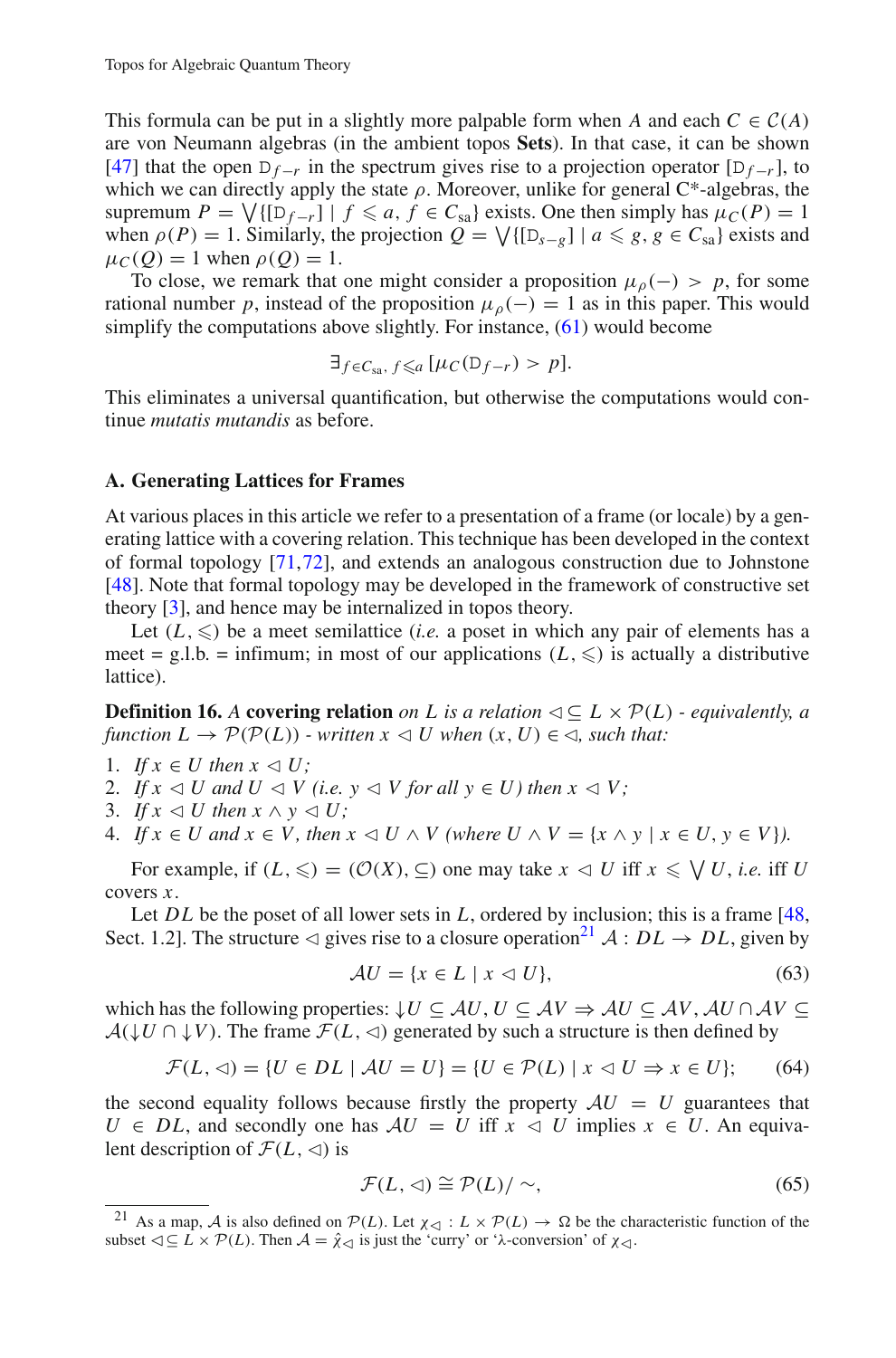where *U* ∼ *V* iff *U*  $\lhd$  *V* and *V*  $\lhd$  *U*. Indeed, the map *U*  $\mapsto$  [*U*] from *F*(*L*,  $\lhd$ ) (as defined in [\(64\)](#page-34-2)) to  $P(L)/ \sim$  is a frame map with inverse  $[U] \mapsto AU$ ; hence the idea behind the isomorphism  $(65)$  is that the map  $\tilde{A}$  picks a unique representative in the equivalence class [*U*], namely *AU*.

<span id="page-35-0"></span>The frame  $\mathcal{F}(L, \triangleleft)$  comes equipped with a canonical map

$$
f: L \to \mathcal{F}(L, \triangleleft); \tag{66}
$$

$$
x \mapsto \mathcal{A}(\downarrow x),\tag{67}
$$

which satisfies  $f(x) \leq \bigvee f(U)$  if  $x \leq U$ . In fact, f is universal with this property, in that any homomorphism  $g: L \to G$  of meet semilattices into a frame  $G$  such that  $g(x) \leq \bigvee g(U)$  whenever  $x \leq U$  has a factorisation  $g = \varphi \circ f$  for some unique frame map  $\varphi$ :  $\mathcal{F}(L, C) \to \mathcal{G}$ . This suggests that the point of the construction is that  $\mathcal{F}(L, \triangleleft)$ is (isomorphic to) a frame defined by generators and relations, provided the covering relation is suitably defined in terms of the relations. More precisely [\[3,](#page-45-22) Thm. 12]:

<span id="page-35-7"></span>**Proposition 17.** *Suppose one has a frame*  $F$  *and a meet semilattice*<sup>[22](#page-35-1)</sup> *L with a map f* ∶ *L* →  $F$  *of meet semilattices that generates*  $F$  *in the sense that for each*  $U \in F$  *one has*  $U = \bigvee \{ f(x) \mid x \in L, f(x) \leq U \}$ *. Define a cover relation*  $\triangleleft$  *on L by* 

$$
x \lhd U \text{ iff } f(x) \leqslant \bigvee f(U). \tag{68}
$$

*Then one has a frame isomorphism*  $\mathcal{F} \cong \mathcal{F}(L, \triangleleft)$ *.* 

<span id="page-35-6"></span>We now turn to maps between frames.

<span id="page-35-8"></span>**Definition 18.** Let  $(L, \triangleleft)$  and  $(M, \triangleleft)$  be meet semilattices with covering relation as *above, and let*  $f^*: L \to \mathcal{P}(M)$  *be such that:* 

- 1.  $f^*(L) = M^{23}$  $f^*(L) = M^{23}$  $f^*(L) = M^{23}$
- 2.  $f^*(x) \wedge f^*(y)$  ◀  $f^*(x \wedge y)$ ;
- 3.  $x \leq U \Rightarrow f^*(x) \triangleleft f^*(U)$  (where  $f^*(U) = \bigcup_{u \in U} f(U)$ ).

*Define two such maps*  $f_1^*, f_2^*$  *to be equivalent if*  $f_1^*(x) \sim f_2^*(x)$  (*i.e.*  $f_1^*(x) \triangleleft f_2^*(x)$ *and*  $f_2^*(x) \triangleleft f_1^*(x)$  *for all*  $x \in L$ . A continuous map  $f : (M, \triangleleft) \rightarrow (L, \triangleleft)$  *is an equivalence class of such maps*  $f^* : L \to \mathcal{P}(M)$ .<sup>[24](#page-35-3)</sup>

Our main interest in continuous maps lies in the following result.<sup>25</sup>

<span id="page-35-5"></span>**Proposition 19.** *Each continuous map*  $f : (M, \triangleleft) \rightarrow (L, \triangleleft)$  *is equivalent to a frame*  $map$   $\mathcal{F}(f): \mathcal{F}(L, \triangleleft) \rightarrow \mathcal{F}(M, \triangleleft)$ *, given by* 

$$
\mathcal{F}(f): U \mapsto \mathcal{A}f^*(U). \tag{69}
$$

<span id="page-35-9"></span>All results in this subsection may be internalized in any topos; for example, a covering relation on an internal meet semilattice L in a topos T is simply a subobject  $\lhd$  of  $L \times \Omega^L$ , where  $\Omega$  is the subobject classifier in *T*. The defining properties of a covering relation are then interpreted in the internal language of  $T$ . Proposition [19](#page-35-5) holds in this generality, since its proof is constructive; see especially [\[3\]](#page-45-22).

<span id="page-35-1"></span><sup>&</sup>lt;sup>22</sup> This even works in case that *L* is just a set preordered by  $x \le y$  when  $f(x) \le f(y)$ .<br><sup>23</sup> If *L* and *M* have top elements  $\top_L$  and  $\top_M$ , respectively, then this condition may be replaced by  $f^*(\top_L) = \top_M$ .

<span id="page-35-2"></span><sup>&</sup>lt;sup>24</sup> Instead of taking equivalence classes, one could demand as a fourth condition that  $f^*(x) = Af^*(x)$  for all  $x \in L$ .

<span id="page-35-4"></span><span id="page-35-3"></span><sup>&</sup>lt;sup>25</sup> In fact, one may extend this into an equivalence  $\mathcal F$  between the category of formal topologies and the category of frames. A formal topology is a generalization of the above triples  $(L, \leq, \leq)$ , where  $\leq$  is merely required to be a preorder. In this more general case, the axioms on the cover relation  $\triangleleft$  take a slightly different form. See [\[8](#page-45-23)[,69](#page-47-18)].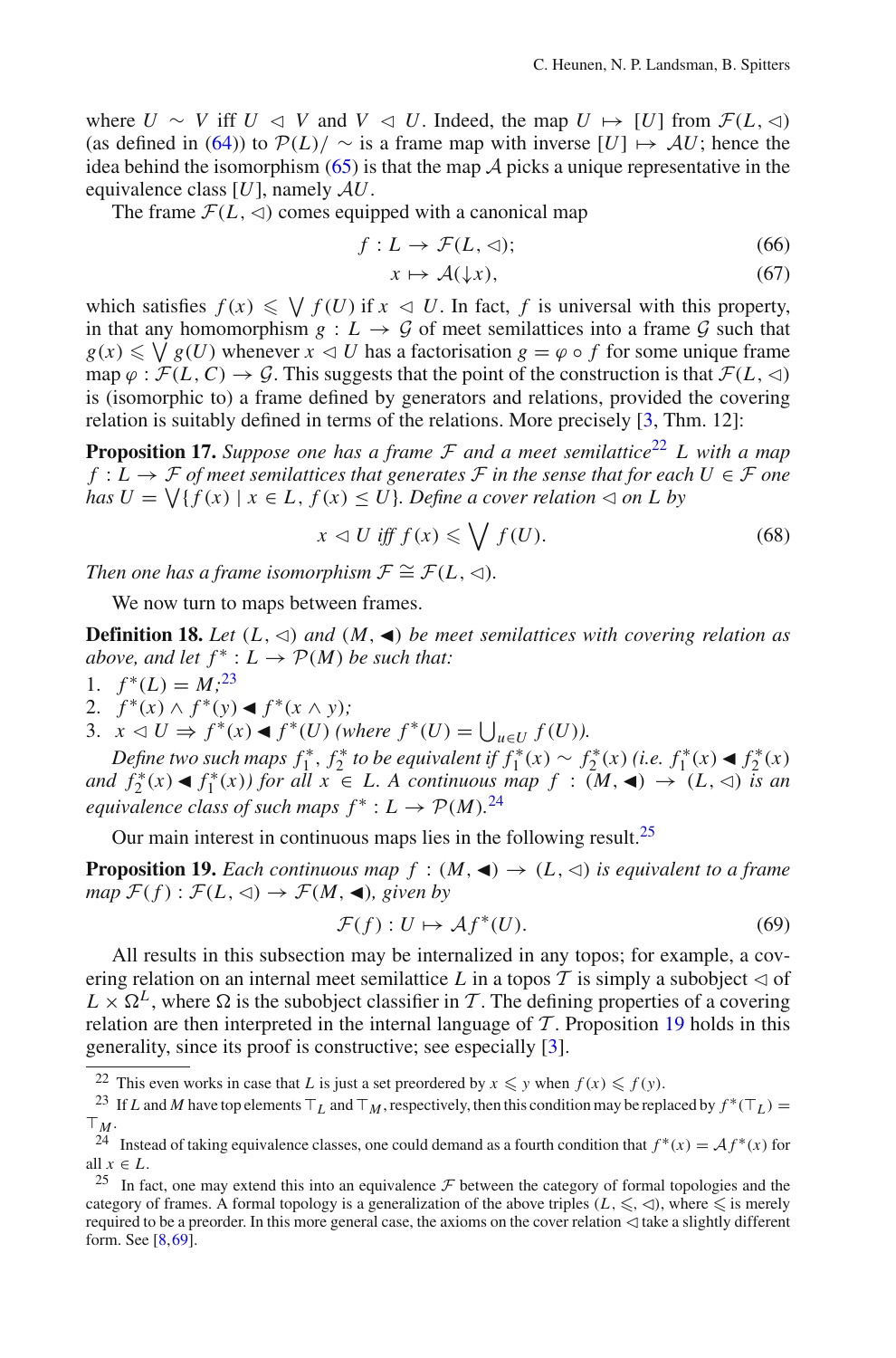<span id="page-36-1"></span>*A.1. Localization of the spectrum.* We now consider some applications pertinent to the main body of the paper. First, we return to the Gelfand spectrum in Subsect. [2.2.](#page-17-3) In its presentation by means of generators and relations, Eqs.  $(18)$ – $(22)$  play a different role from the regularity rule [\(23\)](#page-17-1), and we will treat the latter separately. First, for an arbitrary unital commutative C\*-algebra *A* in some topos, consider the distributive lattice *L<sub>A</sub>* freely generated by the formal symbols  $D_a$ ,  $a \in A_{sa}$  (*i.e. a* is a variable of type  $A_{sa}$ ), subject to the relations [\(18\)](#page-17-0)–[\(22\)](#page-17-0). As shown in [\[27](#page-45-12),[31\]](#page-46-27),  $L_A$  can be described more explicitly, as follows.

Let  $A^+ := \{a \in A_{sa} \mid a \ge 0\}$ . Define  $p \preccurlyeq q$  iff there exists  $n \in \mathbb{N}$  such that  $p \leq nq$ . Define  $p \approx q$  iff  $p \preccurlyeq q$  and  $q \preccurlyeq p$ . The lattice operations on *A* respect  $\approx$  and hence  $A^+$  /  $\approx$  is a lattice. We then have

$$
L_A \cong A^+ / \approx. \tag{70}
$$

<span id="page-36-3"></span>The image of the generator  $D_a$  in  $L_A$ , seen as an element of  $A^+$  /  $\approx$ , may also be described explicitly: decomposing  $a \in A_{sa}$  as  $a = a^+ - a^-$  with  $a^{\pm} \in A^+$  in the usual way, under the isomorphism [\(70\)](#page-36-3) this image coincides with the equivalence class  $[a^+]$  in  $A^+$  /  $\approx$ . In explicit computations [\[23,](#page-45-24)[47\]](#page-46-25), one may therefore simply identify  $L_A$  with  $A^+$  /  $\approx$ and  $D_a$  (seen as an element of  $L_A$ ) with  $[a^+]$ , respectively. Such computations are also greatly facilitated by the following 'locality' theorem.

## <span id="page-36-2"></span>**Theorem 20.** For each  $C \in C(A)$  one has

$$
\underline{L}_{\underline{A}}(C) = L_C,\tag{71}
$$

<span id="page-36-7"></span>*where the right-hand side is simply defined in Sets* (*where it may be computed through* [\(70\)](#page-36-3)). Furthermore, if  $C \subseteq D$ , then the map  $\underline{L_A}(C) \to \underline{L_A}(D)$  given by the functoriality *of L <sup>A</sup> simply maps each generator Dc for c* ∈ *C*sa *to the same generator for the spectrum of*  $\overline{D}$  (*this is well defined because*  $c \in D_{sa}$ *, and this inclusion preserves the relations*  $(18)$ – $(22)$ )*; we write this as*  $L_C \hookrightarrow L_D$ .

A proof of this theorem by explicit computation may be found in [\[22](#page-45-25), Thm. 5.2.3]. Here, we give an alternative proof, which requires some familiarity with geometric logic  $[51,63,80]$  $[51,63,80]$  $[51,63,80]$  $[51,63,80]$ <sup>[26](#page-36-4)</sup> It relies on the following lemmas.

<span id="page-36-0"></span>**Lemma 21.** *Let* T *be a geometric theory. For any category* **C***, there is an isomorphism of categories*  $Mod(T, Sets^C) \cong Mod(T, Sets)^C$ *.* 

<span id="page-36-6"></span>Here **Mod**( $T$ ,  $T$ ) is the category of  $T$ -models in  $T$ .<sup>[27](#page-36-5)</sup> This lemma may be found in [\[51](#page-46-7), Cor. D.1.2.14].

**Lemma 22.** *The lattice L <sup>A</sup> generating the spectrum of an internal commutative C\*-algebra A is preserved under inverse images of geometric morphisms.*

<span id="page-36-4"></span><sup>26</sup> Further to our remarks in Subsect. [1.4](#page-6-1) on geometric *propositional* logic, we recall that a geometric *predicate* logic is a theory whose formulae are as described there (where the atomic formulae may now involve relations and equalities and all the usual structures allowed in first-order logic as well), now also involving finitely many free variables  $x = (x_1, \ldots, x_n)$ , and the existential quantifier  $\exists$ , with axioms taking the form  $\forall x : \varphi(x) \rightarrow \psi(x)$ . Geometric formulae form an important class of logical formulae, because they are precisely the ones whose truth value is preserved by inverse images of geometric morphisms between topoi. From their syntactic form alone, it follows that their interpretation in the external language is determined locally.

<span id="page-36-5"></span><sup>27</sup> This lemma is, in fact, valid for any topos *<sup>E</sup>* replacing **Sets**; Johnstone's proof just relies on the fact that the functor  $ev_C : \mathcal{E}^C \to \mathcal{E}$  that evaluates at  $C \in \mathbf{C}$  is (the inverse image part of) a geometric morphism. The stated generalization follows because the functor  $(ev_C)_* : \mathcal{E} \to \mathcal{E}^{\tilde{C}}$  given by  $(ev_C)_*(S) = S^{\tilde{C}(-,C)}$ determines the direct image part [\[63,](#page-47-2) Exercise VII.10.1].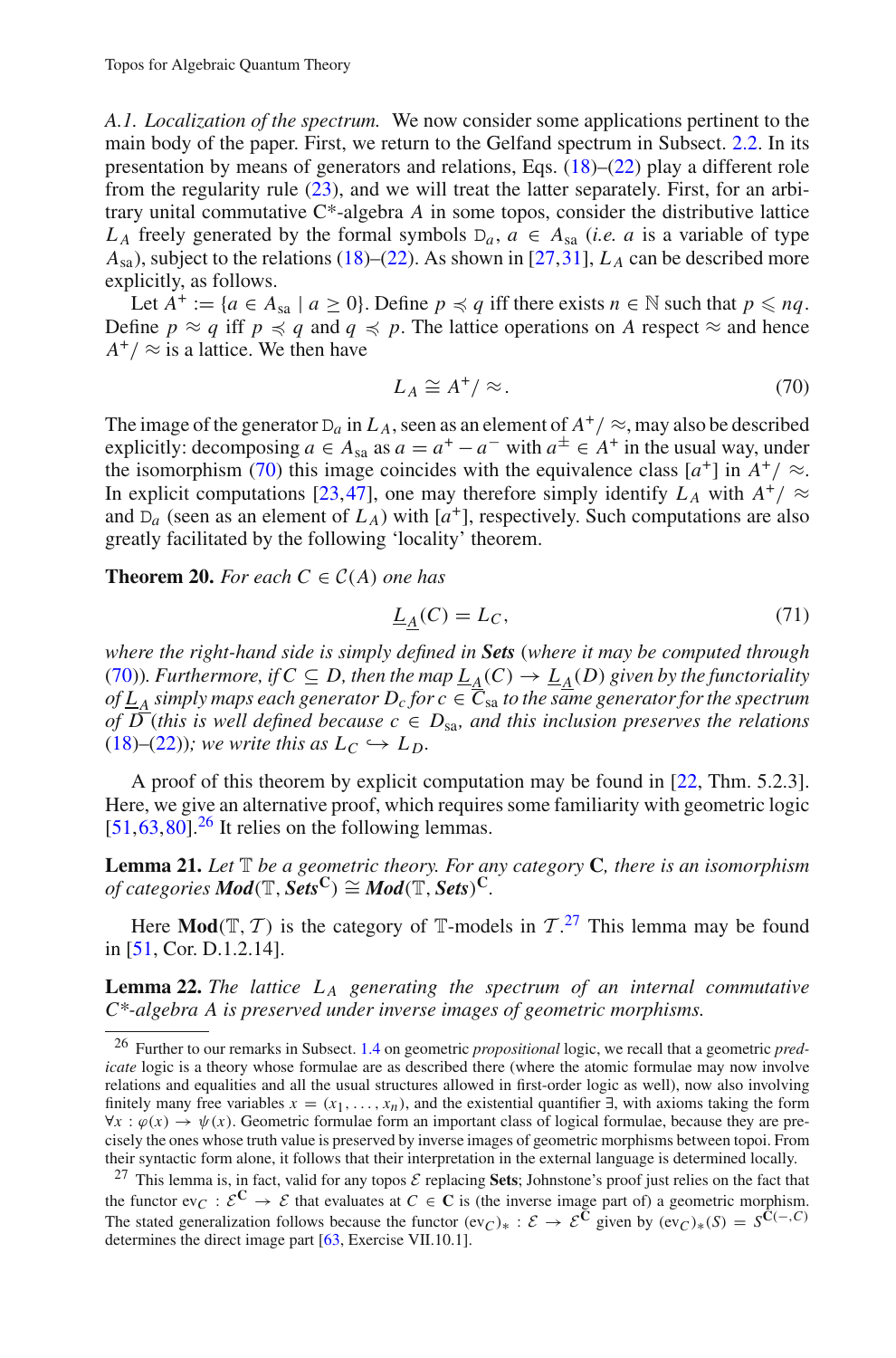To prove the second lemma, we first use the characterization of the real part *A*sa of a commutative C\*-algebra *A* as an f-algebra over the rationals (see Definition [9\)](#page-25-2). Moreover, the spectrum of a C<sup>\*</sup>-algebra coincides with the spectrum of the f-algebra of its self-adjoint elements [\[29\]](#page-45-13). We claim that the theory of f-algebras is geometric. First, we observe that an f-algebra is precisely a uniquely divisible lattice ordered ring [\[27](#page-45-12), p. 151], since unique divisibility turns a ring into a Q-algebra. The definition of a lattice ordered ring is algebraic: it can be written using equations only. The theory of torsionfree rings, *i.e.*  $(nx = 0 \, | \, x = 0)$  for all  $n > 0$ , is also algebraic. The theory of divisible rings is obtained by adding infinitely many geometric axioms  $\top \vdash_x \exists_y ny = x$ , one for each  $n > 0$ , to the algebraic theory of rings. A torsion-free divisible ring is the same as a uniquely divisible ring: Suppose that  $ny = x$  and  $nz = x$ , then  $n(y - z) = 0$ , and so  $y - z = 0$ . We conclude that the theory of uniquely divisible lattice ordered rings, *i.e.* f-algebras, is geometric. In particular,  $A_{sa}$  and hence  $A^+$  are definable by a geometric theory. Secondly, the relation  $\approx$  in [\(70\)](#page-36-3) is defined by an existential quantification, so that the generating lattice  $A^+$ /  $\approx$ —and hence by [\(70\)](#page-36-3) also  $L_A$ —is preserved under inverse images of geometric morphisms. This proves Lemma [22.](#page-36-6)

Combining Lemma [22](#page-36-6) with Lemma [21,](#page-36-0) we obtain [\(71\)](#page-36-7) and hence Theorem [20.](#page-36-2) For later we use, we put an important property of  $L_A$  on record.

**Definition 23.** *A distributive lattice is normal if for all*  $b_1$ *,*  $b_2$  *such that*  $b_1 \vee b_2 = \top$ *there are c*<sub>1</sub>, *c*<sub>2</sub> *such that c*<sub>1</sub>  $\wedge$  *c*<sub>2</sub> =  $\perp$  *and c*<sub>1</sub>  $\vee$  *b*<sub>1</sub> =  $\top$  *and c*<sub>2</sub>  $\vee$  *b*<sub>2</sub> =  $\top$ *. A distributive lattice is called strongly normal if for all a, b there exist x, y such that*  $a \leq b \vee x$  *and*  $b \leq a \vee y$  and  $x \wedge y = \bot$ .

**Lemma 24.** *The lattice L <sup>A</sup> is strongly normal, and hence normal.*

This lemma is due to Coquand [\[27,](#page-45-12) Thm. 1.11], but we give a proof.

*Proof.* First, every strongly normal lattice is normal. To prove this, let  $b_1 \vee b_2 = \top$  and choose *x*, *y* such that  $b_1 \leq b_2 \vee x$ ,  $b_2 \leq b_1 \vee y$ , and  $x \wedge y = \bot$ . Then  $\top \leq b_1 \vee b_2 \leq$  $(b_2 \vee x) \vee b_2 = b_2 \vee x$ . Similarly,  $\top = b_1 \vee y$ .

Second, to check that  $L_A$  is strongly normal, it is enough to verify the defining property on the generators  $D_a$ . So we pick *a*, *b* in  $A_{sa}$ . Then one has  $D_a \le D_{a-b} \vee D_b$ ,  $D_b \le D_{b-a} \vee D_a$ , and  $D_{a-b} \wedge D_{b-a} = \perp$ .  $\Box$ 

We now turn to the relation  $(23)$ , which is to be imposed on  $L_A$ . It turns out that  $23$ is a special case of a relation that can be defined on any distributive lattice *L* by  $x \ll y$ iff there exists *z* such that  $x \wedge z = \perp$  and  $y \vee z = \top$ .<sup>[28](#page-37-0)</sup>

<span id="page-37-2"></span>**Lemma 25.** *For all*  $D_a$ ,  $D_b \in L_A$ , *the following are equivalent:*<sup>[29](#page-37-1)</sup>

- 1. *There exists*  $D_c \in L_A$  *such that*  $D_c \vee D_a = \top$  *and*  $D_c \wedge D_b = \bot$ *;*
- 2. *There exists*  $q > 0$  *such that*  $D_b \leq D_{a-q}$ .

*Proof.* 1  $\Rightarrow$  2: By [\[27,](#page-45-12) Cor 1.7] there exists *q* > 0 such that  $D_{c-q} \vee D_{a-q} = T$ . Hence  $D_c \vee D_{a-q} = \top$ , so  $D_b = D_b \wedge (D_c \vee D_{a-q}) = D_b \wedge D_{a-q} \leq D_{a-q}$ . 2  $\Rightarrow$  1: Choose  $D_c := D_{a-a}$ .  $\Box$ 

<span id="page-37-0"></span><sup>&</sup>lt;sup>28</sup> Banaschewski and Mulvey write that *x* is 'rather below' *y* [\[7](#page-45-11)], whereas Johnstone [\[48](#page-46-9)] says that *x* is 'well inside'  $y$ . The notation  $\ll$  is usually reserved for the so-called 'way below' relation, but this relation coincides with the 'well inside' relation on compact regular locales (see [\[48](#page-46-9), p.303] and Theorem [27\)](#page-39-0), so we feel entitled to identify them notationally.

<span id="page-37-1"></span><sup>&</sup>lt;sup>29</sup> In what follows, one may take  $q > 0$  either in  $\mathbb{Q}$  or in  $\mathbb{R}$ .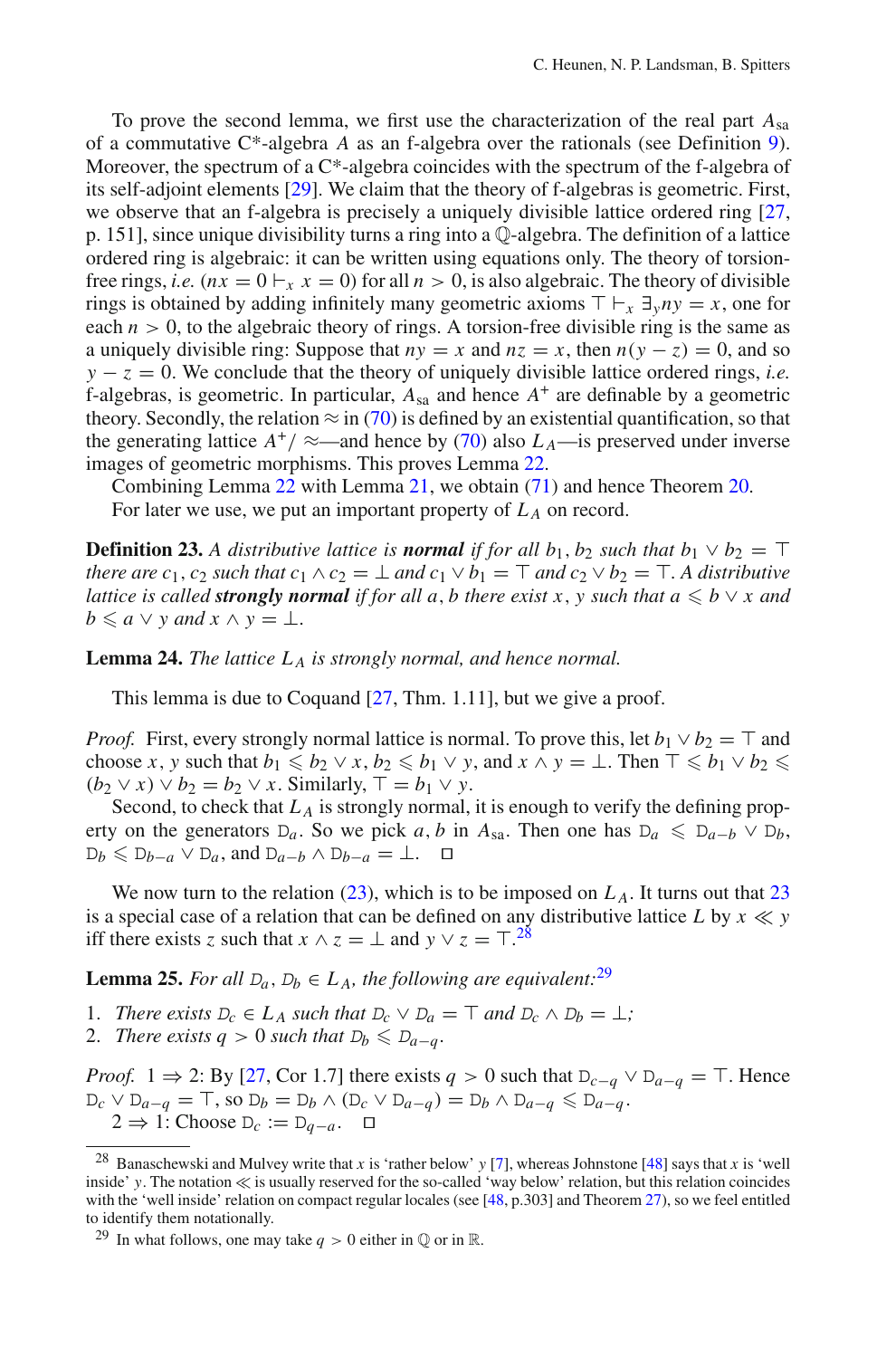Hence in what follows we write

$$
D_b \ll D_a \text{ iff } \exists_{q>0} D_b \leq D_{a-q}, \tag{72}
$$

and note with Coquand  $[27]$  that in view of the above lemma the relation  $(23)$  just states that the frame  $\mathcal{O}(\Sigma)$  is regular.<sup>30</sup> This leads to the following description.

For any distributive lattice *L*, an ideal  $I \in \text{Idl}(L)$  is called *regular* if  $I \supseteq \int \mathcal{L}x$  implies  $x \in I$ , where

$$
\downarrow x = \{ y \in L \mid y \ll x \}. \tag{73}
$$

Expressed in logical language, *I* is therefore a regular ideal if

$$
\forall_{y \in L} (y \ll x \Rightarrow y \in I) \Rightarrow x \in I,
$$
\n(74)

and hence one has the frame  $RIdI(L)$  of regular ideals of  $L$ , defined by

<span id="page-38-6"></span>
$$
\text{RIdl}(L) = \{ U \in \text{Idl}(L) \mid (\forall_{y \in L} \ y \ll x \Rightarrow y \in U) \Rightarrow x \in U \};\tag{75}
$$

for the sake of completeness,  $U \in \text{Idl}(L)$  as a predicate on  $\mathcal{P}(L)$  stands for  $\bot \equiv 0 \in U$ and

$$
x \in U, \ y \leqslant x \Rightarrow y \in U; \tag{76}
$$

$$
x, y \in U \Rightarrow x \lor y \in U. \tag{77}
$$

Any ideal  $U \in \text{Id}(L)$  can be turned into a regular ideal  $AU$  by means of the closure operation  $A: DL \rightarrow DL$  defined by [\[24\]](#page-45-26)

$$
\mathcal{A}U = \{x \in L \mid \forall_{y \in L} y \ll x \Rightarrow y \in U\},\tag{78}
$$

<span id="page-38-1"></span>and the canonical map  $f: L \to \text{RIdl}(L)$  is given in terms of [\(78\)](#page-38-1) by [\(67\)](#page-35-0).

Combining Theorem 27 in [\[24\]](#page-45-26) (which states that the regular ideals in a normal distributive lattice form a compact regular frame) with Theorem 1.11 in [\[27](#page-45-12)] (which applies this to the case at hand), we finally obtain:

**Theorem 26.** *The Gelfand spectrum*  $\mathcal{O}(\Sigma)$  *of a commutative unital*  $C^*$ -algebra A is *isomorphic (as a frame) to the frame of all regular ideals of L A, i.e.*

$$
\mathcal{O}(\Sigma) \cong \{ U \in \text{Idl}(L_A) \mid (\forall_{D_b \in L_A} D_b \ll D_a \Rightarrow D_b \in U) \Rightarrow D_a \in U \}. \tag{79}
$$

<span id="page-38-3"></span><span id="page-38-2"></span>*In this realization, the canonical map*  $f: L_A \to \mathcal{O}(\Sigma)$  *is given by* 

$$
f(D_a) = \{D_c \in L_A \mid \forall D_b \in L_A D_b \ll D_c \Rightarrow D_b \le D_a\}.
$$
\n
$$
(80)
$$

<span id="page-38-4"></span>By construction, we then have

$$
f(\mathsf{D}_a) \leqslant \bigvee \{ f(\mathsf{D}_{a-q}) \mid q > 0 \}. \tag{81}
$$

For later use, also note that  $(80)$  implies

$$
f(\mathbf{D}_a) = \top \Leftrightarrow \mathbf{D}_a = \top. \tag{82}
$$

<span id="page-38-5"></span><span id="page-38-0"></span><sup>30</sup> See [\[48,](#page-46-9) III.1.1] for this notion. Recall that by the general theory of Banaschewski and Mulvey [\[7\]](#page-45-11), the spectrum has to be a compact regular frame.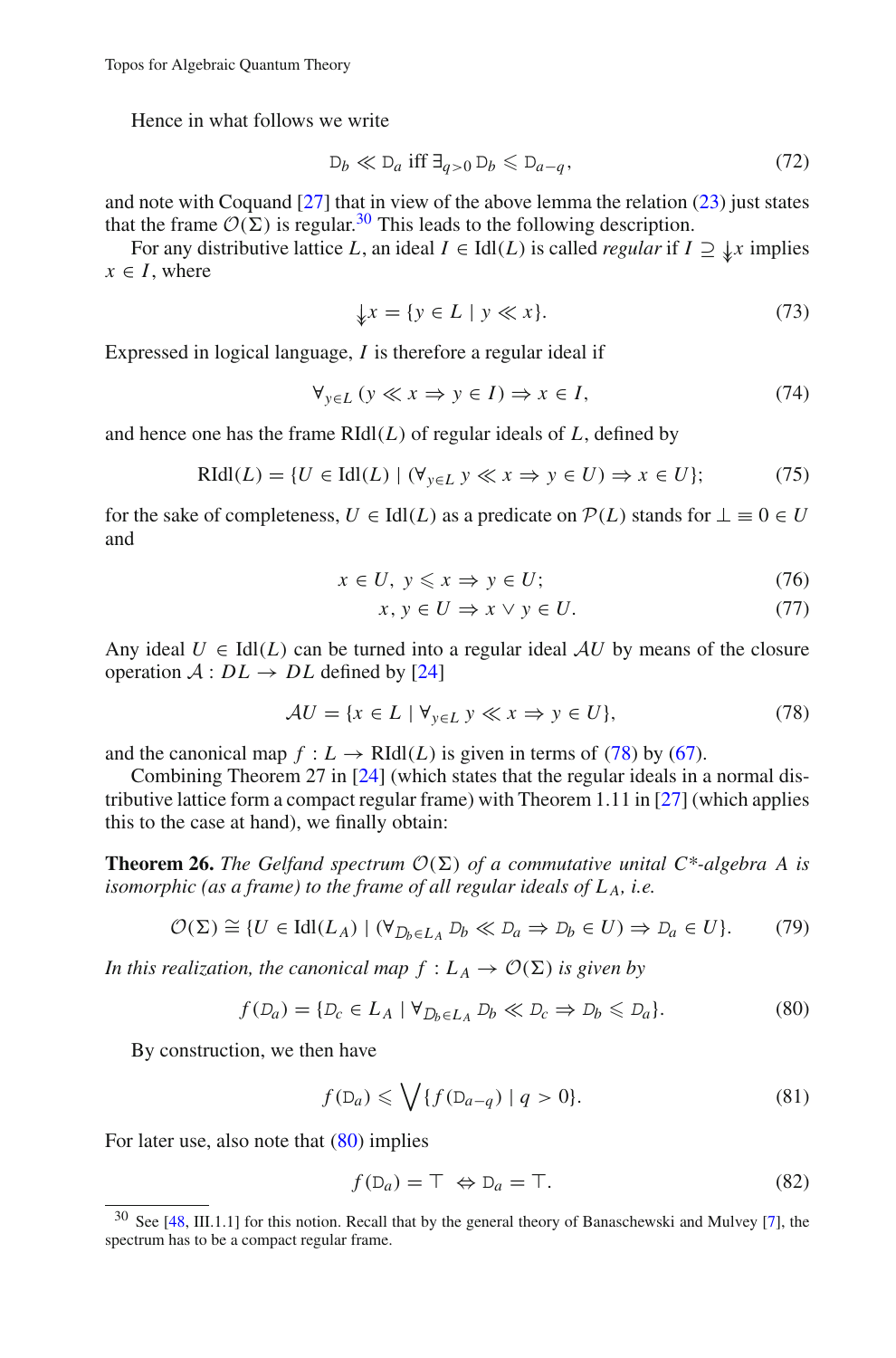We may now equip  $L_A$  with the covering relation defined by  $(68)$ , given [\(79\)](#page-38-3) and the ensuing map  $(80)$ <sup>[31](#page-39-1)</sup> Consequently, by Proposition [17](#page-35-7) one has

$$
\mathcal{O}(\Sigma) \cong \mathcal{F}(L_A, \triangleleft). \tag{83}
$$

<span id="page-39-2"></span><span id="page-39-0"></span>This description becomes computable by the following two results.

**Theorem 27.** *In any topos, the covering relation*  $\triangleleft$  *on*  $L_A$  *defined by* [\(68\)](#page-35-6) *with* [\(79\)](#page-38-3) *and* [\(80\)](#page-38-2) *is given by*  $D_q \leq U$  *iff for all*  $q > 0$  *there exists a (Kuratowski) finite*  $U_0 \subseteq U$  $s$ uch that  $D_{a-q}\leqslant\bigvee U_0.$  (If  $U$  is directed, this means that there exists  $D_b\in U$  such that  $D_{a-q} \leqslant D_b$ .)

*Proof.* The easy part is the " $\Leftarrow$ " direction: from [\(81\)](#page-38-4) and the assumption we have  $f(D_a) \leq \bigvee f(U)$  and hence  $D_a \lhd U$  by definition of the covering relation.

In the opposite direction, assume  $D_a \lhd U$  and take some  $q > 0$ . From (the proof of) Lemma [25,](#page-37-2) D<sub>a</sub> ∨ D<sub>q−</sub>*a* =  $\top$ , hence  $\bigvee f(U) \vee f(D_{q-a}) = \top$ . Since  $\mathcal{O}(\Sigma)$  is compact, there is a finite  $U_0 \subset U$  for which  $\bigvee f(U_0) \vee f(\mathcal{D}_{q-a}) = \top$ , so that by [\(82\)](#page-38-5) we have  $D_b \vee D_{q-a} = \top$ , with  $D_b = \bigvee U_0$ . By [\(19\)](#page-17-0) we have  $D_{a-q} \wedge D_{q-a} = \bot$ , and hence

$$
D_{a-q} = D_{a-q} \wedge \top = D_{a-q} \wedge (D_b \vee D_{q-a}) = D_{a-q} \wedge D_b \le D_b = \bigvee U_0.
$$

 $\Box$ 

<span id="page-39-3"></span>Thus we have two alternative expressions for the spectrum:

$$
\mathcal{O}(\Sigma) \cong \{ U \in \text{Idl}(L_A) \mid \forall_{q>0} \, \mathbb{D}_{a-q} \in U \Rightarrow \mathbb{D}_a \in U \},\tag{84}
$$

$$
\cong \{ U \in \mathcal{P}(L_A) \mid \mathbb{D}_a \lhd U \Rightarrow \mathbb{D}_a \in U \}. \tag{85}
$$

The first follows from  $(79)$ , the second from  $(64)$  and  $(83)$ .

To apply this to our functor topos  $T(A)$ , we apply the Kripke–Joyal semantics for the internal language of the topos  $T(A)$  (see [\[63,](#page-47-2) Sect. VI.7], whose notation we will use, and [\[12](#page-45-8), Sect. 6.6]) to the statement  $D_a \triangleleft U$ . This is a formula  $\phi$  with two free variables, namely  $D_a$  of type  $L_A$ , and *U* of type  $\mathcal{P}(L_A) \equiv \Omega^{L_A}$ . Hence in the forcing statement  $C \Vdash \phi(\alpha)$  in  $\mathcal{T}(A)$ , we have to insert

$$
\alpha \in (\underline{L}_\underline{A} \times \underline{\Omega}^{\underline{L}_\underline{A}})(C) \cong L_C \times \text{Sub}(\underline{L}_{\underline{A}|\uparrow C}),
$$

where  $L_{A|\uparrow}C$  is the restriction of the functor  $L_A : C(A) \to \textbf{Sets}$  to  $\uparrow C \subset C(A)$ . Here we have used  $(71)$ , as well as the isomorphism  $[63, Sect. II.8]$  $[63, Sect. II.8]$ 

$$
\underline{\Omega}^{\underline{L}_{\underline{A}}}(C) \cong \text{Sub}(\underline{L}_{\underline{A}|\uparrow C}).\tag{86}
$$

<span id="page-39-4"></span>Consequently, we have  $\alpha = (D_c, U)$ , where  $D_c \in L_c$  for some  $c \in C_{sa}$  (note the change of typefont between the formal variable  $D_a$  and the actual element  $D_c$ ) and *U* : ↑ *C* → **Sets** is a subfunctor of  $L_{A|\uparrow}C$ . In particular,  $U(D) \subseteq L_D$  is defined whenever *D* ⊇ *C*, and the subfunctor condition on *U* simply boils down to  $U(D)$  ⊆  $U(E)$ whenever  $C \subseteq D \subseteq E$ .

<span id="page-39-1"></span><sup>&</sup>lt;sup>31</sup> Alternatively, writing  $D_a \lhd_0 U$  iff  $U \supseteq \oint D_a$ , the covering relation  $\lhd$  is inductively generated by  $\lhd_0$ , as explained in [\[28](#page-45-27)[,79](#page-47-19)]. The triple  $(L_A, \leq, \leq_0)$  is a *flat site* as defined in [\[79](#page-47-19)].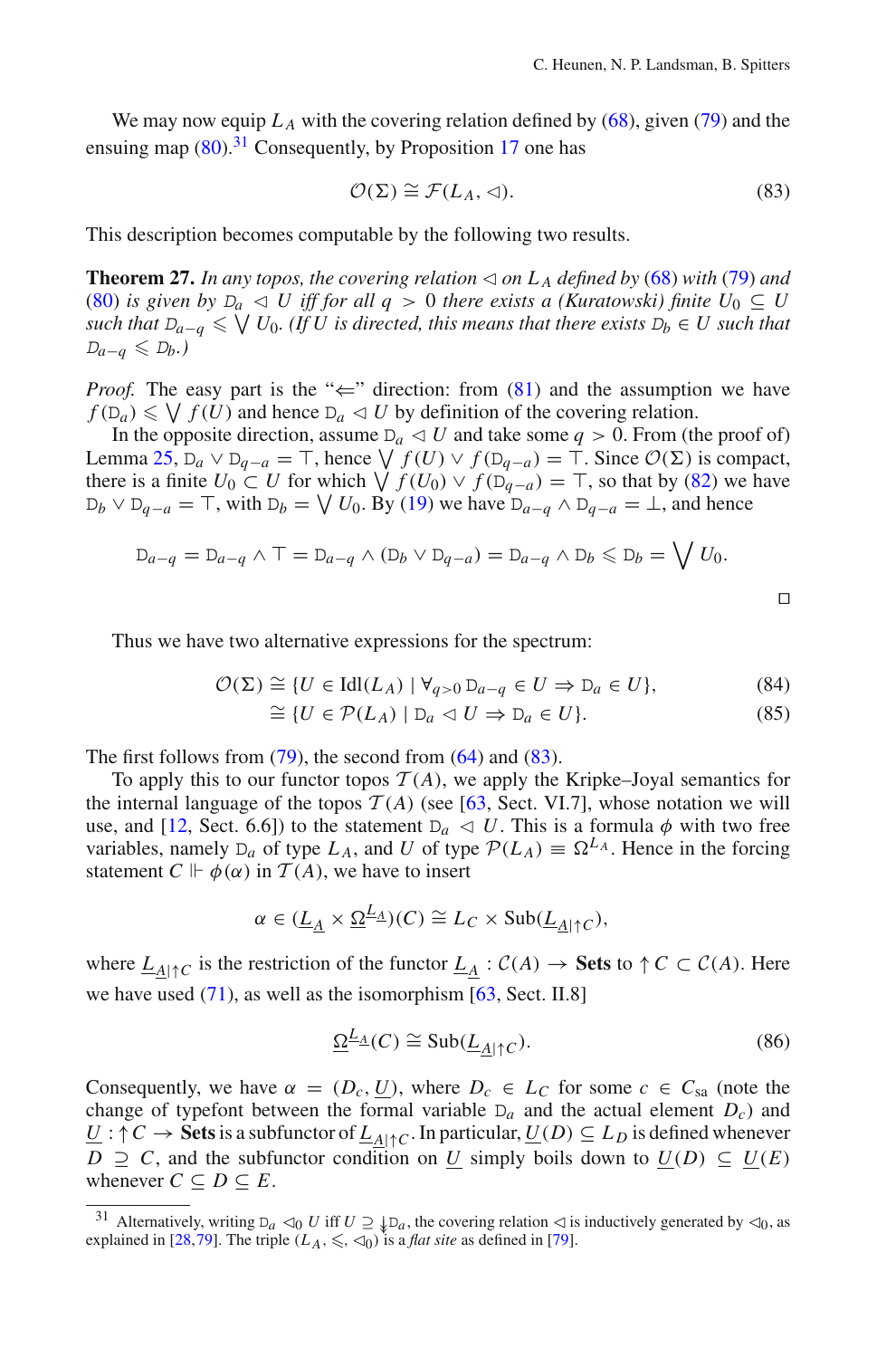<span id="page-40-3"></span>**Corollary 28.** In the topos  $T(A)$  the cover  $\triangleleft$  of Theorem [27](#page-39-0) may be computed locally, *in the sense that for any*  $C \in C(A)$ *,*  $D_c \in L_C$  *and*  $\underline{U} \in Sub(\underline{L}_{A \upharpoonright C})$ *, one has* 

$$
C \Vdash D_a \vartriangleleft U(D_c, \underline{U}) \text{ iff } D_c \vartriangleleft_C \underline{U}(C),
$$

*in that for all*  $q > 0$  *there exists a finite*  $U_0 \subseteq \underline{U}(C)$  *such that*  $D_{c-q} \leqslant \bigvee U_0$ *.* 

*Proof.* For simplicity, assume that  $\bigvee U_0 \in U$ , so that we may replace  $U_0$  by  $D_b = \bigvee U_0$ ; the general case is analogous. We then have to inductively analyze the formula  $D<sub>a</sub> \triangleleft U$ , which, under the stated assumption, in view of Theorem [27](#page-39-0) may be taken to mean

$$
\forall_{q>0} \,\exists_{\mathcal{D}_b \in L_A} \, (\mathcal{D}_b \in U \land \mathcal{D}_{a-q} \leq \mathcal{D}_b). \tag{87}
$$

We now infer from the rules for Kripke–Joyal semantics in a functor topos that: $32$ 

- 1. *C*  $V$  ( $D_a \in U$ )( $D_c$ , *U*) iff for all  $D \supseteq C$  one has  $D_c \in U(D)$ ; since  $U(C) \subseteq U(D)$ , this happens to be the case iff  $D_c \in U(C)$ .
- 2.  $C \Vdash (\mathbb{D}_b \leq \mathbb{D}_a)(D_{c'}, D_c) \text{ iff } D_{c'} \leq D_c \text{ in } L_c.$
- 3. *C*  $\Vdash (\exists_{D_b \in L_A} D_b \in U \land D_{a-q} \leq D_b)(D_c, \underline{U})$  iff there is  $D_{c'} \in \underline{U}(C)$  such that  $D_{c-q} \leqslant D_{c^{\prime}}.$
- 4. *C*  $\Vdash (\forall_{q>0} \exists_{\mathcal{D}_b \in L_A} \mathcal{D}_b \in U \land \mathcal{D}_{a-q} \leq \mathcal{D}_b)(D_c, U)$  iff for all *D* ⊇ *C* and all *q* > 0 there is  $D_d \in \underline{U}(D)$  such that  $D_{c-q} \leq D_d$ , where  $D_c \in L_C$  is seen as an element of *L*<sub>D</sub> through the injection  $L_C \hookrightarrow L_D$  of Theorem [20,](#page-36-2) and  $\underline{U} \in Sub(\underline{L}_{A \upharpoonright C})$  is seen as an element of  $\text{Sub}(\underline{L}_{A|\uparrow D})$  by restriction. This, however, is true at all  $D \supseteq C$  iff it is true at *C*, because  $U(C) \subseteq U(D)$  and hence one can take  $D_d = D_{c'}$  for the  $D_{c'}$  ∈  $L_C$  that makes the condition true at  $C$ .  $\Box$

This brings us to our recipe for computing the spectrum in  $T(A)$  locally:

<span id="page-40-1"></span>**Theorem 29.** *The spectrum*  $\mathcal{O}(\Sigma)$  *of* <u>*A*</u> *in*  $\mathcal{T}(A)$  *can be computed as follows:* 

- 1. *At*  $C \in C(A)$ *, the set*  $\mathcal{O}(\Sigma)(C)$  *consists of those subfunctors*  $\underline{U} \in Sub(\underline{L}_{\underline{A}|\uparrow C})$  *such that for all*  $D \supseteq C$  *and all*  $D_d \in L_D$  *one has*  $D_d \triangleleft_D \underline{U}(D) \Rightarrow D_d \in \underline{U}(D)$ *.*
- 2. *In particular, at*  $\mathbb{C} \cdot 1$ *, the set*  $\mathcal{O}(\Sigma)(\mathbb{C} \cdot 1)$  *consists of those subfunctors*  $\underline{U} \in Sub(\underline{L}_{\underline{A}})$ *such that for all*  $C \in C(A)$  *and all*  $D_c \in L_C$  *one has*  $D_c \lhd_C \underline{U}(C) \Rightarrow D_c \in \underline{U}(\overline{C})$ *.*
- 3. *The condition that*  $\underline{U} = {\underline{U}(C) \subseteq L_C}_{C \in C(A)}$  *be a subfunctor of*  $\underline{L}_A$  *comes down to the requirement that*  $U(C) \subseteq U(D)$  *whenever*  $C \subseteq D$ *.*
- 4. *The map*  $\mathcal{O}(\Sigma)(C) \rightarrow \mathcal{O}(\Sigma)(D)$  *given by the functoriality of*  $\mathcal{O}(\Sigma)$  *whenever C* ⊆ *D* is given by truncating an element <u>U</u> :↑ *C* → **Sets** of  $\mathcal{O}(\Sigma)(C)$  to ↑ *D*.
- 5. The external description of  $\mathcal{O}(\Sigma)$  is the frame map

$$
\pi_{\Sigma}^* : \mathcal{O}(\mathcal{C}(A)) \to \mathcal{O}(\Sigma)(\mathbb{C} \cdot 1),\tag{88}
$$

<span id="page-40-4"></span><span id="page-40-0"></span>*given on the basic opens*  $\uparrow$  *D*  $\in$   $\mathcal{O}(\mathcal{C}(A))$  *by* 

$$
\pi_{\Sigma}^{*}(\uparrow D) = \chi_{\uparrow D} : E \mapsto \top \ (E \supseteq D);
$$
  

$$
E \mapsto \bot \ (E \supsetneq D), \tag{89}
$$

*where the top and bottom elements*  $\top$ ,  $\bot$  *at E are given by* { $L_F$ } *and* Ø, *respectively.* 

<span id="page-40-2"></span><sup>32</sup> The first one follows from [\[12,](#page-45-8) Prop. 6.6.10] and a routine computation. The others are obvious from either [\[63](#page-47-2), Sect. VI.7] or [\[12](#page-45-8), Sect. 6.6].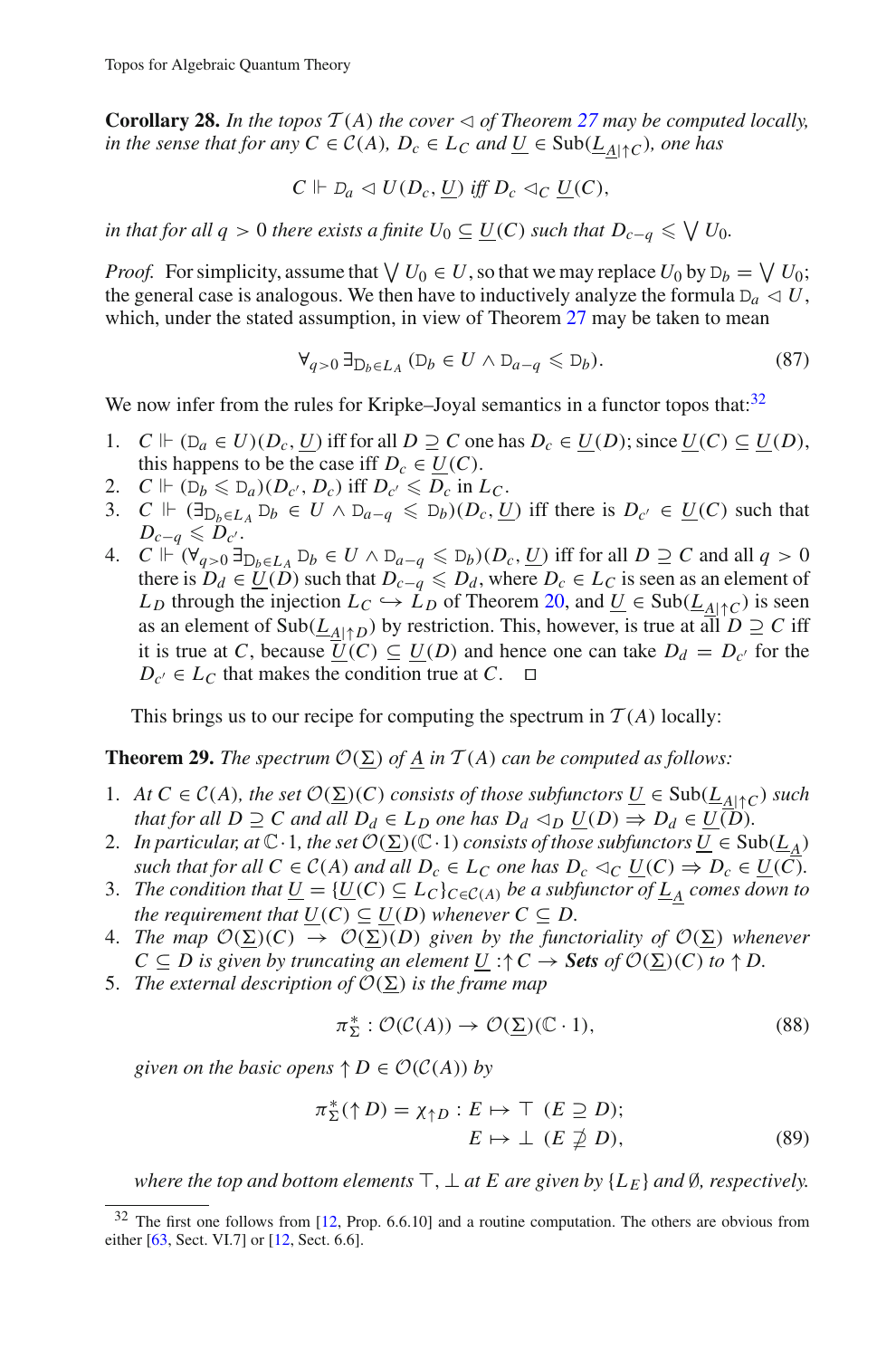<span id="page-41-1"></span>*Proof.* By [\(85\)](#page-39-3),  $O(\Sigma)$  is the subobject of  $\Omega^{L_{\Delta}}$  defined by the formula  $\phi$  given by

$$
\forall_{D_a \in L_A} D_a \lhd U \Rightarrow D_a \in U,\tag{90}
$$

whose interpretation in  $T(A)$  is an arrow from  $\Omega^{\underline{L}_A}$  to  $\Omega$ . In view of [\(86\)](#page-39-4), we may identify an element  $\underline{U} \in \mathcal{O}(\underline{\Sigma})(C)$  with a subfunctor of  $\underline{L}_{\underline{A}|\uparrow C}$ , and by [\(90\)](#page-41-1) and Kripke–Joyal semantics in functor topoi (see, in particular, [\[63](#page-47-2), Sect. IV.7]), we have  $\underline{U} \in \mathcal{O}(\Sigma)(C)$  iff  $C \Vdash \phi(U)$ , with  $\phi$  given by [\(90\)](#page-41-1). Unfolding this using the rules for Kripke–Joyal seman-tics and using Corollary [28](#page-40-3) (including part 1 of its proof), we find that  $\underline{U} \in \mathcal{O}(\underline{\Sigma})(C)$ iff

$$
\forall_{D \supseteq C} \, \forall_{D_d \in L_D} \, \forall_{E \supseteq D} \, D_d \, \triangleleft_E \, \underline{U}(E) \Rightarrow D_d \in \underline{U}(E),\tag{91}
$$

<span id="page-41-2"></span>where  $D_d$  is regarded as an element of  $L_F$ . This condition, however, is equivalent to the apparently weaker condition

$$
\forall_{D \supseteq C} \, \forall_{D_d \in L_D} \, D_d \, \triangleleft_D \, \underline{U}(D) \Rightarrow D_d \in \underline{U}(D); \tag{92}
$$

<span id="page-41-3"></span>condition [\(91\)](#page-41-2) clearly implies [\(92\)](#page-41-3), but the latter applied at  $D = E$  actually implies the first, since  $D_d \in L_D$  also lies in  $L_E$ .

Items 2 to 4 are now obvious, and the last follows by the explicit prescription for the external description of frames recalled in Subsect. [1.7.](#page-10-1) Note that each  $\mathcal{O}(\Sigma)(C)$  is a frame in Sets, inheriting the frame structure of the ambient frame  $Sub(\underline{L}_{A|\uparrow C})$ .  $\Box$ 

An equivalent way to compute the spectrum, which derives from [\(84\)](#page-39-3) rather than [\(85\)](#page-39-3), is as follows:  $O(\Sigma)(\mathbb{C} \cdot 1)$  (and similarly all the other  $O(\Sigma)(C)$ ) consists of those subfunctors  $\underline{U} \in Sub(\underline{L}_A)$  such that for all  $C \in C(A)$ ,  $\underline{U}(C)$  is a regular ideal in  $L_C$ .

To prove this, according to [\(84\)](#page-39-3) the formula expressing that  $U \in \mathcal{P}(L_A)$  be a regular ideal is

$$
U \in \text{Idl}(L) \land \forall_{\mathcal{D}_a \in L_A} \forall_{q>0} \mathcal{D}_{a-q} \in U \Rightarrow \mathcal{D}_a \in U,
$$
\n
$$
(93)
$$

<span id="page-41-4"></span>where the condition  $U \in \text{Id}(L)$  is spelled out in [\(76\)](#page-38-6) and [\(77\)](#page-38-6). The locality of this first condition and of the conjunction in [\(93\)](#page-41-4) being almost trivial, we concentrate on the second term, calling it  $\phi$  as usual. We then find that  $\mathbb{C} \cdot 1 \Vdash \phi(U)$  iff for all  $C \in \mathcal{C}(A)$ , all *D<sub>c</sub>* ∈  $\underline{U}(C)$ , and all *D* ⊇ *C* one has: if  $D_{c-q}$  ∈  $\underline{U}(E)$  for all *q* > 0 at all *E* ≥ *D*, then  $D_c \in U(D)$ . Now the antecedent automatically holds at all  $E \supseteq D$  iff it holds at *D*, and similarly the if …then statement holds at all  $D \supseteq C$  if it holds at *C*.

<span id="page-41-0"></span>*A.2.* Daseinisation *map.* Our next aim is to construct the *Daseinisation* map [\(44\)](#page-29-2), which, read as a frame map, for fixed  $a \in A_{sa}$  is

$$
\underline{\delta}(a)^{-1} : \mathcal{O}(\underline{\mathbb{R}}) \to \mathcal{O}(\underline{\Sigma}).\tag{94}
$$

<span id="page-41-5"></span>We will use the realization [\(83\)](#page-39-2) of the spectrum  $\mathcal{O}(\Sigma)$  of <u>*A*</u> as the frame  $\mathcal{F}(\underline{L}_A, \leq)$ defined in the preceding subsection. The second frame we deal with is that of the interval domain  $\mathcal{O}(\mathbb{IR})$ , *cf.* Subsect. [5.1.](#page-29-0) Following [\[69](#page-47-18)], we construct the interval domain as a frame  $\mathcal{F}(\mathbb{O} \times_{\leq} \mathbb{O}, \blacktriangleleft)$  defined by a covering relation. Here the pertinent meet semilattice  $\mathbb{Q} \times_{\leq} \mathbb{Q}$  consists of pairs  $(p, q) \in \mathbb{Q} \times \mathbb{Q}$  with  $p < q$ , ordered by inclusion (*i.e.*)  $(p, q) \leqslant (p', q')$  iff  $p' \leqslant p$  and  $q \leqslant q'$ ), with a bottom element  $\perp$  added. The covering relation  $\blacktriangleleft$  is defined by  $\bot \blacktriangleleft U$  for all *U* and  $(p, q) \blacktriangleleft U$  iff for all rational  $p'$ ,  $q'$  with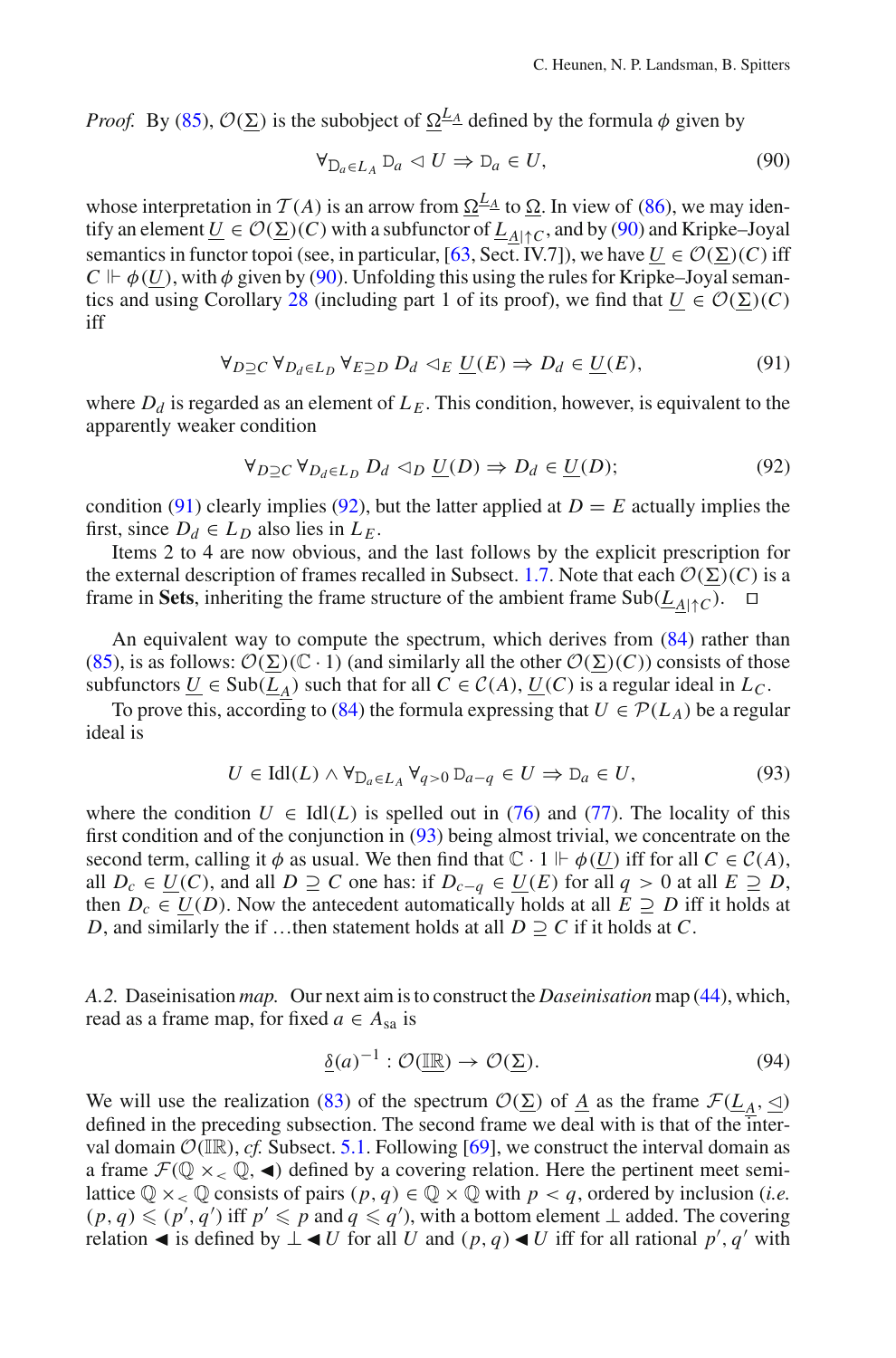$p < p' < q' < q$  there exists  $(p'', q'') \in U$  with  $(p', q') \leqslant (p'', q'')$ . In Sets one easily verifies the frame isomorphism

$$
\mathcal{F}(\mathbb{Q}\times_{<}\mathbb{Q},\blacktriangleleft)\cong\mathcal{O}(\mathbb{IR}),\tag{95}
$$

<span id="page-42-0"></span>so that, in particular, we may regard  $\mathcal{O}(\mathbb{IR})$  as a subset of the power set  $\mathcal{P}(\mathbb{Q} \times_{\leq} \mathbb{Q})$ .

**Proposition 30.** The functor  $\mathcal{O}(\mathbb{R})$  internalizing the interval domain in  $T(A)$  is given *by*

$$
\mathcal{O}(\underline{\mathbb{IR}}) \cong \mathcal{F}(\underline{\mathbb{Q}} \times_{\leq} \underline{\mathbb{Q}}, \underline{\blacktriangleleft}). \tag{96}
$$

<span id="page-42-1"></span>*Explicitly, we have*

<span id="page-42-2"></span>
$$
\mathcal{O}(\underline{\mathbb{IR}})(\mathbb{C} \cdot 1) \cong \{ \underline{S} \in \text{Sub}(\underline{\mathbb{Q}} \times_{\leq} \underline{\mathbb{Q}}) \mid \underline{S}(C) \in \mathcal{O}(\mathbb{IR}) \text{ for all } C \in \mathcal{C}(A) \},\tag{97}
$$

*where*  $\mathcal{O}(\mathbb{IR}) \subset \mathcal{P}(\mathbb{Q} \times_{\leq} \mathbb{Q})$  *through* [\(95\)](#page-42-0)*, as just explained. Furthermore,*  $\mathcal{O}(\mathbb{IR})(C)$ *is the truncation of* [\(97\)](#page-42-1) *to*  $\uparrow$  *C* (*cf. Theorem* [29\)](#page-40-1)*, and the functorial map*  $\mathcal{O}(\mathbb{R})(C) \rightarrow$  $O(\mathbb{IR})(D)$  whenever  $C \subseteq D$  is given by truncation. Finally, the external description of *<sup>O</sup>*(IR) *is given by the frame map*

$$
\pi_{\mathbb{IR}}^* : \mathcal{O}(\mathcal{C}(A)) \to \mathcal{O}(\mathbb{IR})(\mathbb{C} \cdot 1), \tag{98}
$$

where  $\pi^*_{\mathbb{IR}}$  is given by a formula similar to [\(89\)](#page-40-4).

*Proof.* This follows from a computation analogous to but simpler than the proof of Theorem [29,](#page-40-1) combined with the remark following [\(47\)](#page-30-8) and the observation that the condition that  $S : C(A) \to \mathcal{P}(\mathbb{Q} \times_{\leq} \mathbb{Q})$  in the right-hand side of [\(97\)](#page-42-1) be a subfunctor of  $\mathbb{Q} \times_{\leq} \mathbb{Q}$  means that we may identify <u>S</u> with a monotone function from  $\mathcal{C}(A)$  to  $\mathcal{O}(\mathbb{IR})$ .  $\Box$ 

<span id="page-42-3"></span>We now give the external description

$$
\delta(a)^{-1} : \mathcal{O}(\underline{\mathbb{R}})(\mathbb{C} \cdot 1) \to \mathcal{O}(\underline{\Sigma})(\mathbb{C} \cdot 1) \tag{99}
$$

of our *Daseinisation* map [\(94\)](#page-41-5). In view of [\(83\)](#page-39-2) and [\(96\)](#page-42-2), we will define [\(99\)](#page-42-3) as a frame map

$$
\delta(a)^{-1} : \mathcal{F}(\underline{\mathbb{Q}} \times_{\leq} \underline{\mathbb{Q}}, \underline{\blacktriangleleft}) (\mathbb{C} \cdot 1) \to \mathcal{F}(\underline{L}_{\underline{A}}, \underline{\triangleleft}) (\mathbb{C} \cdot 1). \tag{100}
$$

<span id="page-42-6"></span><span id="page-42-4"></span>Internalizing Proposition [19](#page-35-5) to  $T(A)$ , we proceed by constructing a continuous map

$$
\underline{d}(a) : (\underline{L}_{\underline{A}}, \underline{\triangleleft}) \to (\underline{\mathbb{Q}} \times_{\lt} \underline{\mathbb{Q}}, \underline{\blacktriangleleft}), \tag{101}
$$

for in that case we may put

$$
\delta(a)^{-1} = \mathcal{F}(\underline{d}(a))(\mathbb{C} \cdot 1). \tag{102}
$$

<span id="page-42-5"></span>By definition, as a map in the functor topos  $T(A)$  the continuous map  $d(a)$  is a natural transformation

$$
\underline{d}(a)^{*} : \underline{\mathbb{Q} \times_{\lt} \mathbb{Q}} \to \underline{\mathcal{P}(L_A)} = \underline{\Omega}^{\underline{L_A}} \tag{103}
$$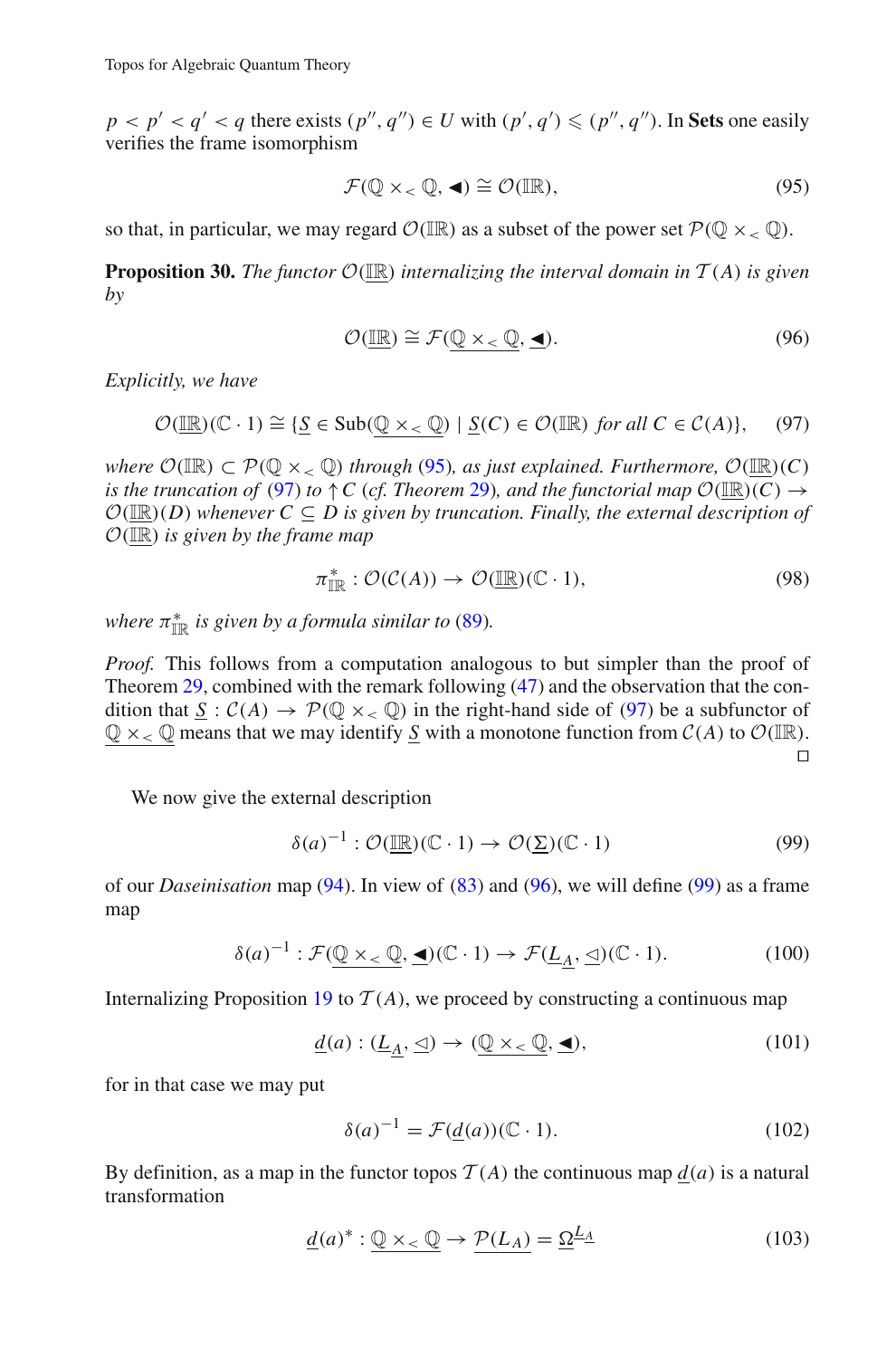with components  $\underline{d}(a)^*_{C} : \underline{\mathbb{Q}} \times_{\leq} \underline{\mathbb{Q}}(C) \to \underline{\Omega}^{\underline{L}_{\underline{A}}}(C)$ . One has  $\underline{\mathbb{Q}} \times_{\leq} \underline{\mathbb{Q}}(C) \cong \mathbb{Q} \times_{\leq} \mathbb{Q}$ , so by  $(86)$  the  $\underline{d}(a)_{C}^{*}$  are maps

$$
\underline{d}(a)^{*}_{C}: \mathbb{Q} \times_{\leq} \mathbb{Q} \to \text{Sub}(\underline{L}_{\underline{A}|\uparrow C}). \tag{104}
$$

By naturality,  $\underline{d}(a)_{C}^{*}$  is determined by  $\underline{d}(a)_{C\cdot 1}^{*} : \mathbb{Q} \times_{\lt} \mathbb{Q} \to Sub(\underline{L}_{\underline{A}})$  as

$$
\underline{d}(a)^{*}_{C}(r,s)(D) = \underline{d}(a)^{*}_{C\cdot 1}(r,s)(D),
$$
\n(105)

<span id="page-43-1"></span>for all *D*  $\supseteq$  *C*, so  $\underline{d}(a)^*$  is determined by  $\underline{d}(a)_{\mathbb{C} \cdot 1}^*$ . Using the description of the lattice  $L_A(C)$  by Theorem [20,](#page-36-2) we may now define

$$
\underline{d}(a)_{\mathbb{C}\cdot 1}^*(r,s):C\mapsto\{D_{f-r}\wedge D_{s-g}\mid f,g\in C_{\text{sa}},\,f\leqslant a\leqslant g\},\qquad(106)
$$

<span id="page-43-4"></span><span id="page-43-0"></span>which is indeed a subset of  $L_A(C) = L_C$ , as required.

**Lemma 31.** *The map* [\(101\)](#page-42-4) *defined by* [\(103\)](#page-42-5)*,* [\(105\)](#page-43-1) *and* [\(106\)](#page-43-0) *is continuous (in the sense of Definition* [18](#page-35-8)*, internalized to*  $T(A)$ *).* 

*Proof.* First, we claim that *d* is continuous iff each  $d(a)_C$  is. Indeed, with regard to the first condition in Definition [18](#page-35-8) this is obvious; for the second *cf.* [\[63](#page-47-2), Prop. I.8.5], and for the third this is true because both covering relations are described locally in *C* (*cf.* Corollary [28\)](#page-40-3). By Proposition [19,](#page-35-5) continuity of *d*, in turn, would mean that [\(100\)](#page-42-6) is well defined as a frame map.

Thus what remains is to verify that each map  $\underline{d}(a)_C$  is continuous in the sense of finition 18. This is indeed the case: we spare the readers the details.<sup>33</sup> Definition [18.](#page-35-8) This is indeed the case; we spare the readers the details. $33$ 

We now compute the associated frame map  $(100)$ . The map  $(103)$  induces a map  $Sub(\mathbb{Q} \times_{\leq} \mathbb{Q}) \rightarrow Sub(\Omega_{\mathbb{A}}^{L_{\mathbb{A}}}$  as the left adjoint of the pullback in the opposite direction (see, e.g., [\[63](#page-47-2), Exercise I.10]), which by composition with ∪ yields a map  $Sub(\mathbb{Q} \times_{\leq} \mathbb{Q}) \rightarrow Sub(\underline{L}_A)$ . The latter restricts to a map  $\mathcal{F}(\mathbb{Q} \times_{\leq} \mathbb{Q}, \blacktriangleleft)(\mathbb{C} \cdot 1) \rightarrow$  $F(\underline{L}_A, \leq)$ ( $\overline{\mathbb{C}} \cdot 1$ ), which by definition is the map [\(100\)](#page-42-6) and hence gives the external description [\(99\)](#page-42-3) of our *Daseinisation* map.<sup>[34](#page-43-3)</sup> This is a frame map by construction; see Lemma [31](#page-43-4) and Proposition [19.](#page-35-5) The associated locale map  $\delta(a)$  :  $\sum \rightarrow \mathbb{IR}$  is our version of the Döring–Isham *Daseinisation* map. It is unenlightening to write it down explicitly, but we give an appealing special case in Subsect. [5.2.](#page-30-0)

*A.3. Localization of integrals.* Finally, to compute the interpretation of the locale of integrals we may proceed analogously to the case of the spectrum. The free distributive lattice satisfying the relations in Sect. [4.2](#page-25-0) may alternatively be defined by an entail-ment relation [\[24](#page-45-26)]. Consequently, it suffices to describe when  $\wedge A \vdash \vee B$  in the lattice. As proved in [\[27](#page-45-12),[30](#page-45-21)], this holds if a positive combination of elements in *A* is below a positive combination of elements in *B* - in symbols, if there are  $r_i$ ,  $s_j > 0$  and  $a_i$  in *A* and  $b_j$  in *B* such that  $\sum r_i a_i \leqslant \sum s_j b_j$ . This is an existential quantification over finite subsets of an f-algebra. The construction of taking the (Kuratowski) finite powerset is geometric, see *e.g.* [\[80\]](#page-47-4). So existential quantification over it is preserved by geometric morphisms. Applying this to the internal C\*-algebra and applying Lemma [21](#page-36-0) we obtain (*cf.* Theorem [20\)](#page-36-2):

<sup>33</sup> These will appear in the PhD Thesis of the first author.

<span id="page-43-3"></span><span id="page-43-2"></span><sup>&</sup>lt;sup>34</sup> According to [\(69\)](#page-35-9), this map is just the component of  $\mathcal{F}(d(a))$  at  $\mathbb{C} \cdot 1$ . This component, however, determines  $\mathcal{F}(d(a))$  as a whole, since  $\mathcal{F}(d(a))(C)$  is just the restriction of  $\mathcal{F}(d(a))(\mathbb{C} \cdot 1)$  to the truncation of each subfunctor  $\underline{S}$  in [\(97\)](#page-42-1) to  $\uparrow C$ .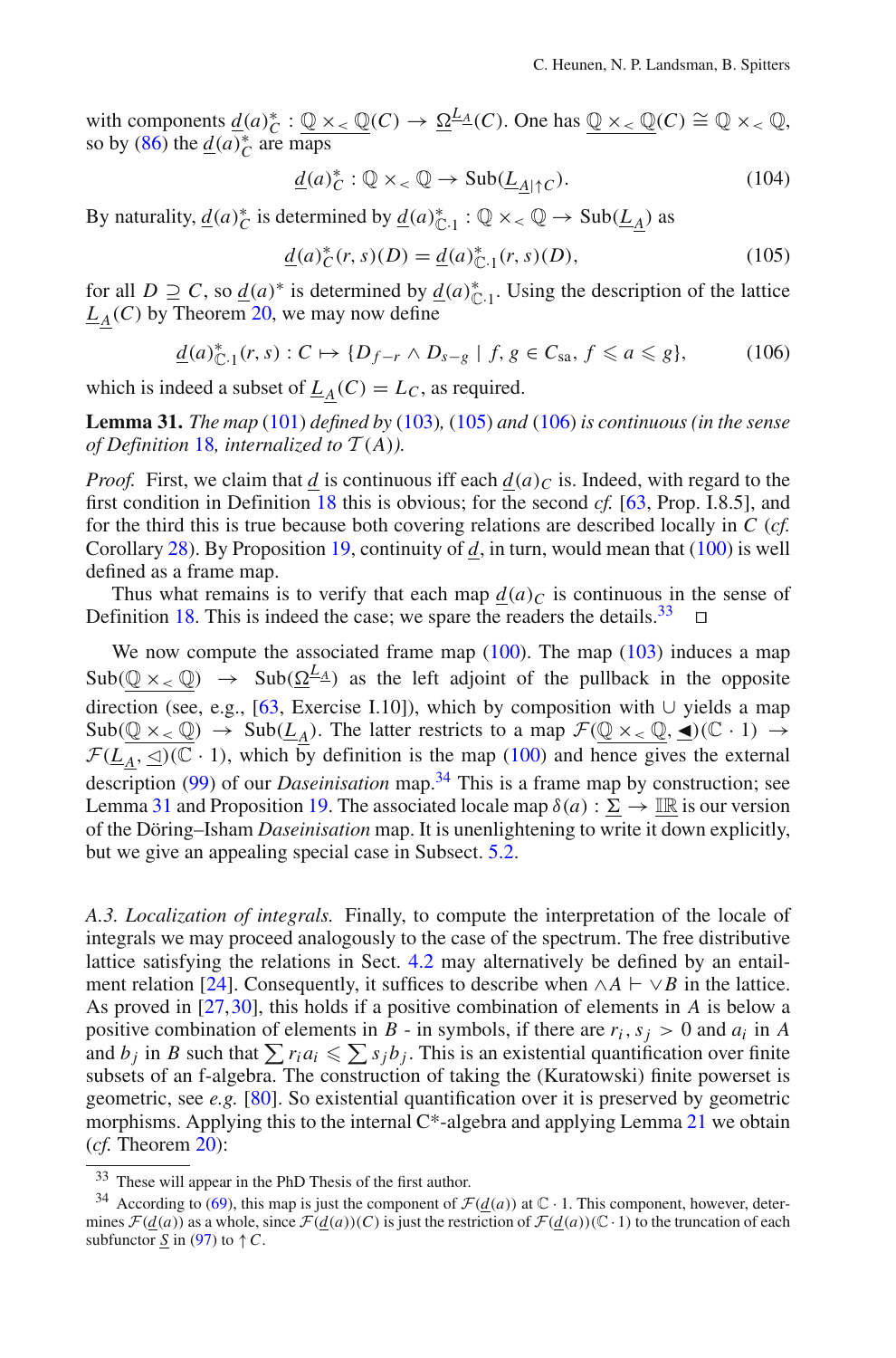**Proposition 32.** *The interpretation of the lattice generating the locale of integrals of the internal C\*-algebra is given by the functor assigning to each commutative subalgebra C* the lattice generating the integrals on C. If  $C \subseteq D$ , then the inclusion maps genera*tors of the lattice for C to generators of the lattice for D and preserves relations. The covering relation for the space of integrals is also interpreted locally.*

A similar statement holds for valuations; see [\[30](#page-45-21),[81\]](#page-47-15). Vickers [\[78\]](#page-47-20) uses a presentation of locales which is similar to formal topology, but which is tailored for geometric reasoning.

# <span id="page-44-0"></span>**B. Related Work**

The present article was to a considerable extent motivated by the fundamental work of Butterfield and Isham [\[20](#page-45-4)[,21](#page-45-28)] and Döring and Isham [\[34](#page-46-3)[–38](#page-46-4)]. We refrain from a full comparison, but restrict ourselves to what we see as the key points.

As to Butterfield and Isham, our reformulation of the Kochen–Specker Theorem is in their spirit, but we feel our version is more powerful, especially from a logical perspective: our statement that a certain locale has no points has a logical interpretation in terms of (the lack of) models of a certain geometric theory, whereas the original reformulation [\[20\]](#page-45-4) merely claims that some presheaf lacks global sections (i.e. points).

Compared with Döring and Isham, our overall programme and philosophy, as explained in the Introduction, are quite different from theirs: our ambitions are limited to finding a spatial notion of quantum logic (although we do hope that locales in topoi might provide a generalized concept of space that will be useful in quantum gravity). The principal technical differences between the two approaches lie in our use of:

- 1. covariant functors (instead of contravariant ones);
- 2. C\*-algebras (instead of von Neumann algebras);
- 3. locales (instead of Stone spaces);
- 4. internal reasoning and the associated use of Kripke–Joyal semantics;
- 5. states as internal integrals and the correspondence between integrals and valuations (*i.e.* measures defined on open sets).[35](#page-44-1)

This has many technical advantages, which has made it possible to obtain our main results (see Subsect. [1.9\)](#page-15-3). Conceptually, the two programs in question overlap to the effect that the Gelfand spectrum  $\mathcal{O}(\Sigma)$  of the Bohrification  $\underline{A}$  of *A* provides a pointfree realization of Döring and Isham's notion of a *state object* in a topos, whereas the interval domain  $O(\mathbb{IR})$  realizes their *quantity object*, again in the sense of pointfree topology internalized to a suitable topos[.36](#page-44-2) These objects are linked by *observables*, which define arrows from the state object to the quantity object. Thus for each  $a \in A_{sa}$ , our *Daseinisation*  $\delta(a)$ :  $\Sigma \rightarrow \mathbb{IR}$  is an observable in the sense of Döring and Isham. Restricted to the special case  $A = B(H)$ , our construction resembles the single example of such a topos that both Butterfield, Hamilton and Isham [\[19\]](#page-45-29) and Döring and Isham [\[35](#page-46-17)[,36](#page-46-18)] give, namely that of presheaves over the preorder category of commutative von Neumann subalgebras of *B*(*H*) (ordered by inclusion).

*Acknowledgement.* The authors are indebted to Andreas Döring, Ieke Moerdijk, Chris Mulvey, Isar Stubbe, and Steve Vickers for guidance and useful feedback on talks and earlier drafts of this article. We are exceptionally grateful to the referee of this paper for unusually detailed and helpful comments.

<sup>35</sup> An analogous external result has meanwhile been found by Döring [\[33](#page-46-29)].

<span id="page-44-2"></span><span id="page-44-1"></span><sup>&</sup>lt;sup>36</sup> In fact, our use of pointfree techniques leads to topoi of covariant functors just as inevitably as the more conventional methods in [\[19](#page-45-29)[–21](#page-45-28)[,34](#page-46-3)[–37\]](#page-46-30) lead to topoi of presheaves.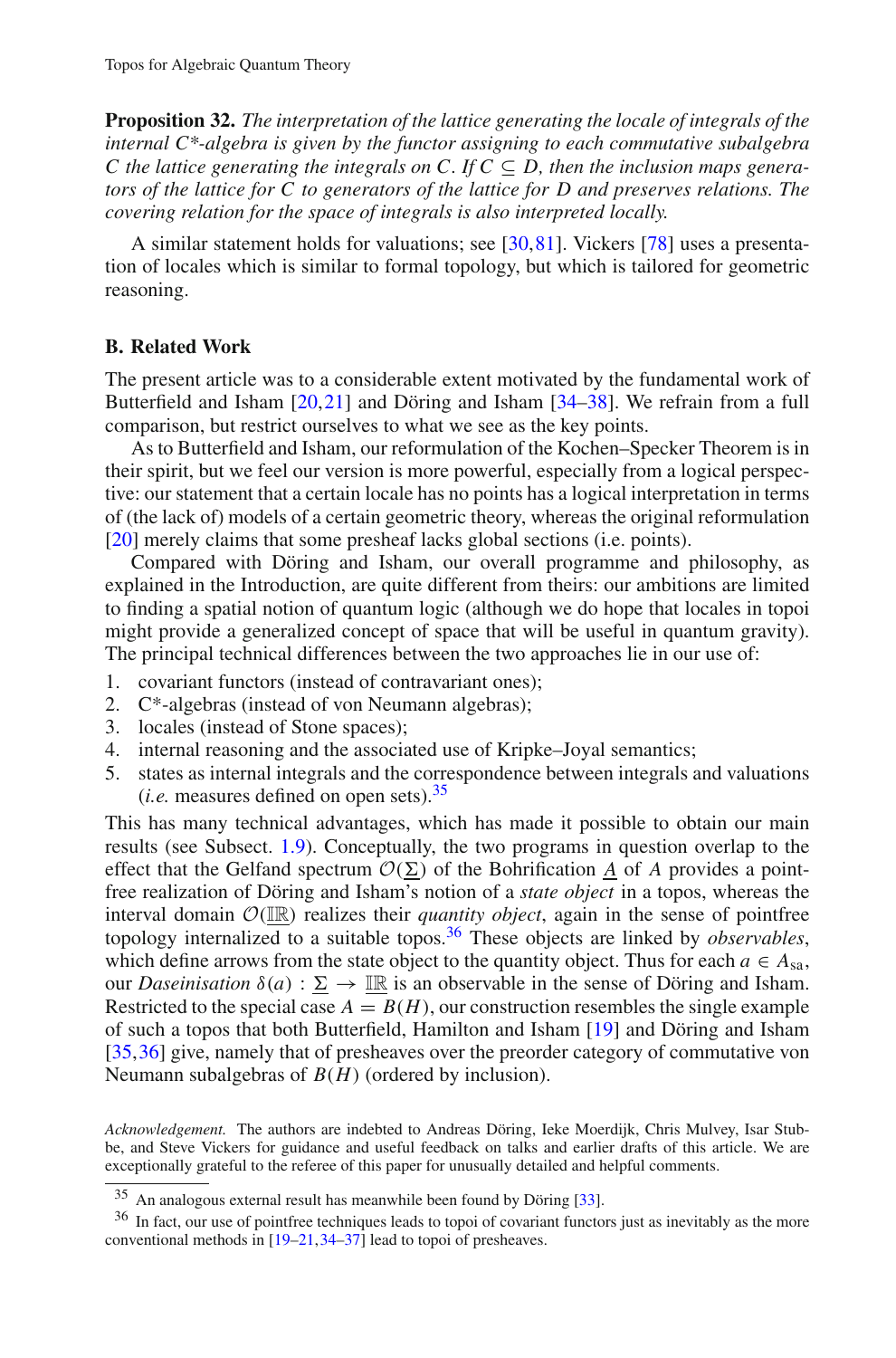**Open Access** This article is distributed under the terms of the Creative Commons Attribution Noncommercial License which permits any noncommercial use, distribution, and reproduction in any medium, provided the original author(s) and source are credited.

# **References**

- <span id="page-45-18"></span>1. Aarnes, J.F.: Quasi-states on *C*∗-algebras. Trans. Amer. Math. Soc. **149**, 601–625 (1970)
- <span id="page-45-16"></span>2. Abramsky, S., Jung, A.: Domain theory. In: *Handbook for Logic in Computer Science*. Volume **3**. London: Clarendon Press, 1994
- <span id="page-45-22"></span>3. Aczel, P.: Aspects of general topology in constructive set theory. Ann. Pure Appl. Logic **137**, 3–29 (2006)
- <span id="page-45-2"></span>4. Adelman, M., Corbett, J.V.: A sheaf model for intuitionistic quantum mechanics. Appl. Categ. Struct. **3**, 79–104 (1995)
- <span id="page-45-10"></span>5. Banaschewski, B., Mulvey, C.J.: The spectral theory of commutative C\*-algebras: the constructive Gelfand-Mazur theorem. Quaest. Math. **23**(4), 465–488 (2000)
- <span id="page-45-17"></span>6. Banaschewski, B., Mulvey, C.J.: The spectral theory of commutative C\*-algebras: the constructive spectrum. Quaest. Math. **23**(4), 425–464 (2000)
- <span id="page-45-11"></span>7. Banaschewski, B., Mulvey, C.J.: A globalisation of the Gelfand duality theorem. Ann. Pure Appl. Logic **137**(1–3), 62–103 (2006)
- <span id="page-45-23"></span>8. Battilotti, G., Sambin, G.: Pretopologies and uniform presentation of sup-lattices, quantales and frames. Ann. Pure Appl. Logic. **137**, 30–61 (2006)
- 9. Bell, J.L.: The development of categorical logic. In: *Handbook of Philosophical Logic*. Volume **12**. Berlin-Heidelberg-New York: Springer, 2005
- <span id="page-45-5"></span><span id="page-45-0"></span>10. Birkhoff, G., von Neumann, J.: The logic of quantum mechanics. Ann. Math. **37**(4), 823–843 (1936)
- <span id="page-45-14"></span>11. Bohr, N.: Discussion with Einstein on epistemological problems in atomic physics. In: *Albert Einstein: Philosopher-Scientist*, La Salle: Open Court, 1949, pp. 201–241
- <span id="page-45-8"></span>12. Borceux, F.: *Handbook of Categorical Algebra*. 3. Categories of sheaves. Volume **52** of Encyclopedia of Mathematics and its Applications. Cambridge: Cambridge University Press, 1994
- <span id="page-45-15"></span>13. Brunetti, R., Fredenhagen, K., Verch, R.: The generally covariant locality principle—a new paradigm for local quantum field theory. Commun. Math. Phys. **237**(1–2), 31–68 (2003)
- <span id="page-45-1"></span>14. Bub, J.: *Interpreting the Quantum World*. Cambridge: Cambridge University Press, 1997
- <span id="page-45-19"></span>15. Bunce, L.J., Wright, J.D.M.: The Mackey-Gleason problem for vector measures on projections in von Neumann algebras. J. London Math. Soc. (2) **49**(1), 133–149 (1994)
- <span id="page-45-20"></span>16. Bunce, L.J., Wright, J.D.M.: The quasi-linearity problem for *C*∗-algebras. Pac. J. Math. **172**(1), 41–47 (1996)
- <span id="page-45-3"></span>17. Butterfield, J.: Some worlds of quantum theory. In: J. Polkinghorne, R. Russell, eds. *Quantum Mechanics (Scientific Perspectives on Divine Action Vol. 5)*, Rome: Vatican Observatory Publications, 2002, pp. 111–140
- <span id="page-45-9"></span>18. Butterfield, J.: Topos theory as a framework for partial truth. In: J. Wolenski, P. Gärdenfors, K. Kijania-Placek, eds. *In the Scope of Logic, Methodology and Philosophy of Science*, Berlin-Heidelberg-New York: Springer, 2003, pp. 307–329
- <span id="page-45-29"></span>19. Butterfield, J., Hamilton, J., Isham, C.J.: A topos perspective on the Kochen-Specker theorem: III. Von Neumann algebras as the base category. Int. J. Theor. Phys. **39**(6), 1413–1436 (2000)
- <span id="page-45-4"></span>20. Butterfield, J., Isham, C.J.: A topos perspective on the Kochen-Specker theorem: I. Quantum states as generalized valuations. Int. J. Theor. Phys. **37**(11), 2669–2733 (1998)
- <span id="page-45-28"></span>21. Butterfield, J., Isham, C.J.: A topos perspective on the Kochen-Specker theorem: II. Conceptual aspects and classical analogues. Int. J. Theor. Phys. **38**(3), 827–859 (1999)
- <span id="page-45-25"></span>22. Caspers, M.: *Gelfand spectra of C\*-algebras in topos theory*. M.Sc. Thesis Radboud University Nijmegen, available at [http://www.math.ru.nl/~landsman/scriptieMartijn.pdf,](http://www.math.ru.nl/~landsman/scriptieMartijn.pdf) 2008
- <span id="page-45-24"></span>23. Caspers, M., Heunen, C., Landsman, N.P., Spitters, B.: *Intuitionistic quantum logic of an n-level system*. Found. Phys. **39**, 731–759 (2009)
- <span id="page-45-26"></span>24. Cederquist, J., Coquand, T.: Entailment relations and distributive lattices. In: Logic Colloquium '98 (Prague), Volume **13** of Lect. Notes Log., Urbana, IL: Assoc. Symbol. Logic, 2000, pp. 127–139
- <span id="page-45-6"></span>25. Connes, A.: Noncommutative geometry. San Diego, CA: Academic Press Inc., 1994
- <span id="page-45-7"></span>26. Connes, A., Marcolli, M.: *Noncommutative Geometry, Quantum Fields and Motices*, Volume **55** of Colloquium Publications. Providence, RI: Amer. Math. Soc. 2008
- <span id="page-45-12"></span>27. Coquand, T.: About Stone's notion of spectrum. J. Pure Appl. Alg. **197**, 141–158 (2005)
- <span id="page-45-27"></span>28. Coquand, T., Sambin, G., Smith, J., Valentini, S.: Inductively generated formal topologies. Ann. Pure Appl. Logic **124**, 71–106 (2003)
- <span id="page-45-13"></span>29. Coquand, T., Spitters, B.: *Constructive Gelfand duality for C\*-algebras*. Mathematical Proceedings of the Cambridge Philosophical Society, 2009. doi[:10.1017/S0305004109002515](http://dx.doi.org/10.1017/S0305004109002515)
- <span id="page-45-21"></span>30. Coquand, T., Spitters, B.: Integrals and valuations. J. Logic and Anal. **1**(3), 1–22 (2009)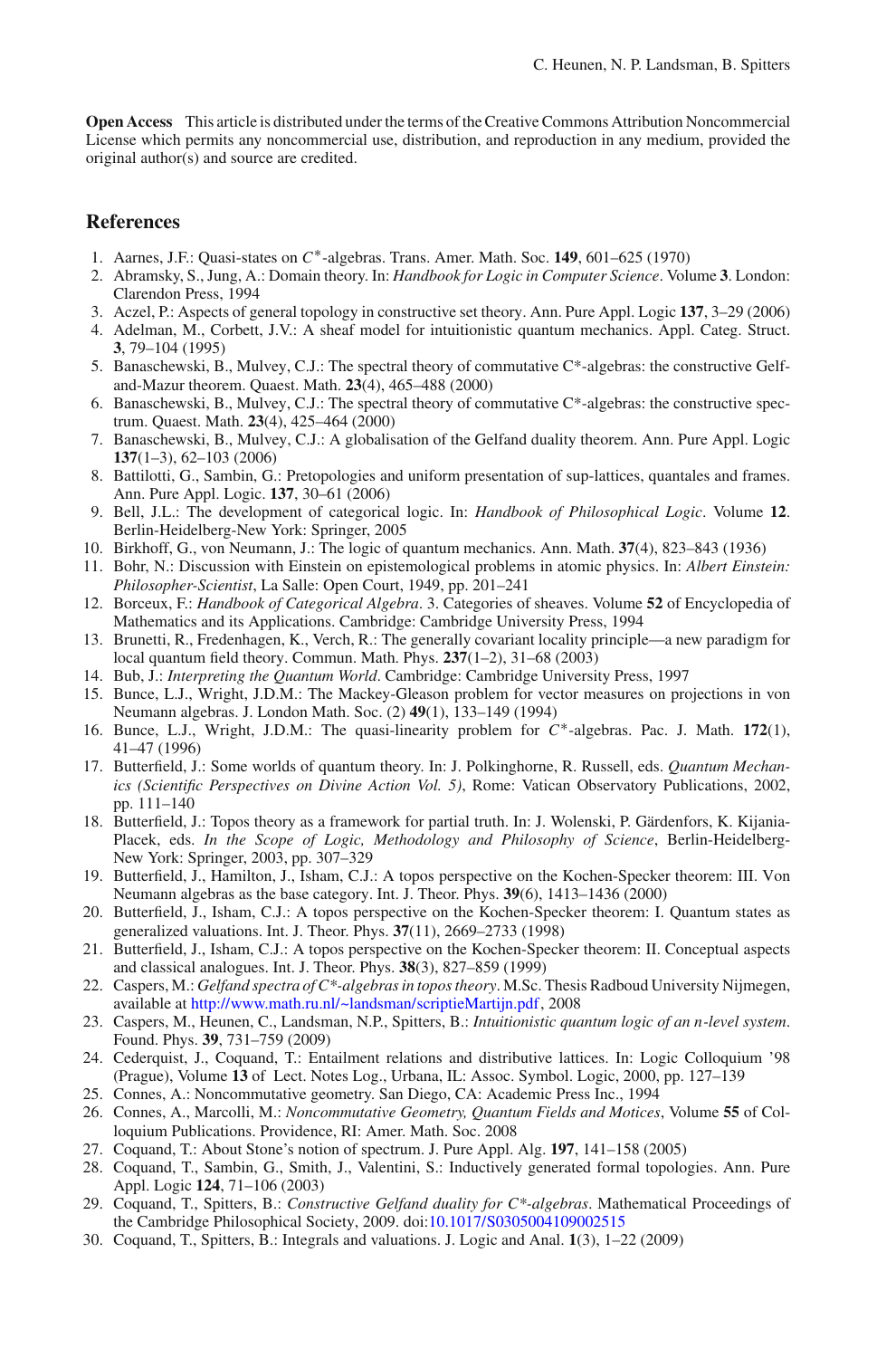- <span id="page-46-27"></span>31. Coquand, T., Spitters, B.: Formal topology and constructive mathematics: the Gelfand and Stone-Yosida representation theorems. J. Univ. Comp. Sci. **11**(12), 1932–1944 (2005)
- <span id="page-46-24"></span>32. Döring, A.: Kochen-Specker theorem for Von Neumann algebras. Int. J. Theor. Phys. **44**(2), 139–160 (2005)
- <span id="page-46-29"></span>33. Döring, A.: *Quantum states and measures on the spectral presheaf*. [http://arxiv.org/abs/0809.](http://arxiv.org/abs/0809.4847V1[quant-ph]) [4847V1\[quant-ph\],](http://arxiv.org/abs/0809.4847V1[quant-ph]) 2008, to appear in special issue of Adv. Sci.lett, "Quantum" Parity, Cosmology, Black Holes, M. Bajowld, ed.
- <span id="page-46-3"></span>34. Döring, A., Isham, C.J.: A topos foundation for theories of physics: I. Formal languages for physics. J. Math. Phys. **49**, 053515 (2008)
- <span id="page-46-17"></span>35. Döring, A., Isham, C.J.: A topos foundation for theories of physics: II. Daseinisation and the liberation of quantum theory. J. Math. Phys. **49**, 053516 (2008)
- <span id="page-46-18"></span>36. Döring, A., Isham, C.J.: A topos foundation for theories of physics: III. The representation of physical quantities with arrows. J. Math. Phys. **49**, 053517 (2008)
- <span id="page-46-30"></span>37. Döring, A., Isham, C.J.: A topos foundation for theories of physics: IV. Categories of Systems. J. Math. Phys. **49**, 053518 (2008)
- <span id="page-46-4"></span>38. Döring, A., Isham, C.J.: 'What is a thing?': Topos theory in the foundations of physics. In: B. Coecke, ed. *New Structures in Physics*, Lecture Notes in Physics. Springer, 2009, [http://arxiv.org/abs/:0803.](http://arxiv.org/abs/:0803.0417v1[quant-ph]) [0417v1\[quant-ph\],](http://arxiv.org/abs/:0803.0417v1[quant-ph]) 2008
- <span id="page-46-13"></span>39. Emch, G.G.: *Mathematical and conceptual foundations of 20th-century physics*, Volume **100** of North-Holland Mathematics Studies. Amsterdam: North-Holland Publishing Co., 1984
- <span id="page-46-22"></span>40. Fourman, M.P., Grayson, R.J.: Formal spaces. In: *The L. E. J. Brouwer Centenary Symposium*, Number **110** in Studies in Logic and the Foundations of Mathematics, Amsterdam: North-Holland, 1982, pp. 107–122
- <span id="page-46-21"></span>41. Fourman, M.P., Ўcedrov, A.: The "world's simplest axiom of choice" fails. Manus. Math. **38**(3), 325–332 (1982)
- <span id="page-46-5"></span>42. Goldblatt, R.: *Topoi, the Categorical Analysis of Logic*. Amsterdam: North-Holland, 1984
- <span id="page-46-0"></span>43. Grothendieck, A.: *Récoltes et Semailles, témoignage sur un passé de mathématicien*. Université des Sciences et Techniques du Languedoc, Montpellier, 1985–1987
- <span id="page-46-14"></span>44. Haag, R.: *Local Quantum Physics*. Texts and Monographs in Physics. Second, Berlin: Springer-Verlag, 1996
- <span id="page-46-26"></span>45. Hamhalter, J.: Traces, dispersions of states and hidden variables. Found. Phys. Lett. **17**(6), 581–597 (2004)
- <span id="page-46-28"></span>46. Heckmann, R.: Probabilistic power domains, information systems, and locales. Lect. Notes Comput. Sci. **802**, 410–437 (1994)
- <span id="page-46-25"></span>47. Heunen, C., Landsman, N.P., Spitters, B.: Bohrification of operator algebras and quantum logic. Synthese, to appear; <http://arxiv.org/abs/0905.2275>
- <span id="page-46-9"></span>48. Johnstone, P.T.: *Stone Spaces*. Cambridge: Cambridge University Press, 1982
- <span id="page-46-19"></span>49. Johnstone, P.T.: Open locales and exponentiation. In: J.W. Gray, ed. *Mathematical Applications of Category Theory*, Number **30** in Contemporary Mathematics, Providence, RI: Amer. Math. Soc. 1984, pp. 84–116
- <span id="page-46-6"></span>50. Johnstone, P.T.: *Sketches of an Elephant: A Topos Theory Compendium*, Volume **1**. London: Clarendon Press, 2002
- <span id="page-46-7"></span>51. Johnstone, P.T.: *Sketches of an Elephant: A Topos Theory Compendium*, Volume **2**. London: Clarendon Press, 2002
- <span id="page-46-10"></span>52. Joyal, A., Moerdijk, I.: Toposes are cohomologically equivalent to spaces. Amer. J. Math. **112**(1), 87–95 (1990)
- <span id="page-46-11"></span>53. Joyal, A., Tierney, M.: *An Extension of the Galois Theory of Grothendieck*. Memoirs of the American Mathematical Society, Vol. **309**, Providence, RI: Amer. Math. Soc., 1984
- <span id="page-46-1"></span>54. Kalmbach, G.: *Orthomodular Lattices*, Volume **18** of London Mathematical Society Monographs. London-New York: Academic Press, 1983
- <span id="page-46-2"></span>55. Kalmbach, G.: *Measures and Hilbert Lattices*. Singapore: World Scientific, 1986
- <span id="page-46-23"></span>56. Kochen, S., Specker, E.: The problem of hidden variables in quantum mechanics. J. Math. Mech. **17**, 59–87 (1967)
- <span id="page-46-8"></span>57. Krömer, R.: *Tool and Object: a History and Philosophy of Category Theory*. Basel-Boston: Birkhäuser, 2007
- <span id="page-46-15"></span>58. Landsman, N.P.: *Mathematical Topics between Classical and Quantum Mechanics*. Berlin-Heideberg-New York: Springer, 1998
- <span id="page-46-20"></span>59. Landsman, N.P.: *Lecture notes on C\*-algebras and K-theory*. Available at [http://www.science.uva.nl/](http://www.science.uva.nl/~npl/CK.pdf)  $\neg$ npl/CK.pdf, 2004
- <span id="page-46-16"></span>60. Landsman, N.P.: Between classical and quantum. In: J. Earman J. Butterfield, eds, *Handbook of Philosophy of Science*, Volume **2**: Philosophy of Physics, Oxford: Elsevier, 2007, pp. 417–553
- <span id="page-46-12"></span>61. Landsman, N.P.: Macroscopic observables and the Born rule. I. Long run frequencies. Rev. Math. Phys. **20**, 1173–1190 (2008)